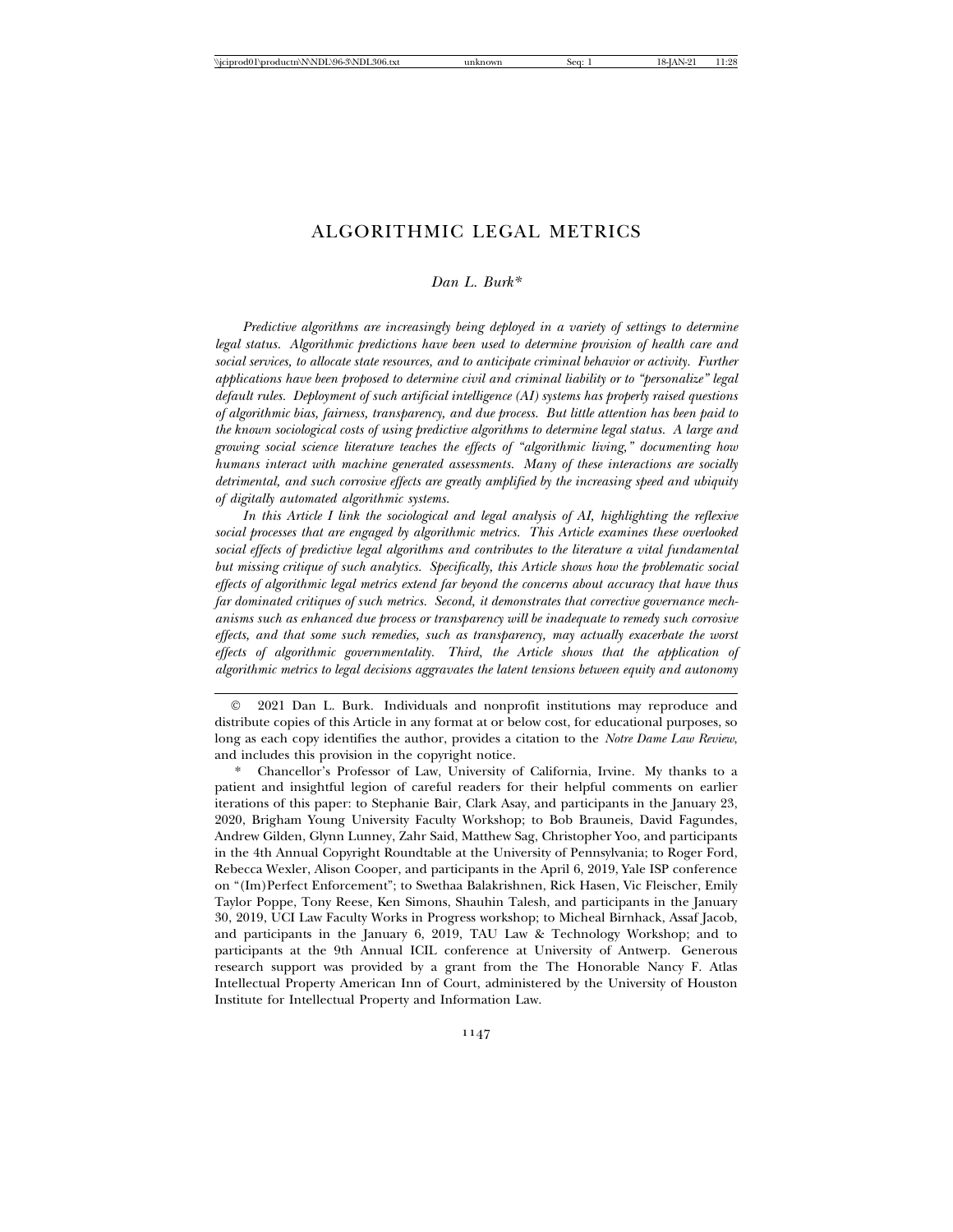*in liberal institutions, undermining democratic values in a manner and on a scale not previously experienced by human societies. Illuminating these effects casts new light on the inherent social costs of AI metrics, particularly the perverse effects of deploying algorithms in legal systems.*

#### **INTRODUCTION**

Automated pattern analysis and decisionmaking, colloquially designated as "artificial intelligence" or "AI," is increasingly being deployed to mediate or to assist in social determinations across a range of domains including governance and regulatory decisions.<sup>1</sup> As potential applications for algorithmic legal decisionmaking grow, optimistic visions of such systems foresee the rise of accurate and efficient AI regulators, free from the errors of human decisionmakers.2 More pessimistic visions foresee the imposition of impersonal and regimented machine discipline on an unsuspecting populace.<sup>3</sup>

<sup>1</sup> *See* Adrian Mackenzie, *The Production of Prediction: What Does Machine Learning Want?*, 18 EUR. J. CULTURAL STUD. 429, 430 (2015); Monika Zalnieriute, Lyria Bennett Moses & George Williams, *The Rule of Law and Automation of Government Decision-Making*, 82 MOD. L. REV. 425, 427–28 (2019).

<sup>2</sup> *See* Cary Coglianese & David Lehr, *Regulating by Robot: Administrative Decision Making in the Machine-Learning Era*, 105 GEO. L.J. 1147, 1155 (2017) [hereinafter Coglianese & Lehr, *Regulating by Robot*] (arguing that governmental reliance on machine learning should be approached with measured optimism); Cary Coglianese & David Lehr, *Transparency and Algorithmic Governance*, 71 ADMIN. L. REV. 1, 54–55 (2019) [hereinafter Coglianese & Lehr, *Transparency*] (arguing that algorithmic governance can be transparent, accurate, and efficient); Zalnieriute et al., *supra* note 1, at 454 (summarizing the potential benefits of automated decisionmaking); *see also* VIKTOR MAYER-SCHÖNBERGER & KENNETH CUKIER, BIG DATA: A REVOLUTION THAT WILL TRANSFORM HOW WE LIVE, WORK, AND THINK 30–32 (2013) (touting the supposed accuracy and comprehensiveness of "Big Data" analyses).

<sup>3</sup> *See, e.g.*, VIRGINIA EUBANKS, AUTOMATING INEQUALITY: HOW HIGH-TECH TOOLS PRO-FILE, POLICE, AND PUNISH THE POOR (2017); CATHY O'NEIL, WEAPONS OF MATH DESTRUC-TION: HOW BIG DATA INCREASES INEQUALITY AND THREATENS DEMOCRACY (2016); FRANK PASQUALE, THE BLACK BOX SOCIETY: THE SECRET ALGORITHMS THAT CONTROL MONEY AND INFORMATION (2015); *see also* Karen Yeung, *Algorithmic Regulation: A Critical Interrogation*, 12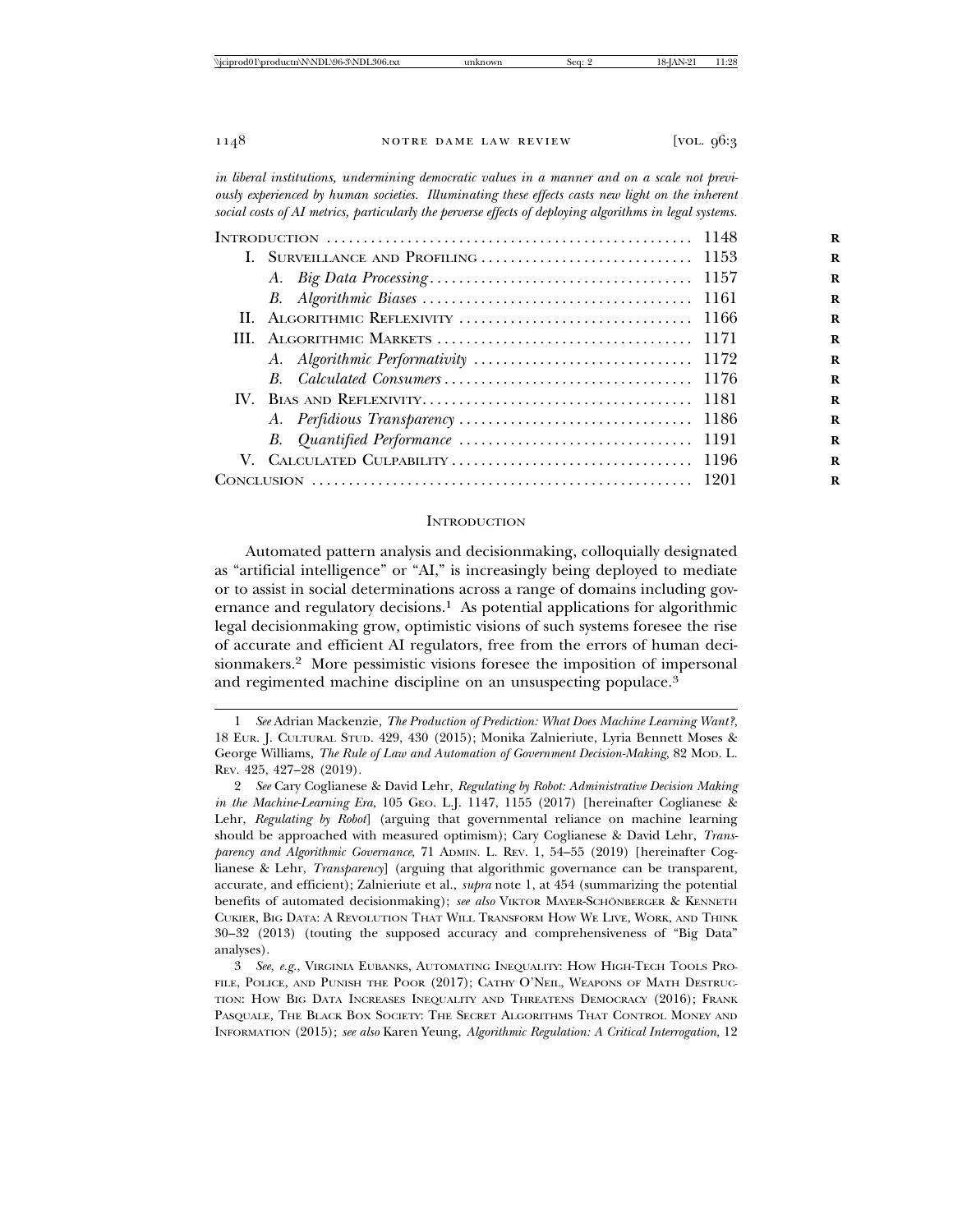Despite the confluence of such algorithmic hope and dread, both public and private legal functions are increasingly the subjects for algorithmic provision.4 Predictive algorithms have been deployed to identify families at risk of abusive behavior, in order to mobilize social services intervention before actual harm occurs.5 Predictive algorithms have been relied upon to assess the threat of criminal recidivism, and so determine the allowance for bail or for prisoner parole.6 Predictive algorithms are being incorporated into policing strategies, allowing law enforcement resources to be positioned where criminal activity is anticipated to occur.<sup>7</sup> And algorithmic predictions are becoming progressively arrayed across a broad swath of other legal and social decisionmaking: to allocate public assistance,<sup>8</sup> to preempt customs and border violations,<sup>9</sup> to determine immigration status,<sup>10</sup> to forecast threats to national security.<sup>11</sup>

Emerging proposals suggest an even greater role for algorithmically determined legal metrics. The confluence of massively multisourced consumer surveillance and machine learning technologies has led to proposals for algorithmically mediated "personalized law" in a variety of public and private law areas.12 Specifically, recent scholarship has suggested that the collection of detailed information on consumers, together with algorithmic processing of such data, will allow for customized tailoring of legal impera-

REGUL. & GOVERNANCE 505, 513 (2018) (observing that "[a]lgorithmic systems have . . . been associated with two dramatically opposed political visions").

4 *See* Coglianese & Lehr, *Regulating by Robot*, *supra* note 2, at 1151; Lyria Bennett Moses, *Artificial Intelligence in the Courts, Legal Academia and Legal Practice*, 91 AUSTRALIAN L.J. 561 (2017).

5 *See* LINA DENCIK, ARNE HINTZ, JOANNA REDDEN & HARRY WARNE, DATA JUST. LAB, DATA SCORES AS GOVERNANCE: INVESTIGATING USES OF CITIZEN SCORING IN PUBLIC SERVICES: PROJECT REPORT 11, 27, 55 (2018); EUBANKS, *supra* note 3, at 132, 140–47.

6 *See* State v. Loomis, 2016 WI 68, ¶¶ 10–21, 881 N.W.2d 749, 754–55 (evaluating use of an algorithm to predict criminal recidivism); Julia Angwin, Jeff Larson, Surya Mattu & Lauren Kirchner, *Machine Bias*, PROPUBLICA (May 23, 2016), https://www.propublica.org/ article/machine-bias-risk-assessments-in-criminal-sentencing (discussing use of algorithms to predict criminal recidivism).

7 *See* DENCIK ET AL., *supra* note 5, at 74; Lyria Bennett Moses & Janet Chan, *Algorithmic Prediction in Policing: Assumptions, Evaluation, and Accountability*, 28 POLICING & SOC'Y 806, 813 (2018).

8 *See* DENCIK ET AL., *supra* note 5, at 48, 52; EUBANKS, *supra* note 3, at 76–82.

9 FAIZA PATEL, RACHEL LEVINSON-WALDMAN, SOPHIA DENUYL & RAYA KOREH, BRENNAN CTR. FOR JUST., SOCIAL MEDIA MONITORING: HOW THE DEPARTMENT OF HOMELAND SECURITY USES DIGITAL DATA IN THE NAME OF NATIONAL SECURITY 15–16 (2019).

10 *Id.* at 27–29.

11 *Id.* at 15, 20–21.

12 *See generally* Anthony J. Casey & Anthony Niblett, *A Framework for the New Personalization of Law*, 86 U. CHI. L. REV. 333 (2019) (surveying the literature on algorithmically personalized law); Philipp Hacker, *Personalizing EU Private Law: From Disclosures to Nudges and Mandates*, 25 EUR. REV. PRIV. L. 651 (2017) (surveying personalized law literature under European legal systems).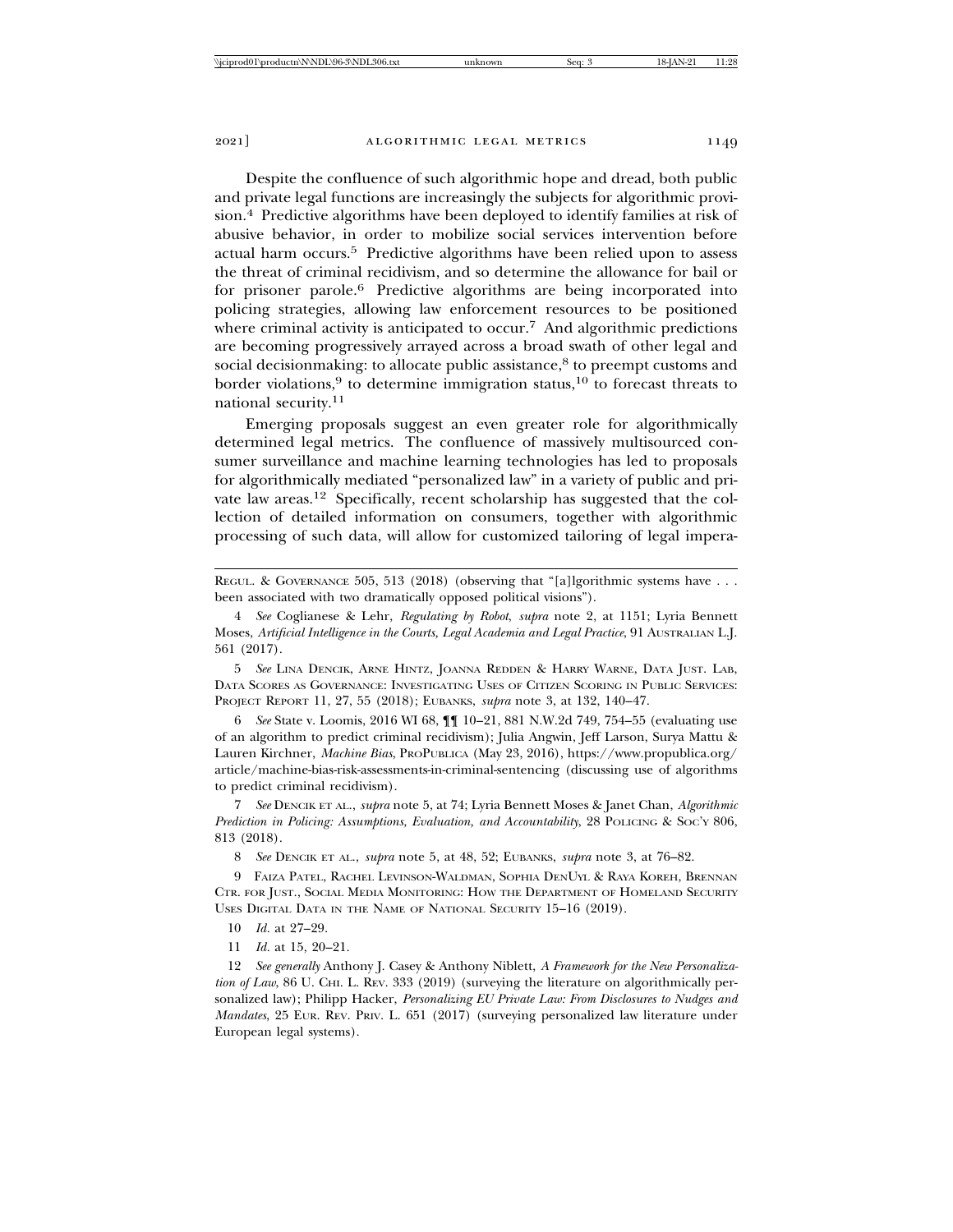tives to the capacity or characteristics of individual actors.13 This body of work argues that legal directives could be matched to detailed consumer profiles so as to create metrics that are "personalized" for the profiled individual, rather than uniform for the general populace.<sup>14</sup> Rather than evaluating the standard of care for a hypothetical reasonably prudent person, tort law could perhaps algorithmically determine the standard of care for a given accused tortfeasor.15 Rather than allocate inheritance according to default intestacy rules, estate law could perhaps devise assets according to the algorithmically predicted preferences of a given decedent.16 Proposals of this sort have been circulated for a variety of other legal regimes, including contract, criminal law, and copyright.<sup>17</sup>

Relying as they do on mechanisms of consumer surveillance, these proposals are effectively intended to translate the growing provision of mass "personalization" or "modulation" of market services and institutions to the provision of legal services and institutions.18 Although such proposals for personalized legal metrics carry a degree of superficial plausibility, on closer inspection it becomes clear that they combine the worst defects of idealized economic analysis and simplistic algorithmic utopianism.19 Such proposals display a breathtaking degree of naiveté regarding the workings of algorithmic classification, not merely regarding the limitations of the techni-

14 *See, e.g.*, Anthony J. Casey & Anthony Niblett, *Self-Driving Laws*, 66 U. TORONTO L.J. 429 (2016) [hereinafter Casey & Niblett, *Self-Driving Laws*]; Anthony J. Casey & Anthony Niblett, *The Death of Rules and Standards*, 92 IND. L.J. 1401 (2017).

15 *See* Ben-Shahar & Porat, *supra* note 13, at 674–75.

16 *See* Porat & Strahilevitz, *supra* note 13, at 1419–20.

17 *See, e.g.*, *id.* at 680; Omri Ben-Shahar & Ariel Porat, *Personalizing Mandatory Rules in Contract Law*, 86 U. CHI. L. REV. 255, 256 (2019); Matthew B. Kugler & Lior Jacob Strahilevitz, *Assessing the Empirical Upside of Personalized Criminal Procedure*, 86 U. CHI. L. REV. 489, 490–91 (2019); Adi Libson & Gideon Parchomovsky, *Toward the Personalization of Copyright Law*, 86 U. CHI. L. REV. 527, 528 (2019); Porat & Strahilevitz, *supra* note 13, at 1419.

18 *See* Julie E. Cohen, *Between Truth and Power*, *in* INFORMATION, FREEDOM AND PROP-ERTY: THE PHILOSOPHY OF LAW MEETS THE PHILOSOPHY OF TECHNOLOGY 57, 62, 66 (Mireille Hildebrandt & Bibi van den Berg eds., 2016) (explaining the market strategy of modulated personalization to gain competitive advantage); Karen Yeung, *Five Fears About Mass Predictive Personalization in an Age of Surveillance Capitalism*, 8 INT'L DATA PRIV. L. 258, 259–60 (2018) (explaining the industrial movement from mass production to mass personalization).

19 *Cf.* Philip Maximilian Bender, Limits on Personalization: A Normative Theory of Default Rule Tailoring 8–9 (Apr. 2019) (unpublished manuscript) (on file with author) (arguing that such personalized law proposals fail both normative legal and constitutional requirements).

<sup>13</sup> *See* Omri Ben-Shahar & Ariel Porat, *Personalizing Negligence Law*, 91 N.Y.U. L. REV. 627, 674–75 (2016) (postulating that personalized negligence standards could be generated via predictive algorithms); Ariel Porat & Lior Jacob Strahilevitz, *Personalizing Default Rules and Disclosure with Big Data*, 112 MICH. L. REV. 1417, 1433–35, 1442–44 (2014) (postulating that personalized legal rules for wills, organ donation, and other matters could be generated via predictive algorithms).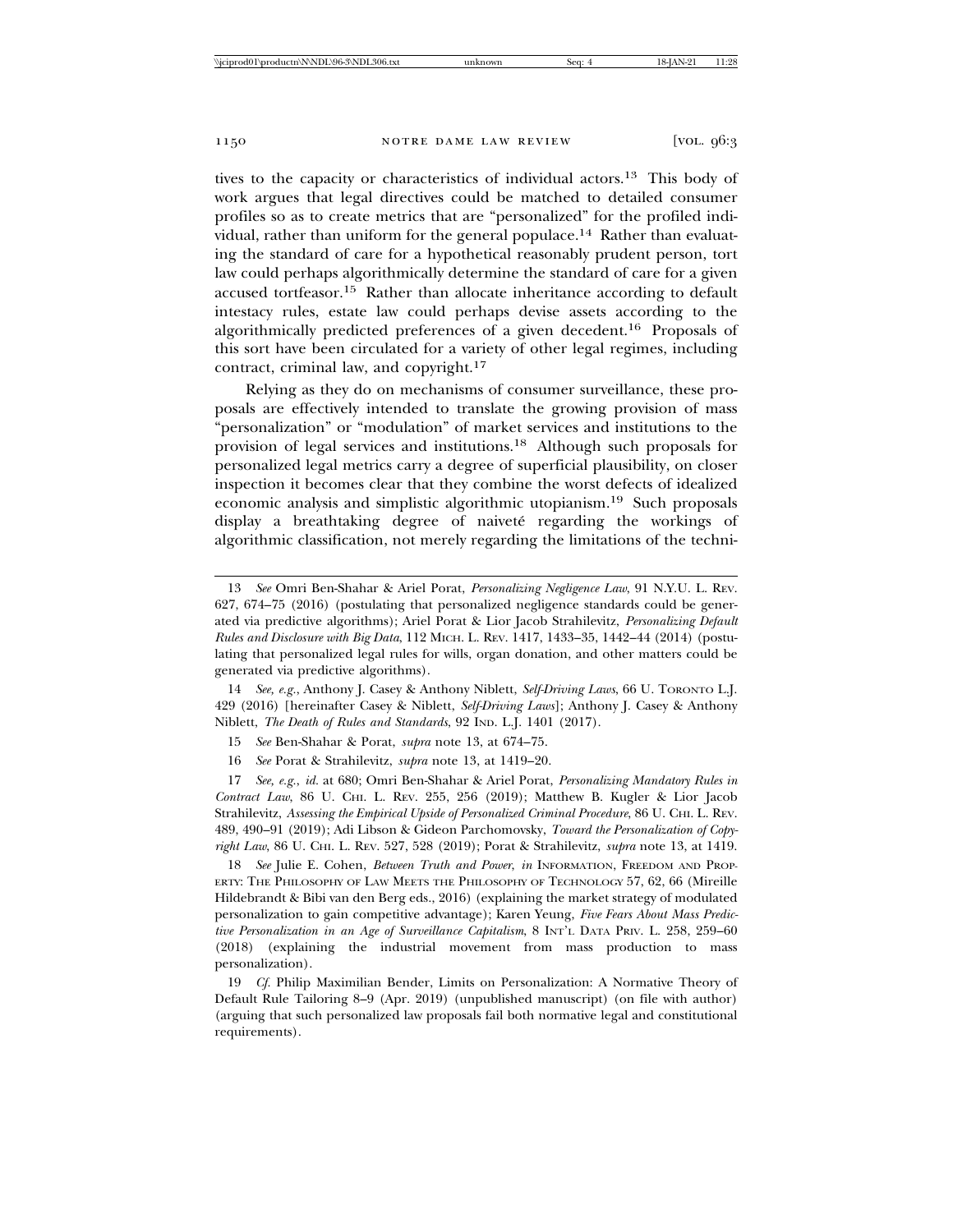cal infrastructure on which such classifications would rest, $20$  but regarding the characteristics of the social infrastructure on which such classifications depend. An increasingly robust sociological literature demonstrates that algorithmic scoring effectuates "classification situations" that recreate and reinforce existing social orders, accelerating some of the most problematic mechanisms for exploitation and inequality. $21$  Such metrics not only amplify and reinforce existing social biases, but tend to produce detrimental selfsurveillance. Due to such effects, the quantified assessments supplied by algorithmic scoring are not neutral, but take on normative and moral connotations.

As yet, the legal policy discussions on algorithmic decisionmaking have taken little note of this work. But given the growing literature demonstrating the perverse social effects of algorithmic scoring systems, it seems clear that the incorporation of such metrics into the determination of legal status offers a new and troubling challenge to the rule of law. Legal determinations such as tort liability or criminal culpability that carry their own moral weight are likely to produce unintended consequences when associated with morally charged algorithmic metrics. A close examination of these mechanisms quickly illuminates disjunctions at the intersection among jurisprudence, automated technologies, and socially reflexive practices, and alerts us to areas of concern as legal institutions are increasingly amalgamated into the growing algorithmic assemblage.

The existing legal literature has only begun to touch the most evident issues regarding algorithmic governance. Following the categorical framework laid out by Lucas Introna, we might divide the issues of governance, and the legal literature addressing such issues, into three groupings.<sup>22</sup> The first of these categories concerns *governance by algorithms*, that is, the effects of deploying automated systems to administer legal and regulatory oversight.<sup>23</sup> Related to this set of questions, we can discern another emerging literature addressing a second set of issues around *governance of algorithms*, that is, the problems and issues related to oversight of algorithms that are deployed in both public and private sectors.<sup>24</sup> Under the first set of questions, we want to investigate whether automated systems used in governance are likely to promote efficiency, justice, equity, and democratic values. Under the second set of questions, we want to consider how to ensure that the operation of automated systems is fair, accurate, unbiased, and legally compliant. The inquir-

<sup>20</sup> *See generally* A. Feder Cooper & Karen E.C. Levy, Imperfection Is the Norm: A Computer Systems Perspective on Real-Time IoT and Enforcement (Apr. 2019) (unpublished manuscript) (on file with author) (discussing the fundamental engineering limitations on latency and accuracy in distributed computing).

<sup>21</sup> *See* Angwin et al., *supra* note 6; *see also infra* notes 148–53 and accompanying text.

<sup>22</sup> *See* Lucas D. Introna, *Algorithms, Governance, and Governmentality: On Governing Academic Writing*, 41 SCI. TECH. & HUM. VALUES 17, 28–30 (2016).

<sup>23</sup> *Id.* at 29.

<sup>24</sup> *Id.* at 28–29.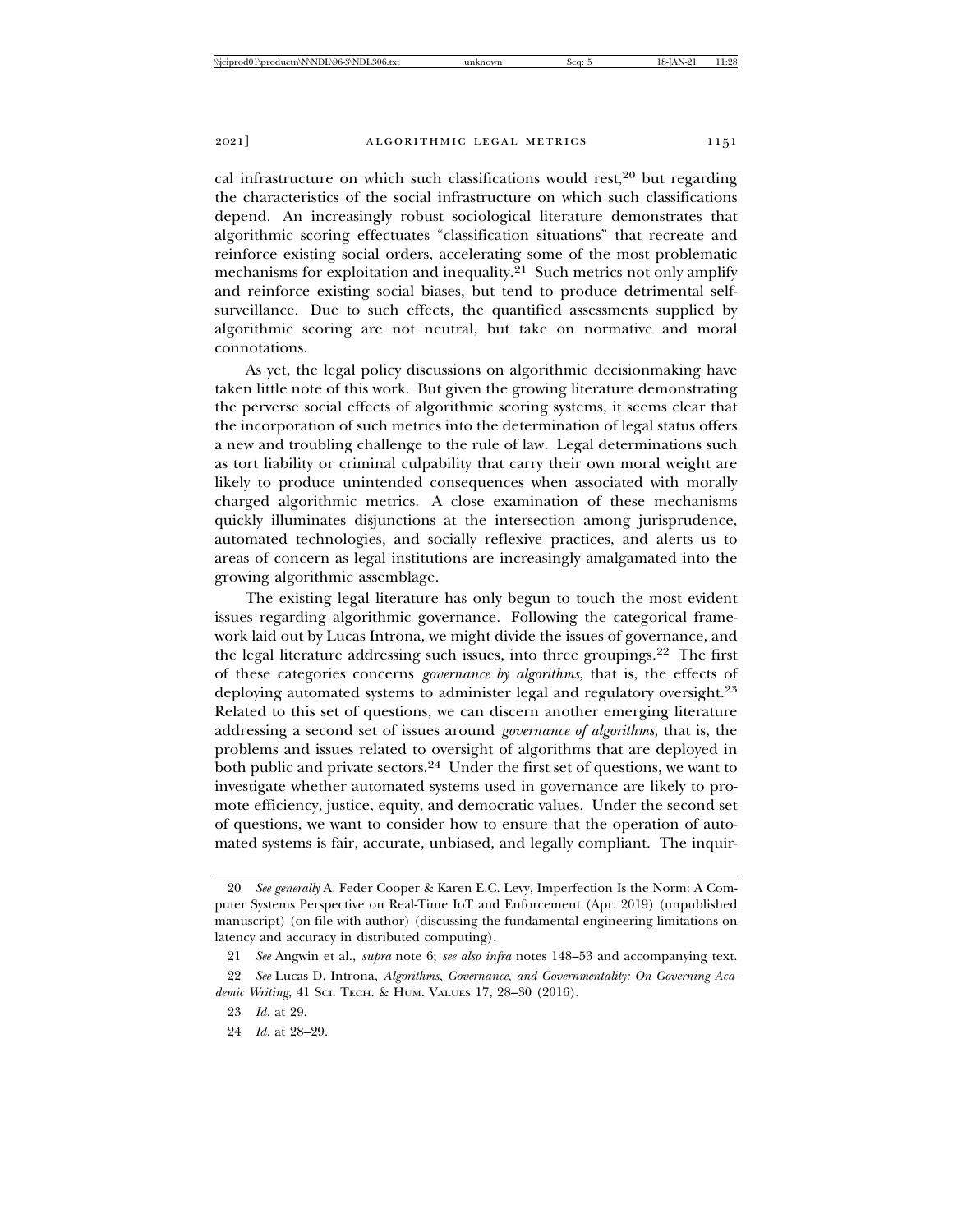ies are clearly related, as for example, in the concern that inaccurate or biased algorithms are unlikely to produce fair or just social outcomes.

Each of these sets of inquiries constitutes a legitimate and important line of investigation, but neither is my primary concern in this Article. Instead, I focus here on a third set of issues that has gone virtually unaddressed in the legal literature. Borrowing a term from Foucault, we may term these to be questions relating to the *governmentality of algorithms*, that is, to the mechanisms by which algorithms may fundamentally alter the personal behaviors and social structures with which they interact.25 Under the first two sets of inquiries, previous commentators have begun to consider whether algorithmic governance comports with the rules and expectations we have for a civil society. But here I hope to address the antecedent question as to when the deployment of algorithmic systems may fundamentally change the rules and expectations by which we live. The question is not whether algorithms can or do fall within the rules; the question is how and whether they *make* the rules.

Consequently, in this Article, I begin to map out the intersection between the social effects of quantification and the social construction of algorithms in the context of legal decisionmaking. In previous work, I have explored the implications of attempting to incorporate legal standards into algorithms, arguing that the social action typical of algorithmic systems promises to shape and eventually become the legal standard it seeks to implement.26 Here I essentially consider the inverse proposition: I explore the effects of incorporating algorithms, which is to say algorithmic metrics, into legal standards. In particular, I will examine the anticipated use of algorithmically processed "Big Data" in attempting to align legal incentives with social expectations.

I begin my examination by sketching the features of the sprawling and uncoordinated data gathering apparatus, or "surveillant assemblage," from which the profiles for algorithmic processing are extracted. I particularly highlight the distortions introduced into data profiles by the processing, by the social context, and by the inevitable interpretation associated with algorithmic metrics. A number of previous commentators have been properly concerned about the biases endemic to data profiling, but I argue that algorithmic bias goes well beyond the previous discussions of prejudice or inaccuracy to shape and define the social relationships and behavior surrounding the subjects of algorithmic data profiling.

Beginning in Part II, I locate the source of such distortions in reflexive social practices that are embodied in algorithmic measurements, and with which algorithmic processes interact in a broader structural context. Although there are numerous case studies documenting such effects, I employ familiar illustrations drawn from the intensively studied examples of commensurate credit scoring and law school ranking. The reflexive effects

<sup>25</sup> *Id.* at 30.

<sup>26</sup> *See* Dan L. Burk, *Algorithmic Fair Use*, 86 U. CHI. L. REV. 283, 285 (2019).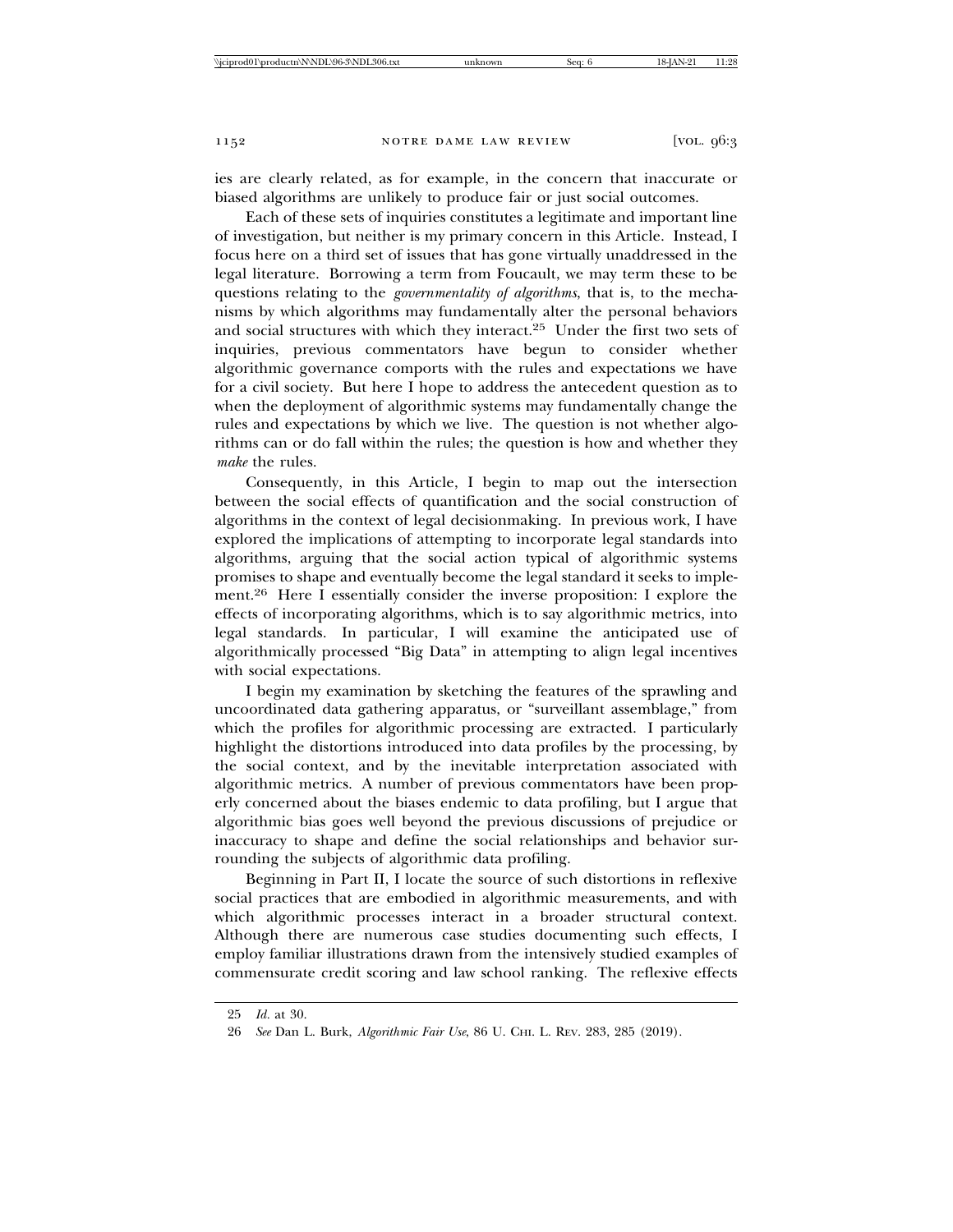found in such algorithmic processes are well known in the existing social science literature, but are now accelerated and amplified by the speed and scale of automated data analysis and processing. In Part III, I argue that due to such processes, algorithmic metrics are performative, in the sense that they create and instantiate the numerical models on which they are based. In other words, algorithms create their own social facts. These effects are particularly acute where algorithms instantiate economic constructs, where they can be seen to reconfigure the participants and the practices in modern commercial exchanges. I show that such effects are, perhaps paradoxically, heightened by transparency of algorithmic inputs and processes, leaving in doubt the advisability of some recent scholarly calls for greater transparency in algorithmic profiling.

Finally, in the last two Parts of the Article, I link these concepts to the normative functions of law, showing how legal judgments will be distorted by the introduction of algorithmic scoring regimes, particularly those being imported from datafied business models in the private sector. I describe how the social processes on which algorithmic metrics rest lead ultimately to the characterization of such metrics as moral character judgments. When inserted into legal determinations that intrinsically require moral character judgments, we may expect the value biases embedded in algorithmic legal metrics to effectively become legal judgments. The precipitation of algorithmic metrics into legal culpability poses a particular problem for American legal discourse, due to the American legal system's decades-long fascination with the economic analysis of law.

In tracing the characteristic arc of algorithmic metrics from profiling through legal application, this Article makes several novel contributions to the literature on law and algorithmic governance. First, it details corrosive social effects of algorithmic legal metrics that extend far beyond the concerns about accuracy that have thus far dominated critiques of such metrics. Second, it demonstrates that deploying traditional corrective governance mechanisms such as enhanced due process or transparency is wholly inadequate to remedy such corrosive effects, and indeed that some such remedies, such as transparency, may actually serve to exacerbate the worst effects of algorithmic governmentality. Third, the Article shows that the application of algorithmic metrics to legal decisions aggravates the latent tension between equity and autonomy that is endemic in liberal institutions, undermining democratic values in a manner and on a scale not previously experienced by human societies. I therefore close with some thoughts regarding restriction of algorithmic quantification in legal settings, and the need to identify the areas most perniciously affected by such systems, so as to exclude or curtail automated decisionmaking from such decisions.

# I. SURVEILLANCE AND PROFILING

In one sense, algorithmic regulatory practice has deep historical roots, and so might be thought simply to constitute an extension of well-known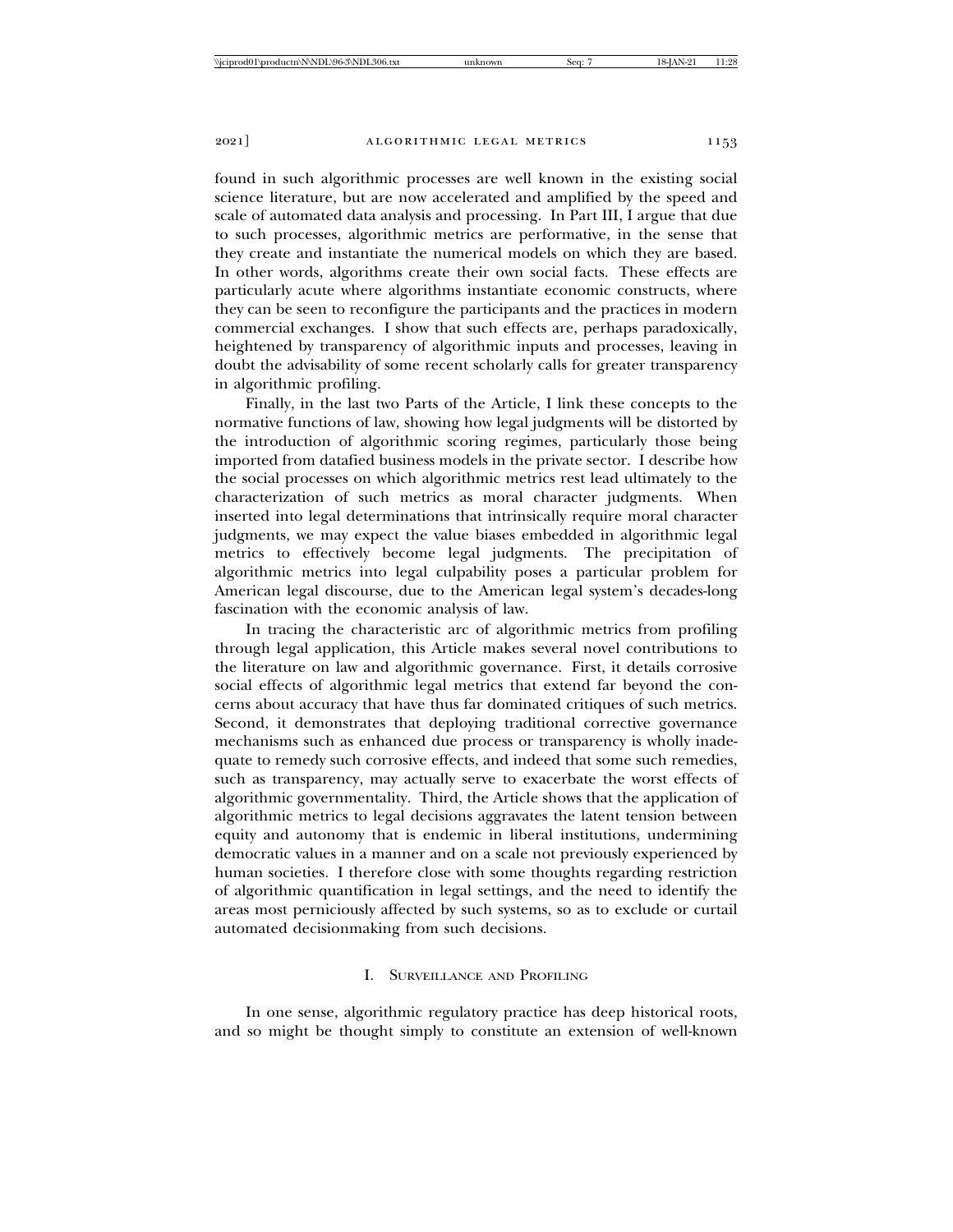governance practices embedded in the modern bureaucratic state.27 Beginning with the development of nineteenth-century bureaucratic governance, statistical methods have been increasingly used to assess and manage populations, defining the existence of persons according to actuarial criteria.<sup>28</sup> Nineteenth-century data was gathered with some statistical notion as to their purpose—assessing the incidence of crime, or of disease, or of financial transactions.29 More modern data accumulation and processing practices continue to gather all these statistical records and more, but they are repurposed toward the management of populations through statistical and demographic categorization that Foucault termed "biopower."30 Thus, current practices mark a shift from quantification of social statistics in order to *describe* and *predict* relationships to quantification of social relationships in order to *monitor* and *control* them.<sup>31</sup>

This shift in the purpose of social quantification has been dramatically advanced by the technical capabilities of recordkeeping media and methods. Once either public or private entities began amassing records, it was not long before the accumulated data contained in paper records could be recombined for new purposes not anticipated in their compilation.<sup>32</sup> Such recombination might occur within an organization, then between organizations, and then between organizations with very different goals and provenance, such as public governmental and private corporate institutions.<sup>33</sup> The rate and frequency of recombination is largely a function of the medium, which with physical written records is relatively slow and intermittent. But the potential for recombination becomes exponentially greater with the speed

28 *See* Ian Hacking, *Biopower and the Avalanche of Printed Numbers*, 5 HUMANS. SOC'Y 279 (1982); Ian Hacking, *Making Up People*, *in* RECONSTRUCTING INDIVIDUALISM: AUTONOMY, INDIVIDUALITY, AND THE SELF IN WESTERN THOUGHT 222, 223 (Thomas C. Heller, Morton Sosna & David E. Wellbery eds., 1986) [hereinafter Hacking, *Making Up People*]; Peter Miller & Nikolas Rose, *Governing Economic Life*, 19 ECON. & SOC'Y 1, 12 (1990).

29 *See* LORRAINE DASTON, CLASSICAL PROBABILITY IN THE ENLIGHTENMENT, at xii (1988); IAN HACKING, THE TAMING OF CHANCE 3 (1990).

30 MICHEL FOUCAULT, "SOCIETY MUST BE DEFENDED": LECTURES AT THE COLLEGE DE ` FRANCE, 1975–76, at 243, 250, 254 (Mauro Bertani & Alessandro Fontana eds., David Macey trans., 2003).

31 *See* MICHEL FOUCAULT, DISCIPLINE & PUNISH: THE BIRTH OF THE PRISON 183–84 (Alan Sheridan trans., 1977); *see also* Mackenzie, *supra* note 1, at 434 (noting that modern machine learning is reliant on the extension of methods developed in the nineteenth century).

32 Stanton Wheeler, *Problems and Issues in Record-Keeping*, *in* ON RECORD: FILES AND DOS-SIERS IN AMERICAN LIFE 3, 5 (Stanton Wheeler ed., 1969).

33 Kevin D. Haggerty & Richard V. Ericson, *The Surveillant Assemblage*, 51 BRITISH J. SOCIOLOGY 605, 610-11 (2000).

<sup>27</sup> *See* THEODORE M. PORTER, TRUST IN NUMBERS: THE PURSUIT OF OBJECTIVITY IN SCI-ENCE AND PUBLIC LIFE 7–8 (1995) (discussing the reliance of unelected bureaucrats on ostensibly objective numerical criteria in order to gain decisional legitimacy); *see also* Luciana Parisi, *Critical Computation: Digital Automata and General Artificial Thinking*, 36 THE-ORY CULTURE & SOC'Y, no. 2, 2019, at 89, 92 (discussing the relation of modern machine learning techniques to the history of statistical pattern recognition).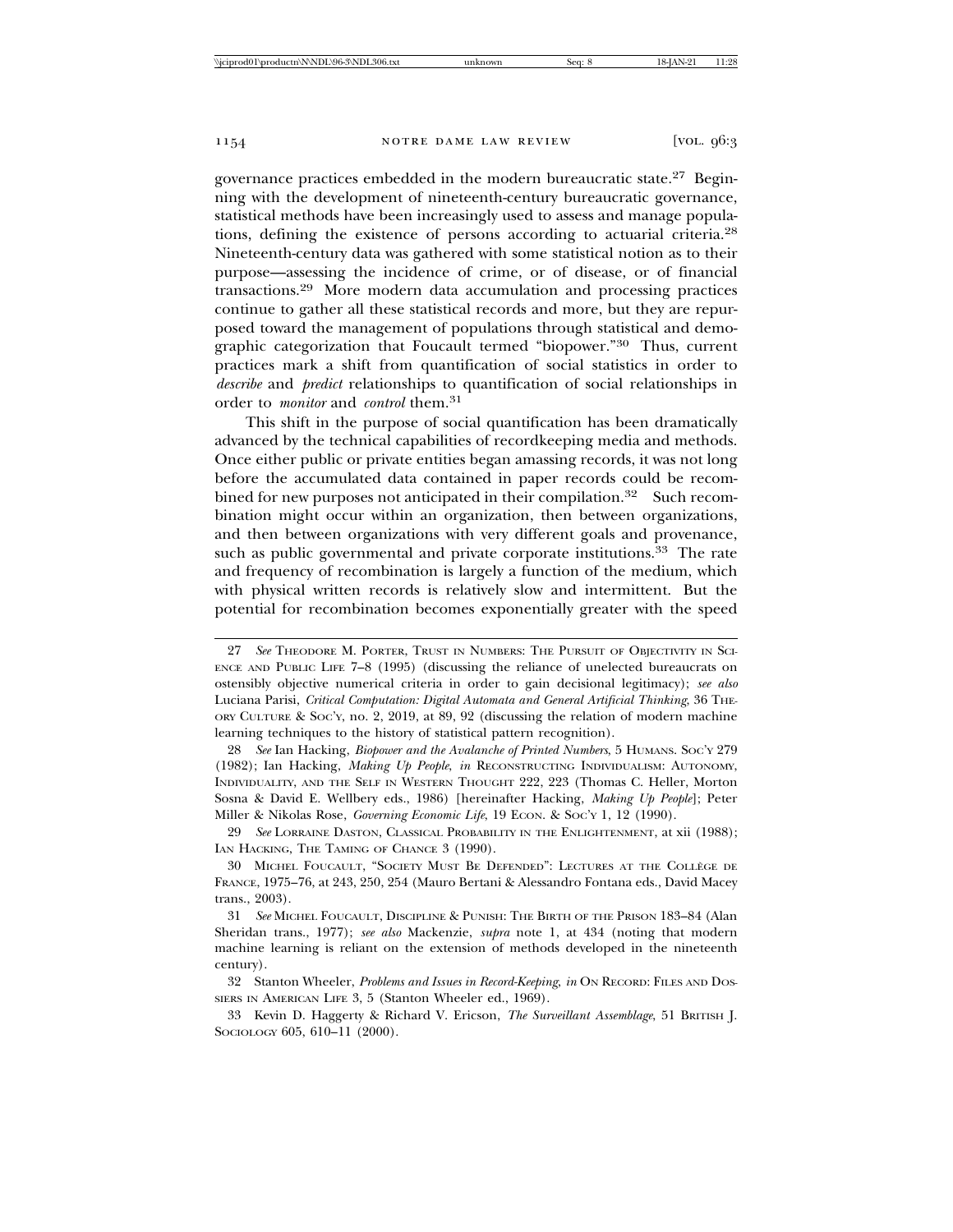and enormous storage capacity of digitized records. As data recombination becomes easier, it becomes almost an end in itself, with justifications generated after the collection, dissemination, combination and correlation has already occurred.

The literature on the implications of such electronic data profiling is enormous, and a full exploration lies well beyond the scope of my discussion in this Article.34 Here I wish to highlight only a few salient points that are important to the present investigation. First, algorithmic profiling from recombinant data records relies upon the increasingly intensified forms of technological observation operated by both state and private entities.35 Individual behavior is profiled from combinations of police records, court dockets, insurance profiles, shopping behavior, credit scoring, geolocation patterns, vehicle and land title registrations, vital statistics, electronic communications, browsing habits, search queries, and multiple other routine social transaction records.36 In some cases data is combed from the digitized records of physical transactions; in other cases it is extracted from the stored digital traces of purely electronic occurrences. Digital formats make records of each type easier to combine with records of similar origin, or of different origins.

Second, the concept of comprehensive, "panoptic" surveillance has become the standard trope in discussing the burgeoning incidence of data accumulation, storage, and analysis.37 The reference has its origin in Bentham's famous concept of the "panopticon," envisioned as a surveillance system for prisons, intended to impose behavioral conformity among prisoners by the effect of observational uncertainty: because the prisoners might be surreptitiously observed at any time, they would behave as if they were observed at all times.38 This form of self-monitoring was later recognized by Foucault as a type of institutional power to impose order by means of internalized discipline—not only prisoners, but citizens in the general population could be induced to change their own behavior in response to surveillance.<sup>39</sup> In essence, Bentham's original, particular penal setting for panoptic control has become inconsequential, as a population under continuous surveillance becomes prisoner of its own responses.

<sup>34</sup> For a few major guideposts, see, for example, JULIE E. COHEN, CONFIGURING THE NETWORKED SELF: LAW, CODE, AND THE PLAY OF EVERYDAY PRACTICE 4 (2012); HELEN NISSEN-BAUM, PRIVACY IN CONTEXT: TECHNOLOGY, POLICY, AND THE INTEGRITY OF SOCIAL LIFE 6 (2010); DANIEL J. SOLOVE, THE DIGITAL PERSON: TECHNOLOGY AND PRIVACY IN THE INFORMA-TION AGE 2 (2004).

<sup>35</sup> *See* Haggerty & Ericson, *supra* note 33, at 610.

<sup>36</sup> *Id.* at 613, 616–18.

<sup>37</sup> *See, e.g.*, Jerome E. Dobson & Peter F. Fisher, *The Panopticon's Changing Geography*, 97 GEOGRAPHICAL REV. 307, 309 (2007); Joshua Fairfield, *Escape into the Panopticon: Virtual Worlds and the Surveillance Society*, 118 YALE L.J. POCKET PART 131, 131–32 (2009); Elizabeth Stoycheff, Juan Liu, Kai Xu & Kunto Wibowo, *Privacy and the Panopticon: Online Mass Surveillance's Deterrence and Chilling Effects*, 21 NEW MEDIA & SOC'Y 602, 604 (2019).

<sup>38</sup> *See* Haggerty & Ericson, *supra* note 33, at 607.

<sup>39</sup> *See* FOUCAULT, *supra* note 30, at 195–97.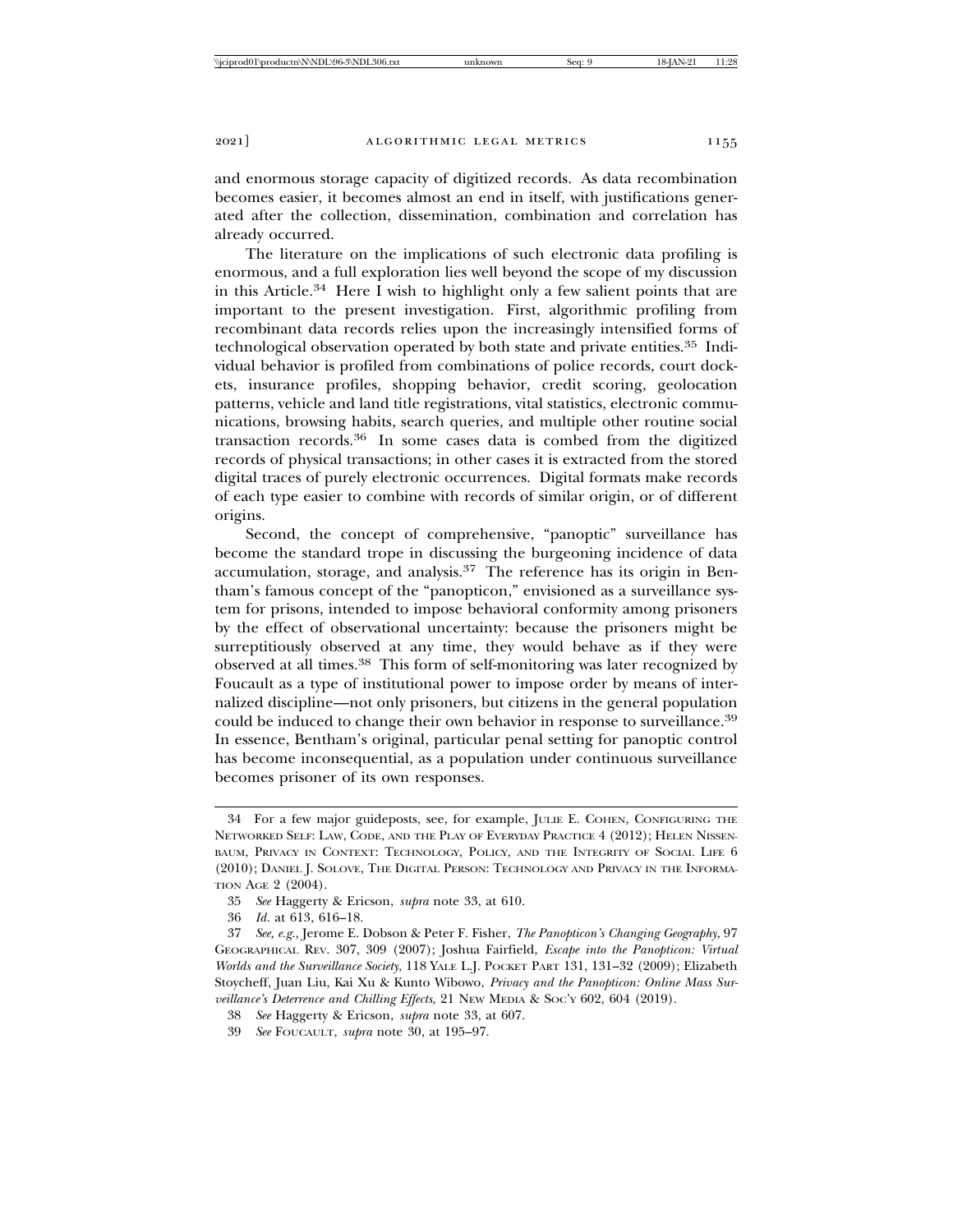Third, these disciplinary effects are enormously multiplied by the availability of automated data processing. As the speed and capacity of computational processing is added to surveillance practices, the general populace is increasingly the subject of the widespread, computer-enabled collection, searching, and screening of digital records that Gandy famously dubbed the "panoptic sort."40 Surveillance, sorting, and processing capabilities reinforce and feed on one another. The torrent of available data can only be processed by superhuman, automated means, and in turn the availability of such automated systems invites the continued collection of surveillant data.

Fourth, the vast quantities of accumulating surveillant data are no longer necessarily sorted according to criteria contemplated by human controllers, but rather according to criteria detected and determined by machines. These systems are not "artificially intelligent" in any robust meaning of that term.41 Because of intractable problems in directly coding judgment and reasoning processes, attention in AI design has increasingly turned to machine learning systems, by which statistical algorithms discern patterns in massive datasets, and optimize their functions according to those patterns.<sup>42</sup> When used for predictive analytics, such systems identify category characteristics in order to similarly classify future data with congruent characteristics.<sup>43</sup> But rather than having a programmer specify a categorical model, the machine develops its own model via progressive rounds of rapid trial and error.44 One result of such endogenous machine categorization is that the criteria for the outcome often remain unexplained, and are often indecipherable to human explication.<sup>45</sup>

Fifth, the vast and growing apparatus of surveillance is the result of the natural combination and intersection of ostensibly independent electronic monitoring and recordkeeping.46 Independently created systems are joined and connected out of convenience, efficiency, or necessity. Concatenated monitoring and recordkeeping apparatus arise from the intersection of

42 Marion Fourcade & Kieran Healy, *Categories All the Way Down*, 42 HIST. SOC. RSCH. 286, 292–93 (2017).

43 *See* Mackenzie, *supra* note 1, at 433; *see also* Geoffrey C. Bowker, *The Theory/Data Thing*, 8 INT'L J. COMMUNICATION 1795, 1796–97 (2014) (observing that even though categories are not specified, "Big Data" correlation inevitably implicates categorization).

44 Parisi, *supra* note 27, at 100.

<sup>40</sup> *See* OSCAR H. GANDY, JR., THE PANOPTIC SORT: A POLITICAL ECONOMY OF PERSONAL INFORMATION 15 (1993).

<sup>41</sup> *See* M.C. Elish & danah boyd, *Situating Methods in the Magic of Big Data and AI*, 85 COMMC'N MONOGRAPHS 57, 61–63 (2018) (describing the current emphasis on machine learning over "good old fashioned" artificial intelligence (quoting JOHN HAUGELAND, ARTI-FICIAL INTELLIGENCE: THE VERY IDEA 112 (1985))); *see also* Marion Fourcade & Kieran Healy, *Seeing Like a Market*, 15 Socio-Econ. Rev. 9, 24 (2017) (observing that AI research abandoned the idea of machines that can think in favor of machines that can learn).

<sup>45</sup> Fourcade & Healy, *supra* note 42, at 293; *see also* Anupam Chander, *The Racist Algorithm?*, 115 MICH. L. REV. 1023, 1040 (2017) (reviewing PASQUALE, *supra* note 3) ("[I]n the era of self-enhancing algorithms, the algorithm's human designers may not fully understand their own creation . . . .").

<sup>46</sup> Haggerty & Ericson, *supra* note 33, at 610–11.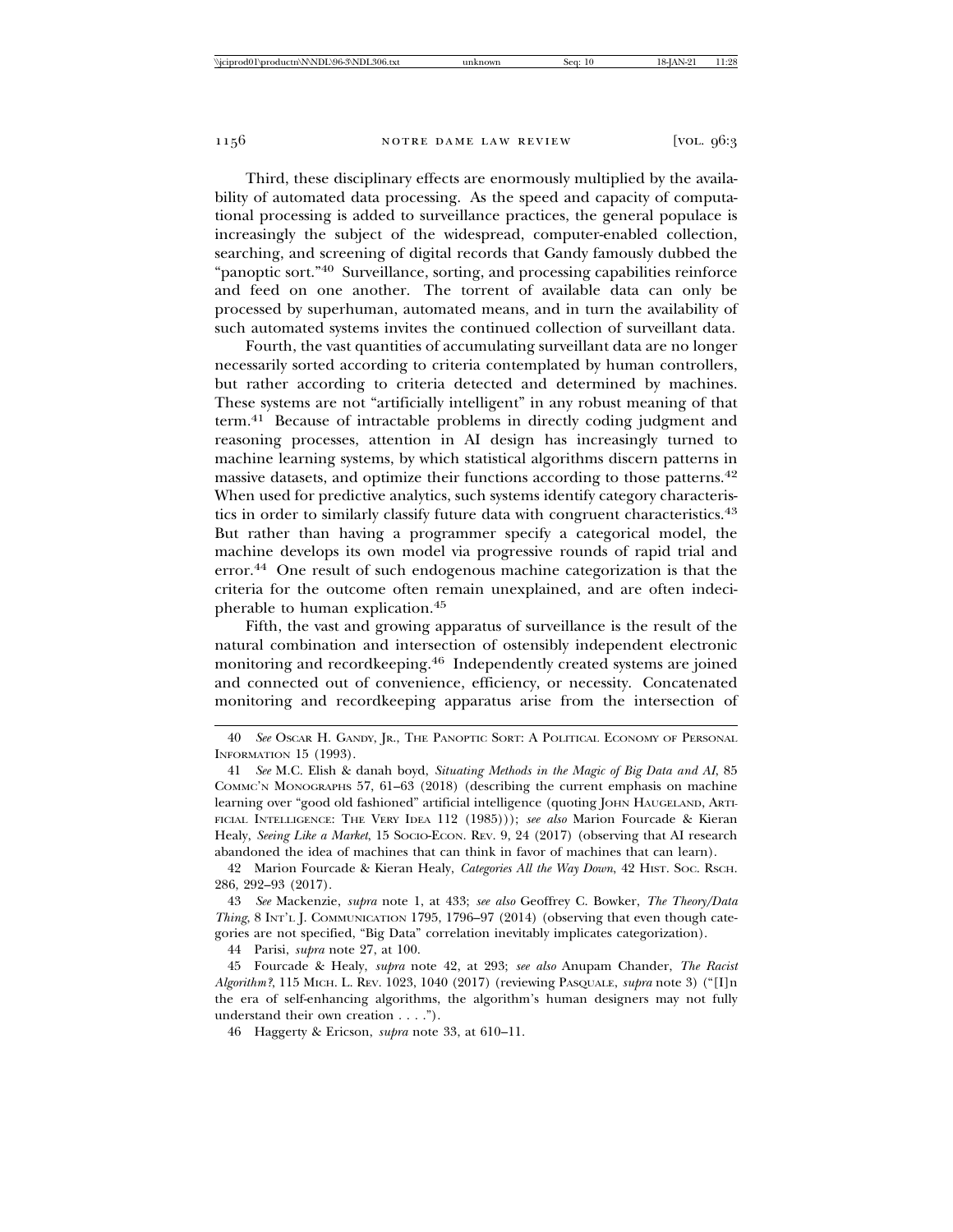diverse systems, each converging into the next, lacking discernable boundaries. Thus, no single technology or social system constitutes the origin or genesis of panoptic surveillance.<sup>47</sup> And by the same token, the growing concern over privacy and surveillance cannot be easily answered or resolved by curtailing or modulating a given practice, because privacy erosion cannot be attributed to any one source.<sup>48</sup>

Instead, a proliferating conglomeration of previously discrete and separate surveillance systems functions as what has been termed in total the "surveillant assemblage."49 The assemblage designation recognizes that beneath the seemingly stable exterior of any entity lies a complex tangle of multiple phenomena and processes working in concert. An assemblage thus constitutes a conglomeration of myriad interconnected tangible and intangible components that function together despite their heterogeneous origins.<sup>50</sup> With the addition of AI analysis and processing for surveillance data from disparate sources, the resulting sociotechnical sprawl might be designated the "algorithmic assemblage," and our goal here is to discern the circumstances of legal status assigned within its ambit.<sup>51</sup>

## *A. Big Data Processing*

A key consideration in the deployment of algorithmic legal metrics must be the assumptions built into their operation. As this Section discusses in detail, the machine learning systems on which such metrics are based are by no means neutral, omniscient, or infallible. They are to the contrary highly selective, incomplete, and deeply value laden. Their technical design models the world under assumptions that may be profoundly at odds with their use in legal determinations.

Unfortunately, some commentators observing the increasing availability of massive datasets have mistakenly supposed that algorithmic analysis of such copious information offers exhaustive or comprehensive results.<sup>52</sup> This

51 *Cf.* N. KATHERINE HAYLES, UNTHOUGHT: THE POWER OF THE COGNITIVE NONCON-SCIOUS 118 (2017) (describing as a "cognitive assemblage" the "arrangement of systems, subsystems, and individual actors through which information flows" between human and algorithmic actors).

52 See, e.g., MAYER-SCHÖNBERGER & CUKIER, *supra* note 2, at 33-34; *see also* Casey & Niblett, *Self-Driving Laws*, *supra* note 14, at 437 (asserting that "[t]he biases and inconsistencies found in individual judgments can largely be washed away using advanced data analytics"). *Contra* Carl Lagoze, *Big Data, Data Integrity, and the Fracturing of the Control Zone*, BIG DATA & SOC'Y, July–Dec. 2014, at 1, 5 (critiquing the claim by Mayer-Schönberger and Cukier that massive datasets offer statistically complete and faultless outputs); S. Leonelli, *What Difference Does Quantity Make? On the Epistemology of Big Data in Biology*, BIG DATA & SOC'Y, Apr.–June 2014, at 1, 2 (same).

<sup>47</sup> *Id.* at 610.

<sup>48</sup> *Id.* at 609.

<sup>49</sup> *Id.* at 606.

<sup>50</sup> MANUEL DELANDA, A NEW PHILOSOPHY OF SOCIETY: ASSEMBLAGE THEORY AND SOCIAL COMPLEXITY 10–12 (2006); GILLES DELEUZE & FÉLIX GUATTARI, A THOUSAND PLATEAUS: CAP-ITALISM AND SCHIZOPHRENIA 71, 88–91 (Brian Massumi trans., 1987).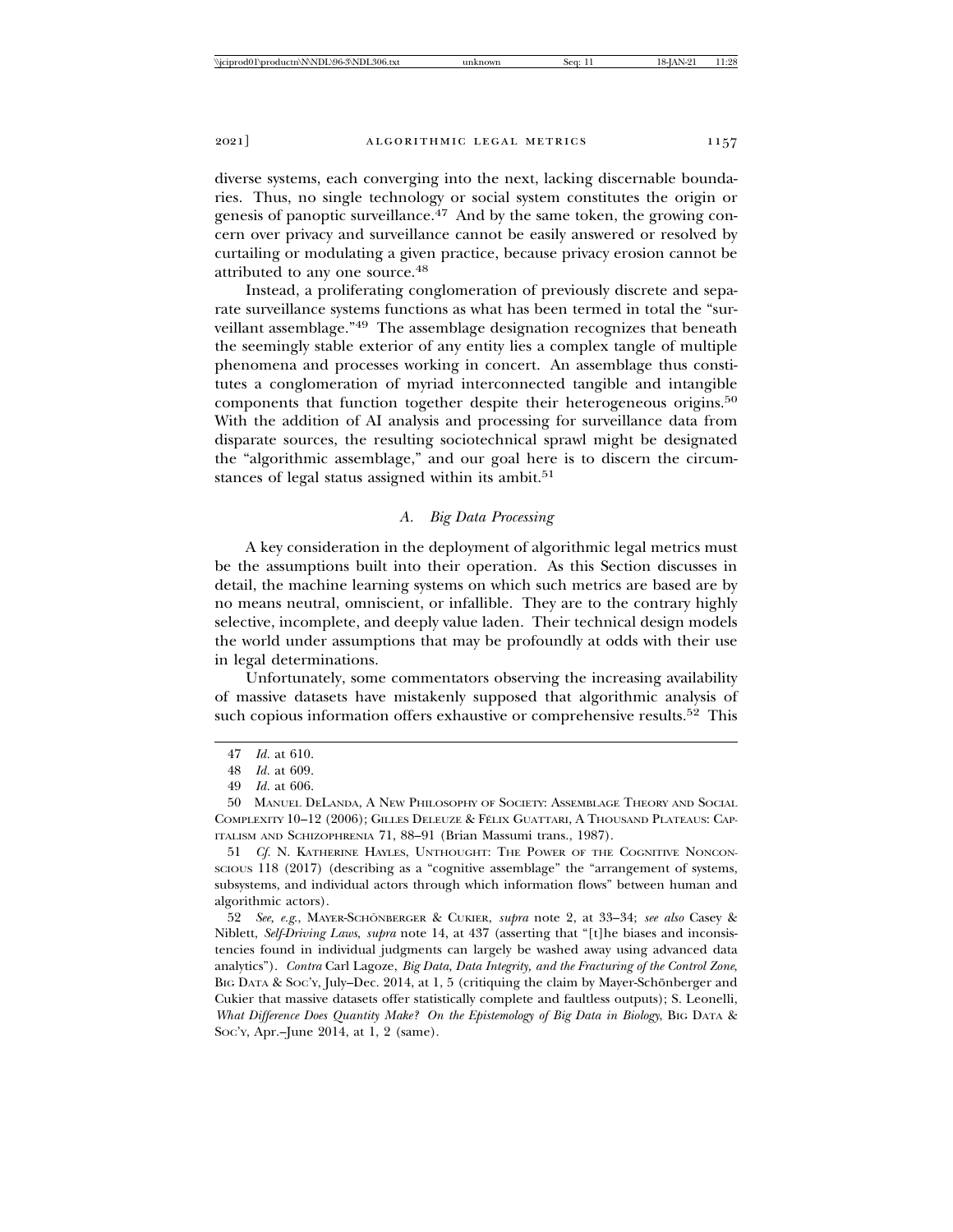is a fundamental misconception. Data analysis is necessarily selective, not promiscuous. Certainly, it is true that the evolving surveillant assemblage feeds on a wide variety of inputs: text, video, audio, statistical, transactional, positional, and other information varieties.53 But each of these diverse sources entails its own particular structural and content formats. The use of such disparate data sources in profiling requires the imposition of some common configuration on differently structured or unstructured digital data. And imposition of a common standard on heterologous datasets inevitably results in reconfiguration of the data, and discarding of a good deal of information.

Thus, as Amoore and Piotukh observe, analytic inputs are not collected; the input process is rather properly designated as *ingestion*, with all the biological implications of mastication, decomposition, and metabolism that the term entails.54 Because data are drawn from a wide variety of sources in numerous formats, analysis of the resulting numerical mélange is possible only by extraction and reformatting of the digital patchwork. Algorithmic data processing employs the spatial logics of the mathematical and physical sciences to reduce a wide range of inputs to homogenous numerical inputs.<sup>55</sup> The conversion of files to standardized, compatible formats reduces differences in *kind* to differences in *degree*. 56

Data collection and preparation thus require the linkage of data elements by means of *joins* across the intersections and correlations from different datasets. Such linkage and compilation necessarily strip away much of the unique formatting and context of the original source. To reconfigure otherwise incompatible data, analytical processing imposes a radical decontextualization on the data, paring away extraneous information and meanings.57 Contextual, indexical, symbolic, or experiential differences deemed inessential to the data are subsumed in processing.58 For example, in text files, words and punctuation that are considered superfluous to the analytical purpose are removed; so too in other types of files, ostensibly irrelevant pixels and bits are distilled off. This process results in a flattening of the ultimate dataset that is indifferent to the qualitative differences contained in the initial data.<sup>59</sup>

<sup>53</sup> *See* Mackenzie, *supra* note 1, at 433.

<sup>54</sup> Louise Amoore & Volha Piotukh, *Life Beyond Big Data: Governing with Little Analytics*, 44 ECON. & SOC'Y 341, 345 (2015).

<sup>55</sup> *See* LUCIANA PARISI, CONTAGIOUS ARCHITECTURE: COMPUTATION, AESTHETICS, AND SPACE 3, 8–9 (2013).

<sup>56</sup> Amoore & Piotukh, *supra* note 54, at 361.

<sup>57</sup> Antoinette Rouvroy, *Technology, Virtuality and Utopia: Governmentality in an Age of Autonomic Computing*, *in* LAW, HUMAN AGENCY AND AUTONOMIC COMPUTING: THE PHILOSO-PHY OF LAW MEETS THE PHILOSOPHY OF TECHNOLOGY 119, 126 (Mireille Hildebrandt & Antoinette Rouvroy eds., 2011) (explaining that algorithmic correlation of captured data is indifferent to the causes of phenomena detected).

<sup>58</sup> Mackenzie, *supra* note 1, at 434.

<sup>59</sup> Amoore & Piotukh, *supra* note 54, at 348–49.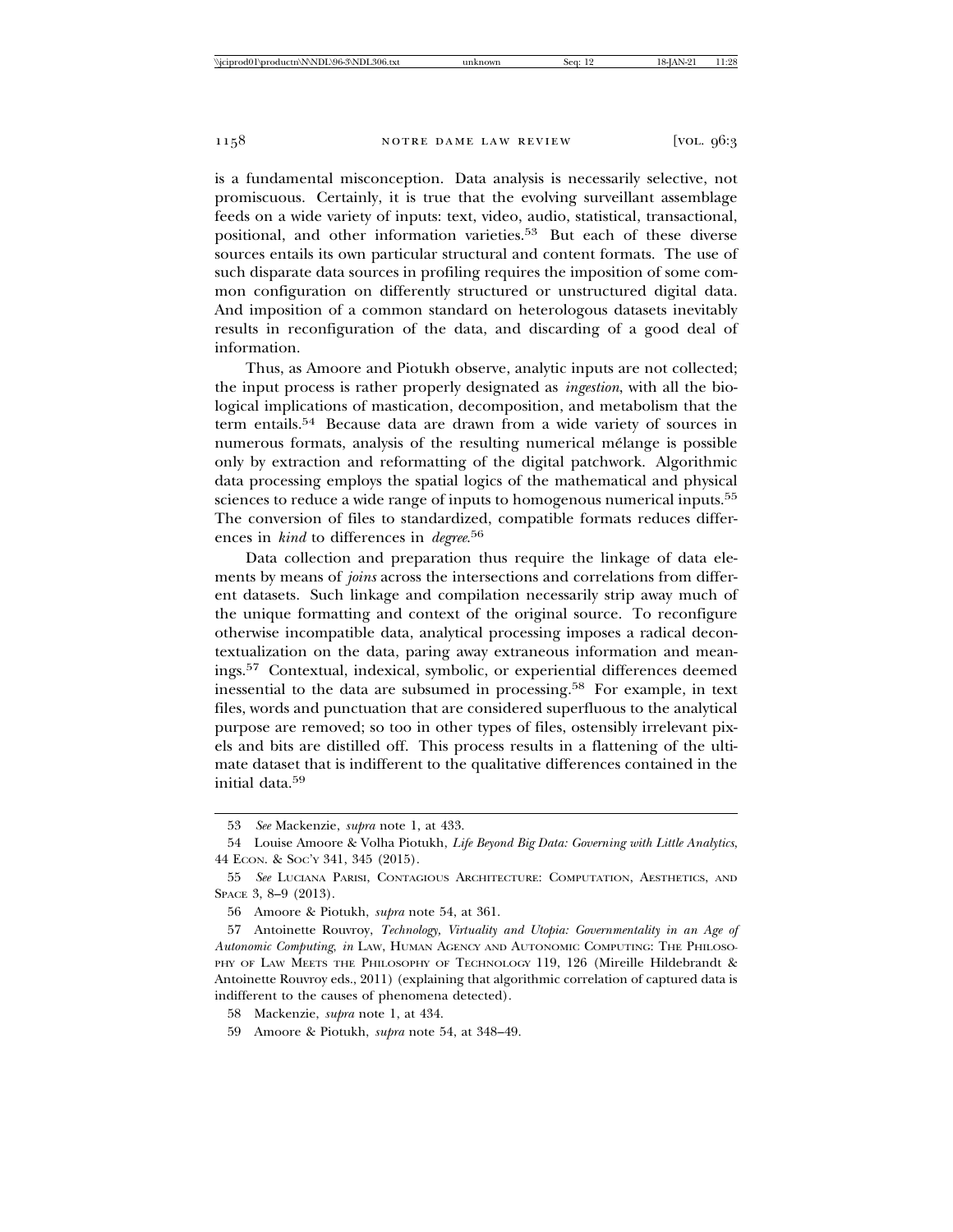Additionally, as Andrew Iliadis relates, formalized ontologies are often employed to integrate separate datasets, by providing a common categorical rubric for data that is drawn from heterologous formatting and classification schemes. Imposition of a common ontology homologizes the data for comparison and analysis. But by imposing common classification on differing informational formats, new factors are introduced into the resulting dataset. Ontological templates entail their own implicit biases and assumptions, overriding the original dataset with standardized epistemic imperatives.<sup>60</sup>

Ingested files are partitioned and sorted, first broken down into manageable pieces, and then reassembled according to summary inputs drawn from the fragments. A common technique is to shard data files, arbitrarily breaking them up according to size boundaries that do not correspond to their initial structure, then distributing the shards across multiple processors for analysis.61 Analysis proceeds according to inductively generated queries that look for strong correlations that emerge from the data.<sup>62</sup> Typically, predictive systems assume that there is an underlying pattern in the data that can be described by a mathematical function; the system then begins to generate and test functions to fit the data inputs, seeking useful approximations of the function that is assumed to be there.<sup>63</sup> The algorithm generates different search criteria, selects among them according to relational strength, and makes some determination as to which results are thought to be sufficiently robust or interesting to be elevated as search criteria.<sup>64</sup>

This iterative process has been dubbed "the automation of automation" because the system generates its own search criteria.<sup>65</sup> Rather than predetermined search criteria that are designated via formal symbolic representation of ideas or explicit equations, the analytical algorithms generate iterative search rules and retain those that have the strongest levels of relational support or confidence.66 It is in some sense "the inverse of programming": the system is not engaged to derive output from a given algorithm, but rather to derive the algorithm that produces a given output.<sup>67</sup> Not all patterns are identified or measured, neither are all patterns preserved for analysis. Rather, the system reduces choices by selecting the most plausible data correlations.68

- 67 *Id.* at 92.
- 68 *Id.*

<sup>60</sup> Andrew Iliadis, *Algorithms, Ontology, and Social Progress*, 14 GLOB. MEDIA & COMMC'N 219, 223 (2018).

<sup>61</sup> Ilias Tachmazidis, Grigoris Antoniou, Giorgos Flouris & Spyros Kotoulas, *Scalable Nonmonotonic Reasoning over RDF Data Using MapReduce*, *in* JOINT WORKSHOP ON SCALABLE AND HIGH-PERFORMANCE SEMANTIC WEB SYSTEMS 75, 77 (2012).

<sup>62</sup> FRANK OHLHORST, BIG DATA ANALYTICS: TURNING BIG DATA INTO BIG MONEY 8 (2013).

<sup>63</sup> Mackenzie, *supra* note 1, at 435.

<sup>64</sup> *See* Amoore & Piotukh, *supra* note 54, at 353–54; Elish & boyd, *supra* note 41, at 70–71.

<sup>65</sup> Parisi, *supra* note 27, at 90.

<sup>66</sup> *Id.*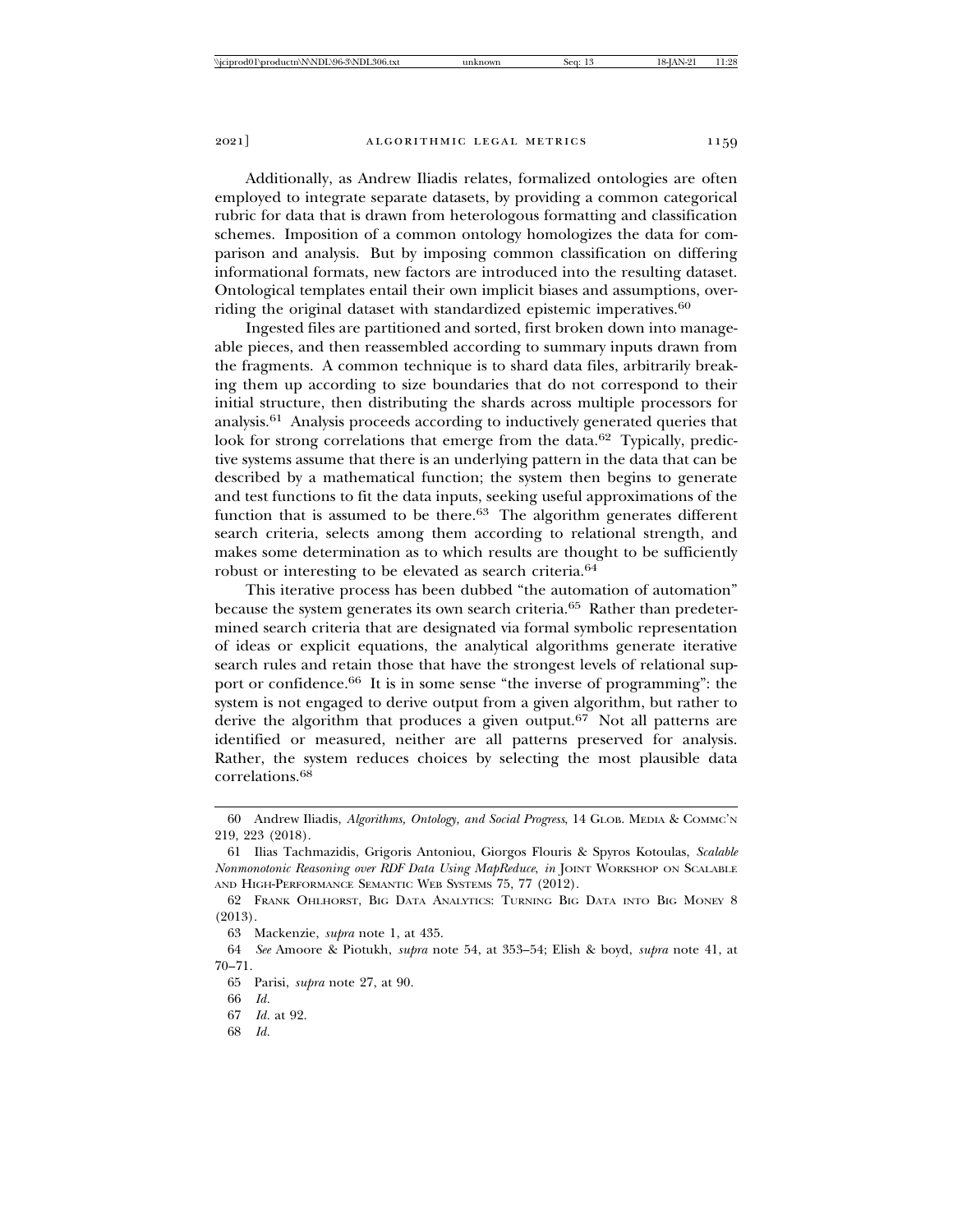Thus, algorithmic pattern detection and scoring outputs are not found, they are actually *constructed* by the processes of data harvesting, ingestion, and analysis. The process of machine learning develops and connects recurrent data features to indeterminate external factors.69 This occurs not as a search to discover or identify information of interest; rather, the object of interest is essentially created by the process of analysis. The analytical process detaches the object of interest from the population screened. Statistical identification of relationships determines which patterns in the partitioned and reassembled data become perceptible.70 The result is to focus attention on whatever the algorithm determines to be an item of interest, while discarding and negating the context from which the object of interest is drawn.<sup>71</sup>

When applied to the data associated with individuals, this process in effect creates identities.72 Far from representing or capturing any given individual, the action of algorithmic processing results in the generation of abstracted and decorporealized "data doubles" that figure or signify individual actions.73 This representational digital doppelganger is entirely epiphenomenal, capturing only the record of manifest personal activities.<sup>74</sup> The construct in some sense constitutes a virtual profile,75 decontextualized and extracted from an amalgam of processed data.76 It is neither accurate nor inaccurate with regard to any corresponding natural person.77 It is rather an ex post emblem of assignment of the related natural person to an algorithmically determined category.<sup>78</sup>

For any given data double, the algorithmically created category assigned to it—for credit worthiness, security risk, willingness to pay, or other personal characteristic—may possibly correspond to what is meant by the same term outside of a numerical correlation. But machine learning is based upon cor-

74 Gillespie, *supra* note 73, at 174.

<sup>69</sup> *Id.* at 99.

<sup>70</sup> Amoore & Piotukh, *supra* note 54, at 360.

<sup>71</sup> *Id.*

<sup>72</sup> John Cheney-Lippold, *A New Algorithmic Identity: Soft Biopolitics and the Modulation of Control*, THEORY, CULTURE & SOC'Y, Nov. 2011, at 164, 165.

<sup>73</sup> Tarleton Gillespie, *The Relevance of Algorithms*, *in* MEDIA TECHNOLOGIES: ESSAYS ON COMMUNICATION, MATERIALITY, AND SOCIETY 167, 173–74 (Tarleton Gillespie, Pablo J. Boczkowski & Kirsten A. Foot eds., 2014); Haggerty & Ericson, *supra* note 33, at 611, 612.

<sup>75</sup> MARK POSTER, THE MODE OF INFORMATION: POSTSTRUCTURALISM AND SOCIAL CON-TEXT 97 (1990).

<sup>76</sup> David Lyon, *Surveillance as Social Sorting: Computer Codes and Mobile Bodies*, *in* SURVEIL-LANCE AS SOCIAL SORTING: PRIVACY, RISK, AND DIGITAL DISCRIMINATION 13, 22 (David Lyon ed., 2003); Yeung, *supra* note 3, at 515.

<sup>77</sup> Haggerty & Ericson, *supra* note 33, at 614; *see also* Celia Lury & Sophie Day, *Algorithmic Personalization as a Mode of Individuation*, THEORY, CULTURE & SOC'Y, Mar. 2019, at 17, 24 (explaining that predictive algorithms construct iterative approximations rather than establish relations of absolute equivalence).

<sup>78</sup> *See* Lury & Day, *supra* note 77, at 20.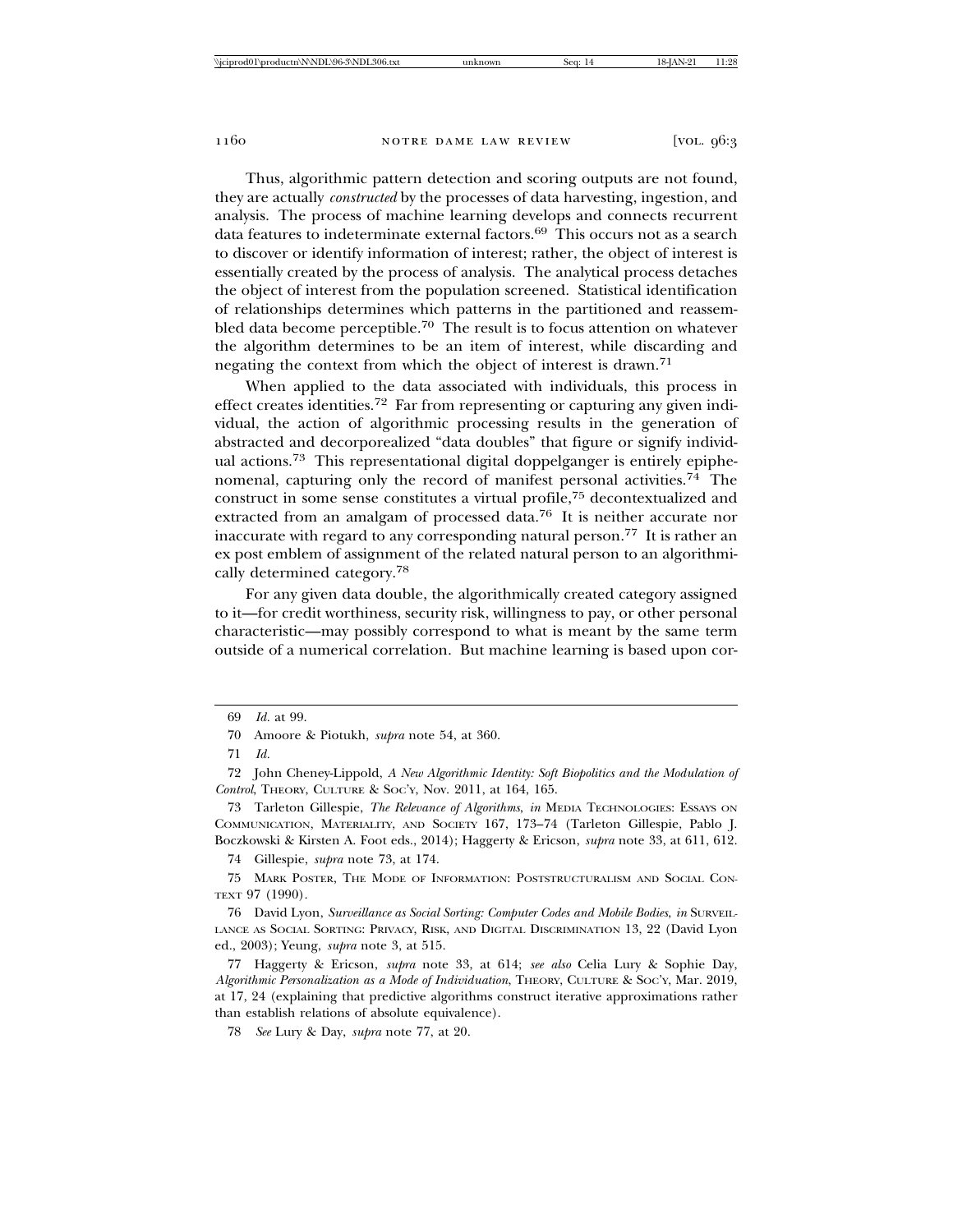relative patterns, and indifferent to the causes of such correlation.<sup>79</sup> Whatever the corresponding categories may mean in physical society, algorithmic processing configures them as mathematical vectors, associating certain data patterns with the statistical doubles generated in the wake of individual behaviors. In this sense, algorithmic categorization defines rather than discovers the parameters of a given population, how that population is discursively situated and perceived, and hence what opportunities or life chances that population will encounter.<sup>80</sup>

#### *B. Algorithmic Biases*

It should be clear from the exposition thus far that data analytics are technologies that entail a particular type of perception; just as the natural human organs of perception such as the eye or ear are selectively attuned to particular information, screening out some inputs and reformatting others for comprehension, so the algorithms that make data manageable reduce and reassemble heterogeneous inputs to numerical homogeneity for quantitative processing.81 In doing so, these analytic processes alter the value and meaning of the data inputs they quantify, and recursively impose those values and meaning on the social processes that rely upon them.<sup>82</sup>

These characteristics of data analytics raise the issue of bias in algorithmic metrics. Because the operations and output of algorithmic processing are expressed quantitively, there is a temptation to think of them as objectively free from biases.83 This is a common foible with any numerical operation and representation; bare numbers always seem to be free from ideological taint. Moreover, because pattern assessment and targeting are ceded to the algorithm, the process offers additional appearances of neutrality. Because there is no proximate human animus in the determination or execution of the algorithm's determination, the data inputs seem cognitively remote from the level of human fallibility—what Donna Haraway famously referred to as "the god trick."84 Scored data thus impart an illusion of objectivity because they are rendered by machines, and their human initiators appear distantly removed from the ultimate output.<sup>85</sup>

But far from offering an objective measurement, any system of quantitative accounting necessarily entails its own particular social and political con-

<sup>79</sup> *See* Rouvroy, *supra* note 57, at 126; *see also* Bowker, *supra* note 43, at 1795 (observing that algorithmic data methods essentially bypass the maxim that correlation is not causation).

<sup>80</sup> Cheney-Lippold, *supra* note 72, at 175.

<sup>81</sup> Amoore & Piotukh, *supra* note 54, at 344.

<sup>82</sup> *Id.*

<sup>83</sup> *See* Rouvroy, *supra* note 57, at 127; *see also* PASQUALE, *supra* note 3, at 15 (observing that algorithmic systems give decisions a "patina of inevitability").

<sup>84</sup> Donna Haraway, *Situated Knowledges: The Science Question in Feminism and the Privilege of Partial Perspective*, 14 FEMINIST STUD. 575, 581 (1988).

<sup>85</sup> *See* Cheney-Lippold, *supra* note 72, at 167; Fourcade & Healy, *supra* note 42, at 292.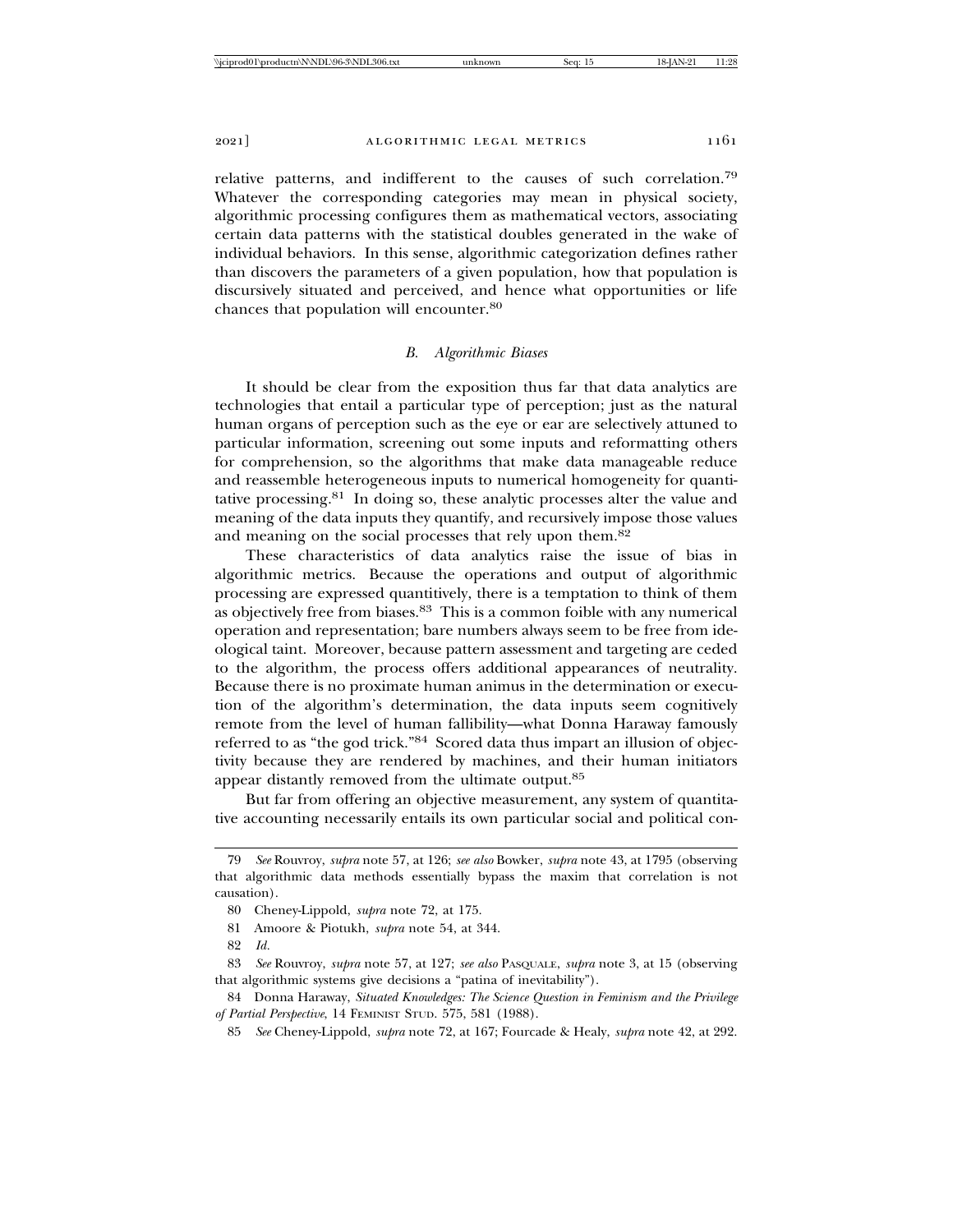text.86 Numerical transformations are always value-laden, are never deterministic in any objective sense, and always depend upon human judgment.<sup>87</sup> Even among the measurements made in "objective" or "natural" sciences, there are no neutral facts, only judgments.<sup>88</sup> Every scientific measurement is based upon a human decision that some things that will be included in the measurement matter, and other things that will be ignored or excluded from the measurement do not matter.89 At the very least, some human decision about data suitability must be made. Neither do algorithmic scores provide windows on naturally occurring, immanent, or objective phenomena. They are rather the very human products of intricate, convoluted, and contrived interpretation.<sup>90</sup> Even slight or unnoticed changes in the criteria for measurement, or on the mix of inputs relied upon for assessment, may substantially change the outcome.<sup>91</sup>

The intervention of human judgment can be readily seen from the description above of predictive data processing. Machine learning does not operate by means of inductive logic, deriving general rules from specific instances, nor by means of deductive logic, deriving from application of general rules.92 It rather operates by means of a process closest to abductive logic, that is the generation and testing of hypotheses.<sup>93</sup> Via iterative correlative pattern matching, machine learning systems abductively infer facts, rules, and hypotheses to speculatively explain unknown phenomena.<sup>94</sup> Such speculative inference requires selection and culling of the multiple relational rules generated by the system.95 From all the myriad possible correlations detected within the data, the system preserves "best" or most "interesting" correlations to elevate to operational models.96 This of course requires some notion of what constitutes best or most interesting, and that notion is not supplied by the machine—it has to be supplied by the machine's engineers.97 Human judgment is required to adjust the output against both

<sup>86</sup> David J. Cooper & Michael J. Sherer, *The Value of Corporate Accounting Reports: Arguments for a Political Economy of Accounting*, 9 Accr. Orgs. & Soc'y 207, 208 (1984).

<sup>87</sup> Thus, the "facially neutral algorithm" that Professor Chander postulates in his analysis of data biases is not merely a contradiction, but an impossibility. *See* Chander, *supra* note 45, at 1036 (critiquing potentially disparate impact of "facially neutral algorithms").

<sup>88</sup> J. BRONOWSKI, SCIENCE AND HUMAN VALUES 88–91 (Harper & Row rev. ed. 1965); *see also* PORTER, *supra* note 27, at 7 (arguing that scientific objectivity is a cultural construct).

<sup>89</sup> *See* J. BRONOWSKI, A SENSE OF THE FUTURE: ESSAYS IN NATURAL PHILOSOPHY 6, 11 (Piero E. Ariotti ed., 1977).

<sup>90</sup> Danielle Keats Citron, *Technological Due Process*, 85 WASH. U. L. REV. 1249, 1260–63 (2008).

<sup>91</sup> Fourcade & Healy *supra* note 42, at 289.

<sup>92</sup> Parisi, *supra* note 27, at 92.

<sup>93</sup> *See* Peter Lipton, *Inference to the Best Explanation*, *in* A COMPANION TO THE PHILOSO-PHY OF SCIENCE 184, 184 (W.H. Newton-Smith ed., 2000) (explaining hypothesis generation via abductive reasoning).

<sup>94</sup> Parisi, *supra* note 27, at 108.

<sup>95</sup> *Id.* at 109–10.

<sup>96</sup> *See id.* at 110.

<sup>97</sup> *See* Mackenzie, *supra* note 1, at 438.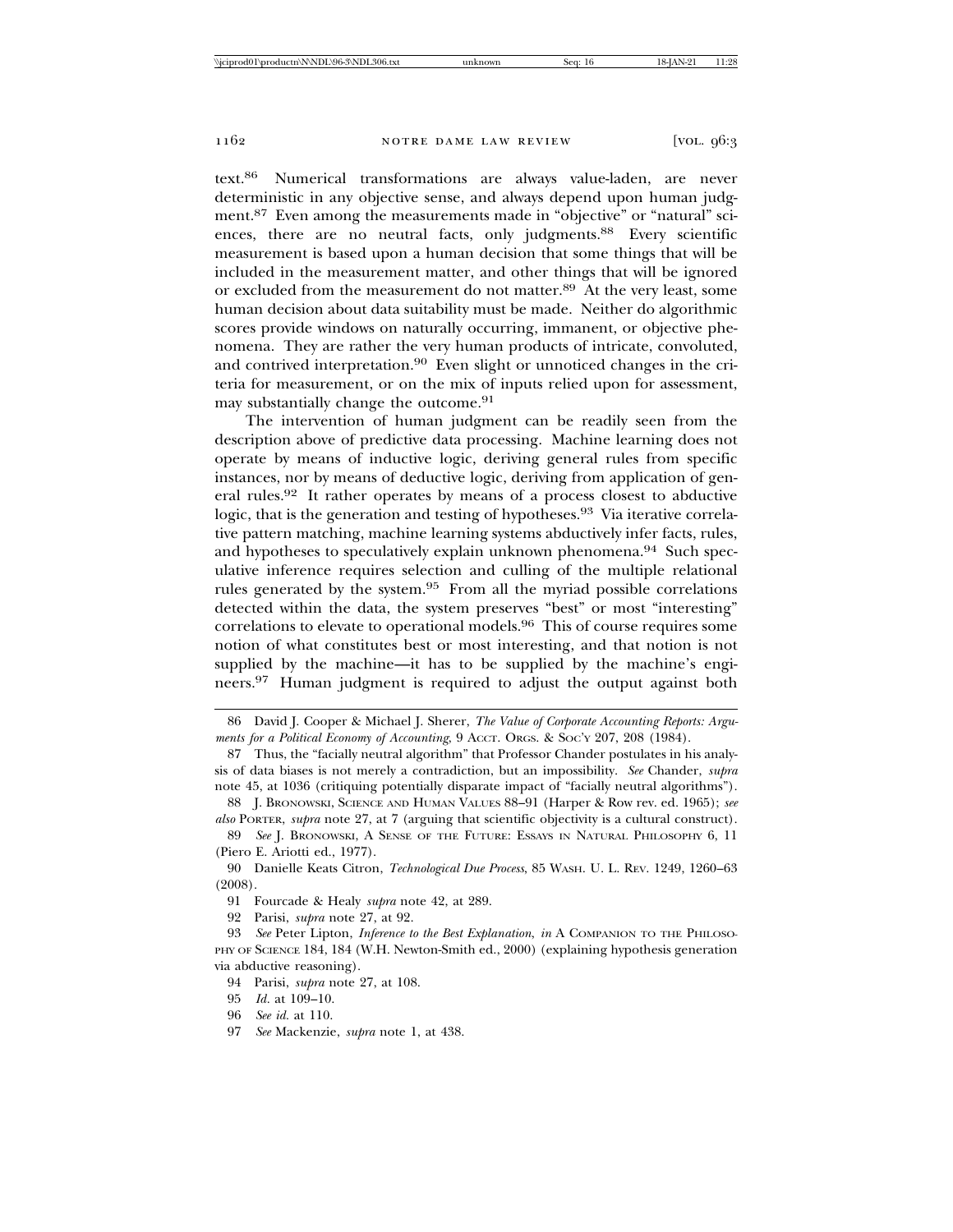overfitting and underfitting, deciding whether the fit between the model and the data is too tight so as to miss relevant correlations or too loose so as to produce spurious correlations.<sup>98</sup>

Machine learning is thus an iterative process requiring continual human intervention to revise, adjust, and optimize the learning process.99 Such "artificial intelligence" is effectively a prosthetic extension of human judgment, entailing all the messy and imprecise selectivity that human judgment entails. The impact of such systematically selective or incomplete algorithmic inputs is well known from a variety of past studies. One extensively studied instance is found in the example of American credit scoring practices. This is among the best characterized and examined algorithmic profiling systems.100 In this system, records of various personal activities, such as mortgage payments, credit inquiries, available unsecured credit lines, and length of credit history are quantified and agglomerated in a proprietary formula.101 The best known and most widely used algorithmic credit metric is the "FICO" score produced from consumer records by the Fair Isaac Corporation.102

Careful examination of credit scoring practices repeatedly demonstrates that the most vulnerable and impoverished sectors of society are often those least able to avoid harmful surveillance and value extraction, but who remain invisible to advantageous classification and scoring systems.103 It is well known that the criteria chosen for calculating the credit score render certain financial activities algorithmically visible and others invisible. Specifically, lower income individuals are systematically underrepresented or misrepresented in credit scoring because their activities are often absent from the records drawn from conventional banking, mortgage loan, credit reporting, and other financial transactions lying outside their means.104 Other information that might be relevant to financial stability and lending risk is typi-

102 *See* Poon, *supra* note 100, at 285.

<sup>98</sup> *See* TREVOR HASTIE, ROBERT TIBSHIRANI & JEROME FRIEDMAN, THE ELEMENTS OF STA-TISTICAL LEARNING: DATA MINING, INFERENCE, AND PREDICTION 38 (2d ed. 2009)

<sup>99</sup> *See* Pedro Domingos, *A Few Useful Things to Know About Machine Learning*, COMMN'CS. ACM, Oct. 2012, at 78, 84.

<sup>100</sup> *See*, *e.g*., Marion Fourcade & Kieran Healy, *Classification Situations: Life-Chances in the Neoliberal Era*, 38 ACCT. ORGS. & SOC'Y 559 (2013); Mark Kear, *Playing the Credit Score Game: Algorithms, 'Positive' Data and the Personification of Financial Objects*, 46 ECON. & SOC'Y 346 (2017); Donncha Marron, *'Lending by Numbers': Credit Scoring and the Constitution of Risk Within American Consumer Credit*, 36 ECON. & SOC'Y 103 (2007); Martha Poon, *Scorecards as Devices for Consumer Credit: The Case of Fair, Isaac & Company Incorporated*, 55 SOCIO. REV. 284 (2007); *see also* Danielle Keats Citron & Frank Pasquale, *The Scored Society: Due Process for Automated Predictions*, 89 WASH. L. REV. 1 (2014) (summarizing the history and impact of consumer credit scoring).

<sup>101</sup> Marron, *supra* note 100, at 111, 115; Poon, *supra* note 100, at 294–95.

<sup>103</sup> *See* Jonas Lerman, *Big Data and Its Exclusions*, 66 STAN. L. REV. ONLINE 55, 57 (2013); Kaveh Waddell, *How Big Data Harms Poor Communities*, THE ATLANTIC (Apr. 8, 2016), https:/ /www.theatlantic.com/technology/archive/2016/04/how-big-data-harms-poor-communities/477423/.

<sup>104</sup> Fourcade & Healy, *supra* note 100, at 565.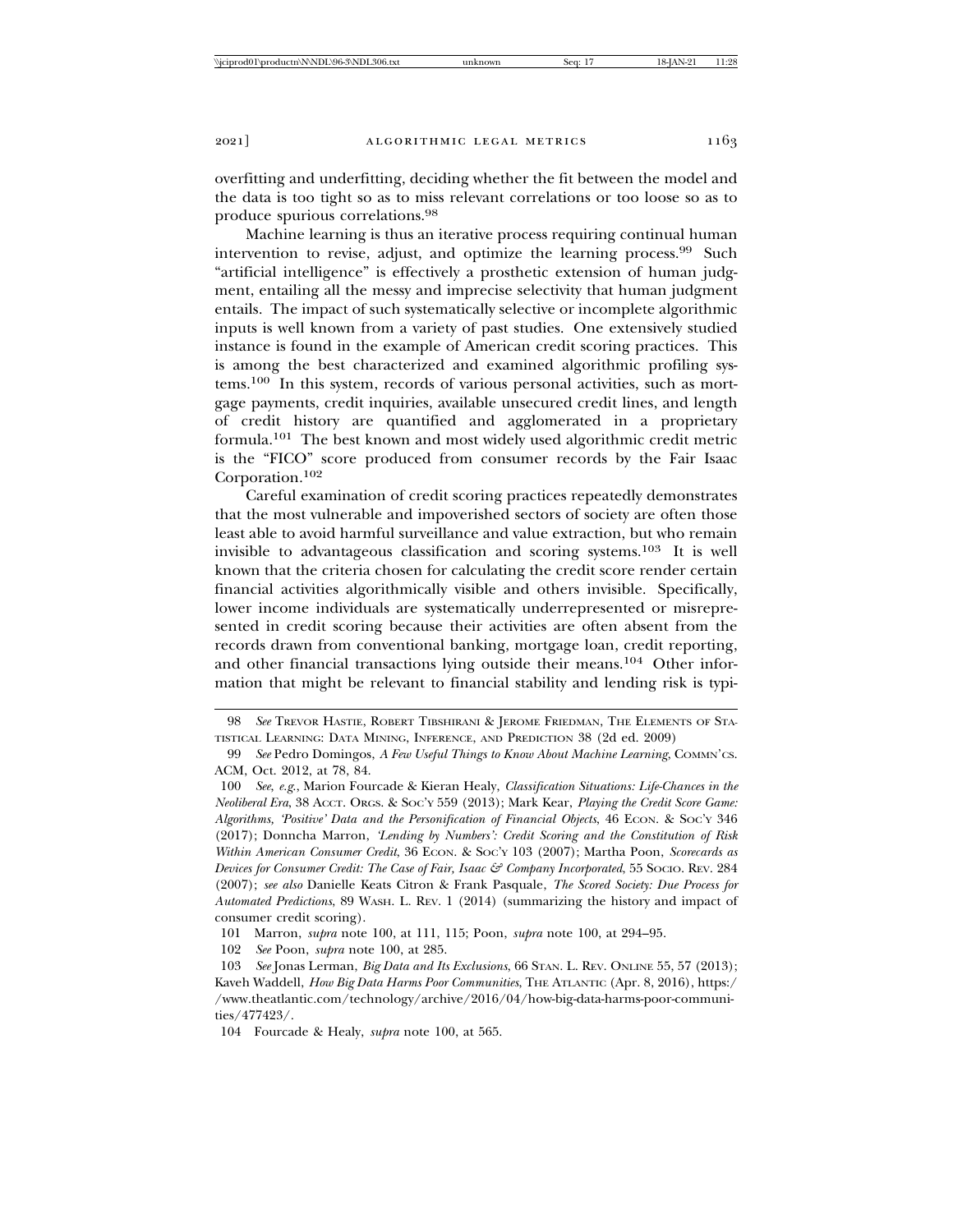cally filtered out or ignored. Financial activity common to lower income populations, such as rental payments or payday loans, is excluded from the ambit of the system.<sup>105</sup>

Credit scoring is representative of the reproduction of social context within algorithmic metrics. Underprivileged segments of the population generate data profiles disproportionately drawn from interactions with public assistance, law enforcement, and penal institutions. At the same time, data on more affluent populations is drawn from a different set of recording systems, yielding not only markedly different types of data records, but records that are turned to purposes that reinforce their own privilege.106 Favored metrics are valorized, and disfavored metrics become invisible.107 As a result of such algorithmic flattening, credit scoring, which was originally intended to help neutralize bias in lending, serves to enforce class divisions by recapitulating the circumstances of the profiled data subjects.

Further, to the extent that lower income is equated with race, differential scoring of impoverished communities effectively means that racial minorities are systematically underrepresented or misrepresented in the scoring system.108 Some attempts to establish or "repair" credit have focused integrating marginalized "risky" populations into the FICO system by instructing them on the activities and that would be favorably recognized by the credit scoring algorithm.109 Other attempts have focused on integrating into credit scoring the data from social systems and institutions, such as payday loans lenders, that might be characteristic of otherwise invisible populations.<sup>110</sup> But whether fully invisible or partially invisible, minority populations remain algorithmically differentiated from affluent populations by virtue of data perception, escaping notice because of the selective inclusion or exclusion of data within algorithmic metrics.

A distinct but related form of systemic bias stems from decontextualized reporting that does not necessarily reflect the circumstances of the individual tied to the data profile. For example, algorithmic credit scoring incorporates and heavily weights evidence of failure to make credit payments on time.<sup>111</sup> Even assuming the record of late payments is "accurate" rather than mistaken, in the sense of reflecting an actual occurrence, the data typically leaves little room for context or explanation. Late payments may be the result of a wide range of contextual factors, from misdirected postal mail to natural disasters. In some cases, the failure of timely payments may be due to the intrinsic characteristics or behaviors of the individual, such as forgetfulness, profligacy, or poor funds management. In other cases, the cause may be purely external and outside the individual's control, such as the loss of

<sup>105</sup> Kear, *supra* note 100, at 360; Marron, *supra* note 100, at 125.

<sup>106</sup> Kear, *supra* note 100, at 360.

<sup>107</sup> Fourcade & Healy, *supra* note 100, at 565.

<sup>108</sup> PASQUALE, *supra* note 3, at 41.

<sup>109</sup> Kear, *supra* note 100, at 360.

<sup>110</sup> *Cf. id.* at 361.

<sup>111</sup> Kear, *supra* note 100, at 365 n.3.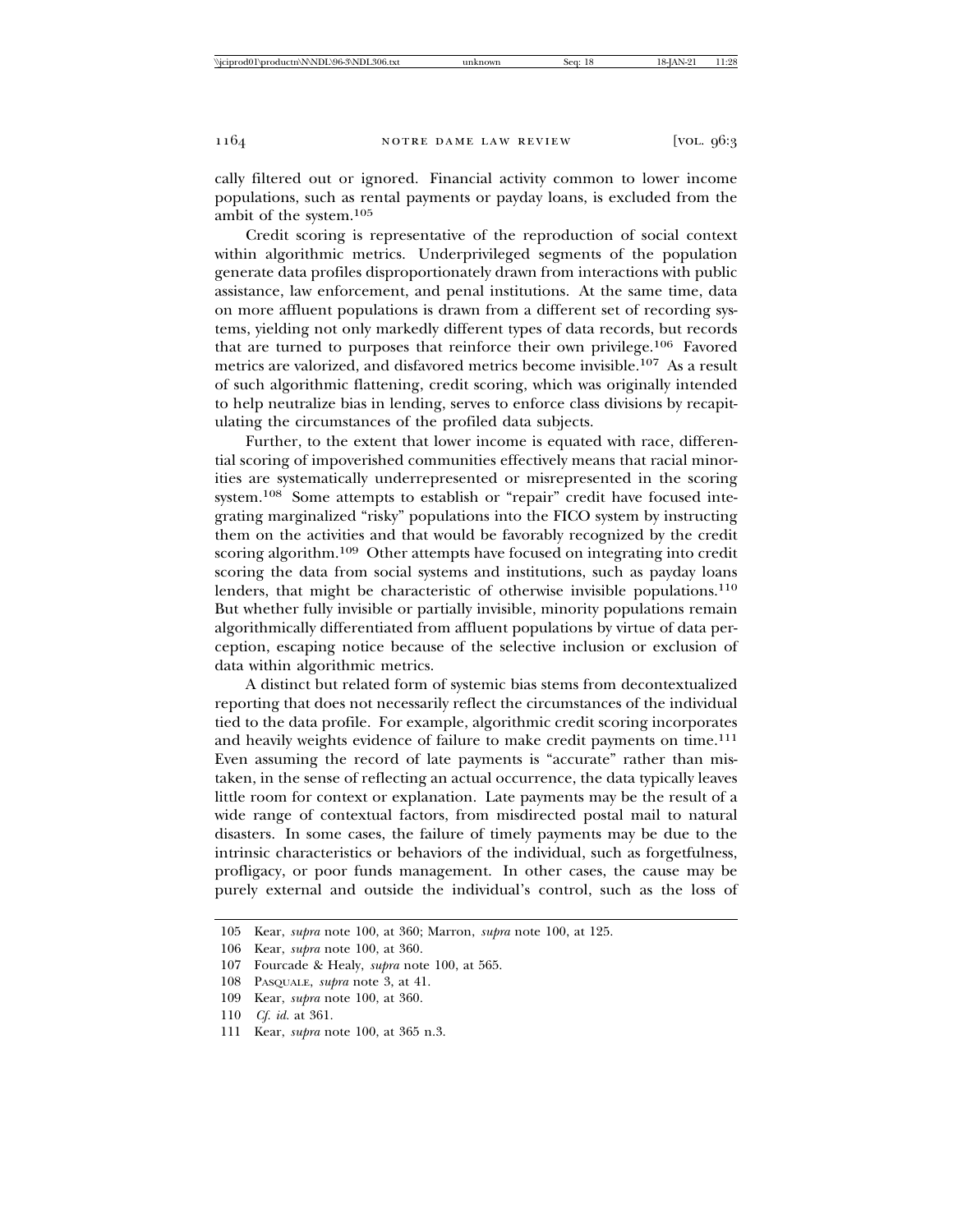employment, unexpected illness or injury, or identity theft. But all of these circumstances are acontextually reported and weighted similarly.

Consequently there is only an unclear or tenuous factual linkage between the living individual to whom a credit score is attached and that individual's algorithmically constructed "credit double" intended to represent the credit worthiness of the profiled data subject. Any linkage is correlative and categorical. Some instances of reported late payment may reflect systemic, underlying risks of extending the credit to a given individual; others reflect serendipitous or unique occurrences that indicate little about the individual's behavioral propensities. The ability of the individual to "correct" her credit record in the sense of adding context is extremely limited; the system makes little allowance for contextual nuance. To the extent that there is any consumer recourse to address atypical or nonrepresentative payment situations, it typically lies in convincing a lender not to report a late or missed payment, rather than any ability to add context to the report once it has entered the scoring system.

Thus, the operation of the credit scoring system offers a detailed illustration of the social impact attending the algorithmic processes now being advanced via the proliferation of machine learning systems. Identities that are incorporated within a given population become tethered to the categories as defined by the algorithm.112 Individual identity thus increasingly depends upon algorithmic mediation of the relationship between surveillance data and categorical meaning of that data.<sup>113</sup> Algorithmic prediction depends on classification, and classification depends on the existence of identifiable class attributes.<sup>114</sup> The process of algorithmically identifying categories, such as gender, class, or preference increasingly serves to define the characteristics of gender, class, or preference.115 Such actuarial technologies categorize individuals according to statistical distributions.116 Categories are assigned on the assumption that profiles sharing characteristics derived from past correlations will share relevant characteristics in the future.<sup>117</sup>

Consequently, although algorithmic data profiling practices may be advanced as vehicles for "personalization," it should be clear that they are in fact anything but personalized. To the contrary, as described above, algorithmic processing flattens and distorts the depiction of the individual by the construction of data doubles that are reduced to portable numerical representations.118 Those profiles are then slotted into predictive categories that are matched to selected correlative patterns. Neither the profile nor the category reflects more than the particular pattern that the algorithm deter-

<sup>112</sup> Cheney-Lippold, *supra* note 72, at 176.

<sup>113</sup> *Id.* at 178.

<sup>114</sup> Mackenzie, *supra* note 1, at 433; Yeung, *supra* note 3, at 512.

<sup>115</sup> Cheney-Lippold, *supra* note 72, at 165.

<sup>116</sup> Jonathan Simon, *The Ideological Effects of Actuarial Practices*, 22 LAW & SOC'Y REV. 771, 772 (1988).

<sup>117</sup> Lury & Day, *supra* note 77, at 23.

<sup>118</sup> *See supra* notes 72–81 and accompanying text.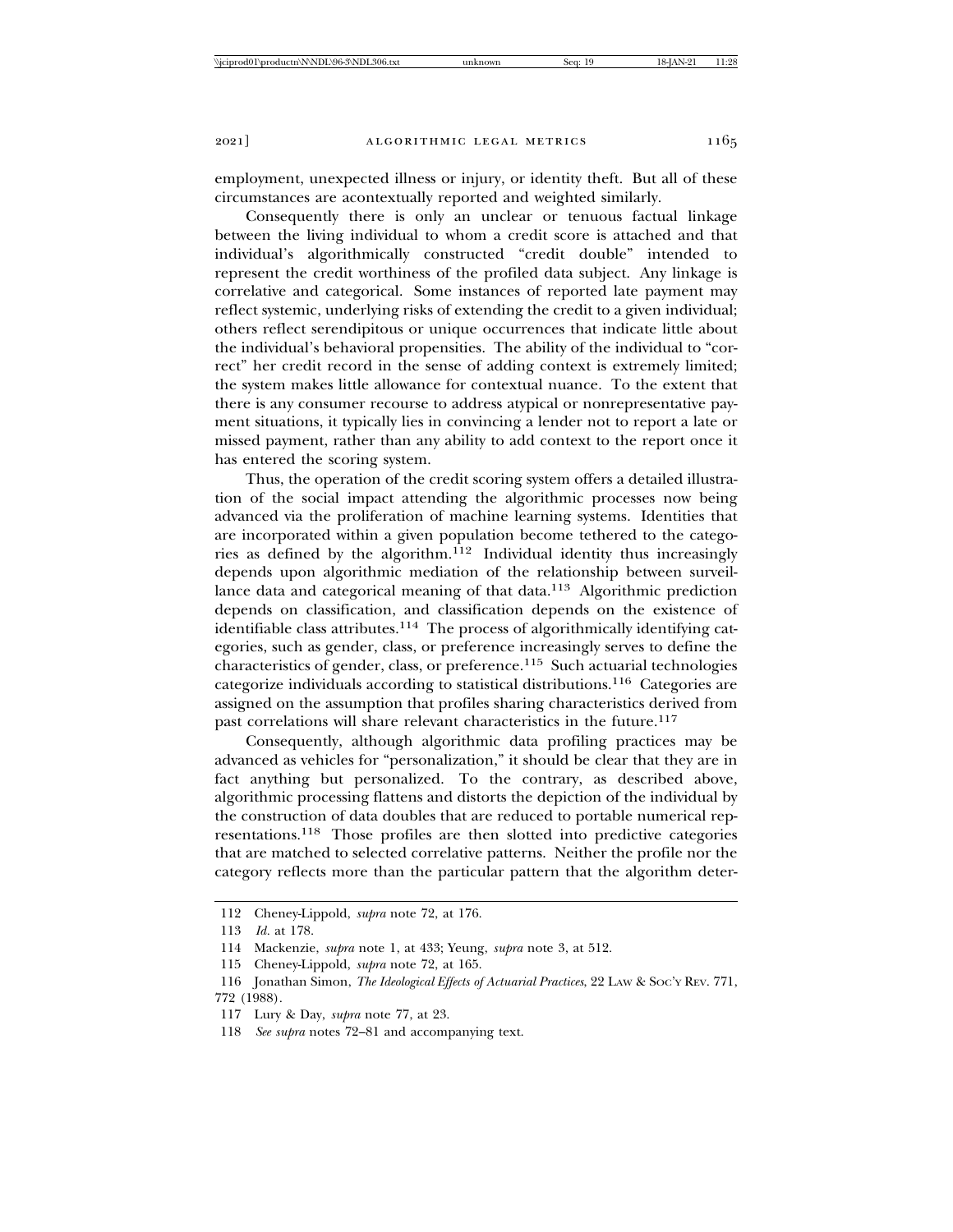mines to be of interest. As Jonathan Simon puts it, such actuarial practices do not make people up, they "unmake them," offering a quantified substitute for intersubjectivity, identity, or self-awareness.<sup>119</sup>

Far from offering more personalized law, the data-driven metrics espoused by recent commentators may be seen as offering radically *depersonalized* law, at least in the sense of respecting the individual as a person.<sup>120</sup> Such practices might be said to produce more granular<sup>121</sup> or atomized legal metrics.122 But particularized legal functionality is a far cry from personalization in any humanistic sense.123 The numerical cartoons to whom such metrics are applied are artificially constructed caricatures intended for numerical manipulation rather than for individualized respect.<sup>124</sup>

#### II. ALGORITHMIC REFLEXIVITY

I have to this point described how data analytics winnows and reduces the otherwise incomprehensible and unmanageable reams of data that can be gathered and stored from surveillant sources.125 I have additionally described how the process of data intake, treatment, and categorization tethers opportunities and future behaviors to the digested vestiges of previous behaviors.126 These information processes reflect more general social processes that are routinely engaged in quantifying and managing information. In particular, algorithmic informational processing can be tied to wellstudied reflexive social processes such as commensuration.127 A close review of such processes is foundational to understanding the social impact of algorithms generally, and the implications of algorithmic legal metrics in particular.

Commensuration, whether automated or not, occurs in the transformation of perceived *qualities* into *quantities*, creating a shared metric among the

<sup>119</sup> Simon, *supra* note 116, at 792; *cf.* Hacking, *Making Up People*, *supra* note 28, at 223 (discussing the deconstruction of individual identities via statistical governance).

<sup>120</sup> *See* Rouvroy, *supra* note 57, at 128 (observing that ostensibly personalized algorithmic profiling generates categorical sorting rather than recognizing the "unique complexity" of any human being).

<sup>121</sup> *See. e.g.*, Christoph Busch, *Implementing Personalized Law: Personalized Disclosures in Consumer Law and Data Privacy Law*, 86 U. CHI. L. REV. 309, 314 (2019) (referring to personalized legal rules as "granularized").

<sup>122</sup> *See id.* at 329 (referring to personalized disclosure rules as "atomiz[ed]").

<sup>123</sup> *See* Lury & Day, *supra* note 77, at 19 (noting the gap between algorithmic personalization and individuation).

<sup>124</sup> *See* Ian Hacking, *How Should We Do the History of Statistics?*, *in* THE FOUCAULT EFFECT: STUDIES IN GOVERNMENTALITY 181, 193 (Graham Burchell, Colin Gordon & Peter Miller eds., 1991).

<sup>125</sup> N. KATHERINE HAYLES, HOW WE THINK: DIGITAL MEDIA AND CONTEMPORARY TECHNOGENESIS 230 (2012).

<sup>126</sup> Cheney-Lippold, *supra* note 72, at 169.

<sup>127</sup> *See* Wendy Nelson Espeland & Mitchell L. Stevens, *Commensuration as a Social Process*, 24 ANN. REV. SOCIOLOGY 313 (1998).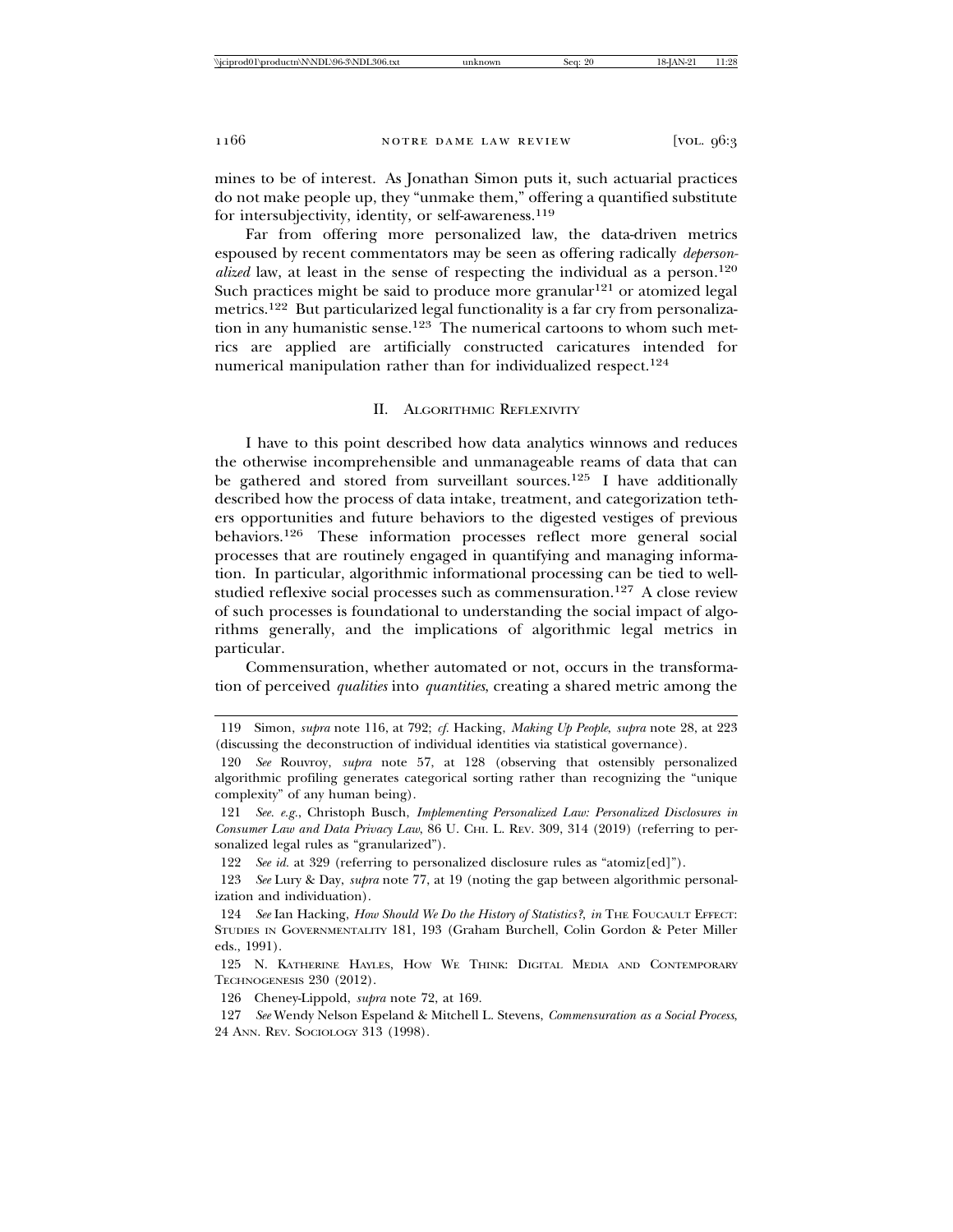objects of the transformation.<sup>128</sup> In doing so, this common social process simplifies information, decontextualizes information, recategorizes information, and ultimately alters social perceptions by directing attention away from certain relations and toward others.129 This in turn alters institutional and individual behaviors toward the objects of commensuration. Rather than directly changing behavior, commensuration alters cognition, shifting attention to favored information and away from disfavored information.<sup>130</sup>

Commensurate perceptions are produced by means of a suite of closely entangled operations. First, commensuration simplifies information by reducing the characteristics of measured entities to quantified representations.131 Difference in kind is represented as a difference in degree or magnitude.132 Some information is discarded and other information is valorized in this process of quantification.<sup>133</sup> Complex concepts become a single number or metric that is easier to remember, easier to compare, easier to discuss and deploy in new circumstances. Commensuration thus immediately changes perceptions of information, emphasizing measured, quantifiable relationships while suppressing and eclipsing others.<sup>134</sup>

Second, commensuration categorizes and restructures information. Quantified metrics are grouped together and related to one another. By means of metric categorization, commensurate representations create the perception of commonality, while eliminating from consideration other differences or similarities.135 Thus, additional information deemed extraneous or irrelevant is discarded as commensurate concepts are connected. By decontextualizing and excluding certain information so as to simplify the remaining information to a shared metric, the commensuration process makes accessing and processing information easier.136 This also makes the final result appear more authoritative, by obscuring and removing the complicated assumptions, discretion, and arbitrariness that infuse any information output.<sup>137</sup>

Once broken down, this process can be readily seen in numerous welldocumented examples, such as the previously described example of credit scoring. We have already seen how credit scoring assembles disparate, decontextualized measurements—payment histories, income, number of credit accounts, type of credit accounts, and so on—and reduces these to numbers that represent differences in degree among the various metrics. Some data is discarded, some ignored, some distinguished. Favored data is

136 *Id.* at 17.

<sup>128</sup> Wendy Nelson Espeland & Michael Sauder, *Rankings and Reactivity: How Public Measures Recreate Social Worlds*, 113 AM. J. SOCIO. 1, 16 (2007).

<sup>129</sup> *Id.*

<sup>130</sup> *Id.*

<sup>131</sup> Espeland & Stevens, *supra* note 127, at 316.

<sup>132</sup> *Id.* at 316–17.

<sup>133</sup> *Id.* at 317.

<sup>134</sup> Espeland & Sauder, *supra* note 128, at 16.

<sup>135</sup> *Id.*

<sup>137</sup> *See generally* JAMES G. MARCH & HERBERT A. SIMON, ORGANIZATIONS (1958).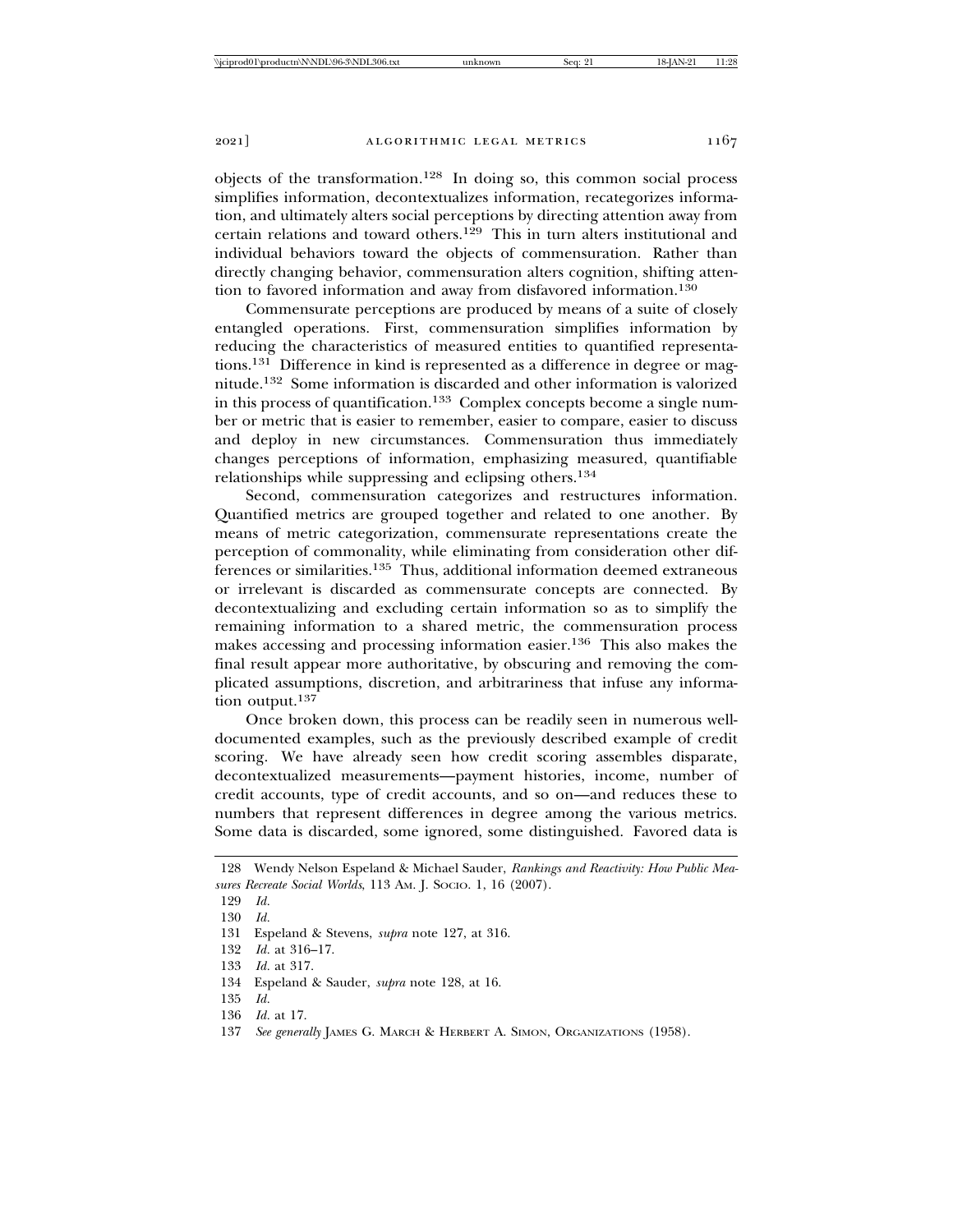combined into a final commensurate score. Rather than a messy history of financial transactions, a single pristine metric appears, simplified and portable, and elevated to a position of control over the subject's opportunities or "life chances."

And, as described above, such commensurate metrics are reinforced by their own selectivity. In response to credit scoring practices, consumers who are sufficiently affluent to engage in favored transactions are shunted toward the institutions and practices that will generate records of such activity. Indeed, a variety of commercial and nonprofit institutions have grown up, offering guidance regarding the complexities of credit scoring commensuration.138 Such organizations will assist consumers in building a favorable credit history, or will advise consumers on activities that will convert an unfavorable score to one that is more favorable.<sup>139</sup> In many instances, the advice or activity most amenable to appeasing the credit algorithm is not necessarily beneficial to the consumer—for example, because length of credit history is an important factor in credit scoring, consumers may be advised not to close older credit accounts, even if those accounts are unused or unneeded. Similarly, because total available credit is an important scoring metric, credit score guidance may advise against closing any available accounts even if they are no longer needed (and possibly create greater exposure to identity theft).

A second well-studied example of commensurate algorithmic practices, familiar to many readers of this Article, is the yearly practice of commensurately ranking American law schools in the publication *U.S. News and World Report* (USNWR).<sup>140</sup> In this process, various qualities of law schools are first quantified—reputation, bar passage rate, student quality, and other characteristics are converted to quantities that are added together in a proprietary mathematical calculus.141 The various chosen metrics, which may have little causal or conceptual relationship to one another, are placed in a complementary and comparative relation to one another by means of a weighted formula. Other information about a school—the diversity of student body or faculty, volunteer pro bono service, student satisfaction—is ignored or discarded in the ranking procedure.<sup>142</sup> The resulting ranking metric, and the

<sup>138</sup> *See* Fourcade & Healy, *supra* note 100, at 565.

<sup>139</sup> Kear, *supra* note 100, at 350–52.

<sup>140</sup> *See* Michael Sauder & Wendy Nelson Espeland, *The Discipline of Rankings: Tight Coupling and Organizational Change*, 74 AM. SOCIO. REV. 63 (2009). Although USNWR ranks only accredited U.S. law schools, academic institutions around the world experience similar effects from various forms of commensurate ranking. *See* Janet Chan, Fleur Johns & Lyria Bennett Moses, *Academic Metrics and Positioning Strategies*, *in* METRIC CULTURE: ONTOLOGIES OF SELF-TRACKING PRACTICES 177 (Btihaj Ajana ed., 2018).

<sup>141</sup> Espeland & Sauder, *supra* note 128, at 10; Robert Morse, Ari Castonguay & Juan Vega-Rodriguez, *Methodology: 2021 Best Law Schools Rankings*, U.S. NEWS & WORLD REP. (Mar. 16, 2020), https://www.usnews.com/education/best-graduate-schools/articles/lawschools-methodology.

<sup>142</sup> Wendy Espeland & Michael Sauder, *Rankings and Diversity*, 18 S. CAL. REV. L. & SOC. JUST. 587, 604 (2009).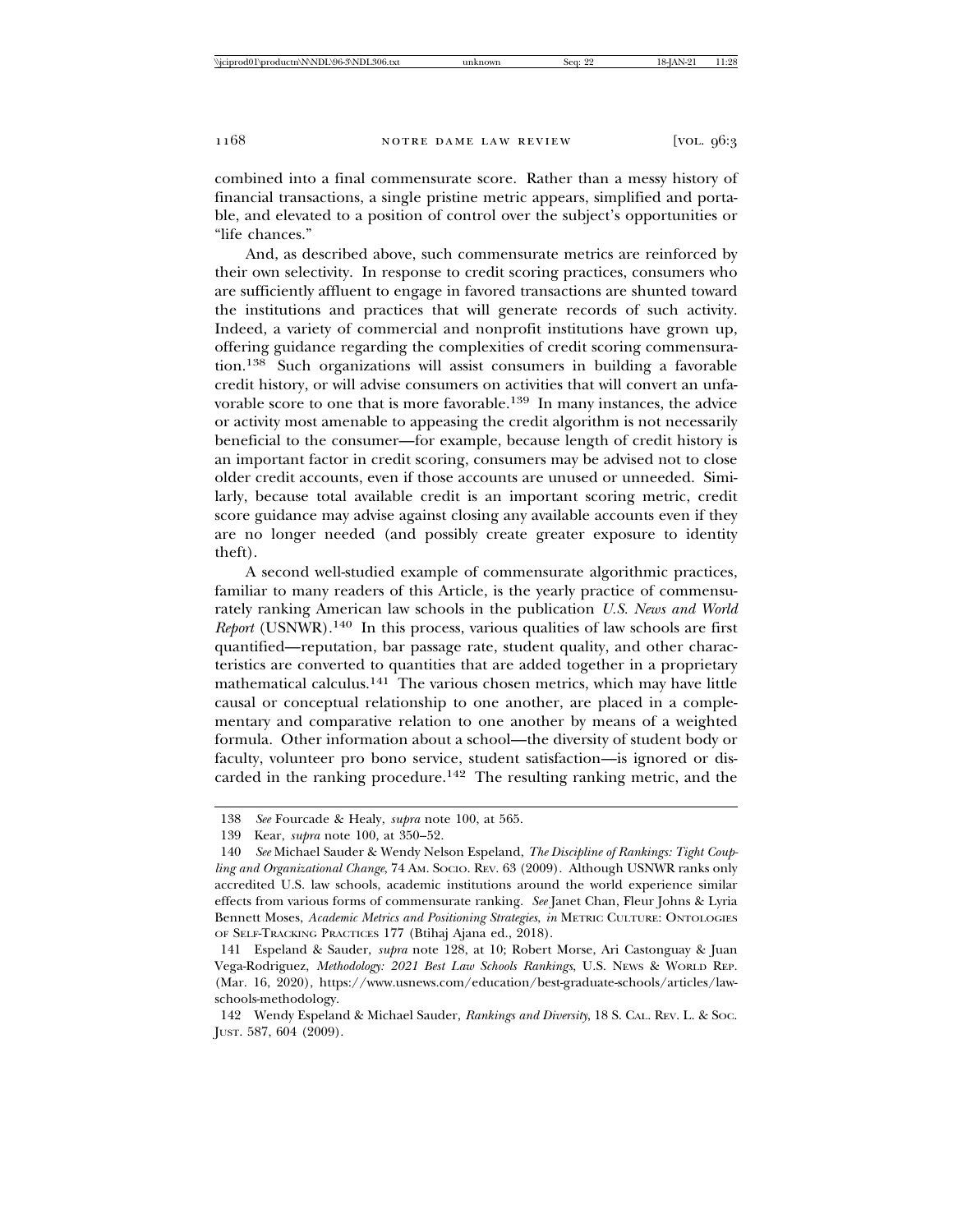known inputs fueling the metric, become associated with the school, shaping perceptions of the school.<sup>143</sup>

As in the credit scoring example, behavior is changed by the realignment and decontextualization of the quantified characteristics in law school rankings. For instance, the quality and quantity of applications to a ranked school are dramatically affected by student reliance on the score.<sup>144</sup> Moreover, the schools' programs, organization, and expenditures related to the defining metrics are unavoidably and profoundly altered.145 Widespread acceptance of the ranking system creates strong incentives to invest in the measured characteristics, such as the provision of deep discounts or "merit scholarships" to students with desirable test scores.<sup>146</sup> The rankings generate little incentive to invest in disfavored characteristics, such as volunteer pro bono activity—indeed, such expenditures are effectively penalized for diverting resources away from the favored metrics.<sup>147</sup>

Even though the law school ranking and credit scoring examples rely on algorithmic processing that does not necessarily involve machine learning, the general cognitive and social characteristics of commensuration remain the same in the AI context. It should thus be clear from this summary that algorithms as described above extend, instantiate, and perpetuate the processes of commensuration that are at work in society generally.<sup>148</sup> Indeed, the algorithmic processes described above can be seen to act as a type of technical prosthesis for the more general social process of commensuration, extending the properties of human capacity.149 Algorithmic scoring quantifies, simplifies, categorizes, and relates different datasets together as part of its operation, but the numerical output of the algorithmic process then serves as a starting point for further social commensuration. And, as with every other social process embodied in computer technology, the speed, scope, and effect of commensuration are magnified and enhanced by passage through the machine.<sup>150</sup>

Thus, algorithms incorporate and extend a larger set of reflexive social practices, defined to include any social response to a measurement that changes the object being measured.151 An additional reflexive social effect associated with algorithmic processing is the generation of self-fulfilling

<sup>143</sup> Sauder & Espeland, *supra* note 140, at 72.

<sup>144</sup> Michael Sauder & Ryon Lancaster, *Do Rankings Matter? The Effect of* U.S. News & World Report *Rankings on the Admissions Process of Law Schools*, 40 LAW & SOC'Y REV. 105, 122–24 (2006).

<sup>145</sup> Sauder & Espeland, *supra* note 140, at 71.

<sup>146</sup> Espeland & Sauder, *supra* note 142, at 601–602.

<sup>147</sup> Sauder & Espeland, *supra* note 140, at 73–74.

<sup>148</sup> Espeland & Stevens, *supra* note 127, at 315–16.

<sup>149</sup> *Cf.* Clive Lawson, *Technology and the Extension of Human Capabilities*, 40 J. THEORY SOC. BEHAV. 207 (2010) (reviewing arguments regarding technology as amplifying or supplementing bodily functions).

<sup>150</sup> *See* LAURA J. GURAK, CYBERLITERACY: NAVIGATING THE INTERNET WITH AWARENESS 29 (2001).

<sup>151</sup> *See* Espeland & Sauder, *supra* note 128, at 3.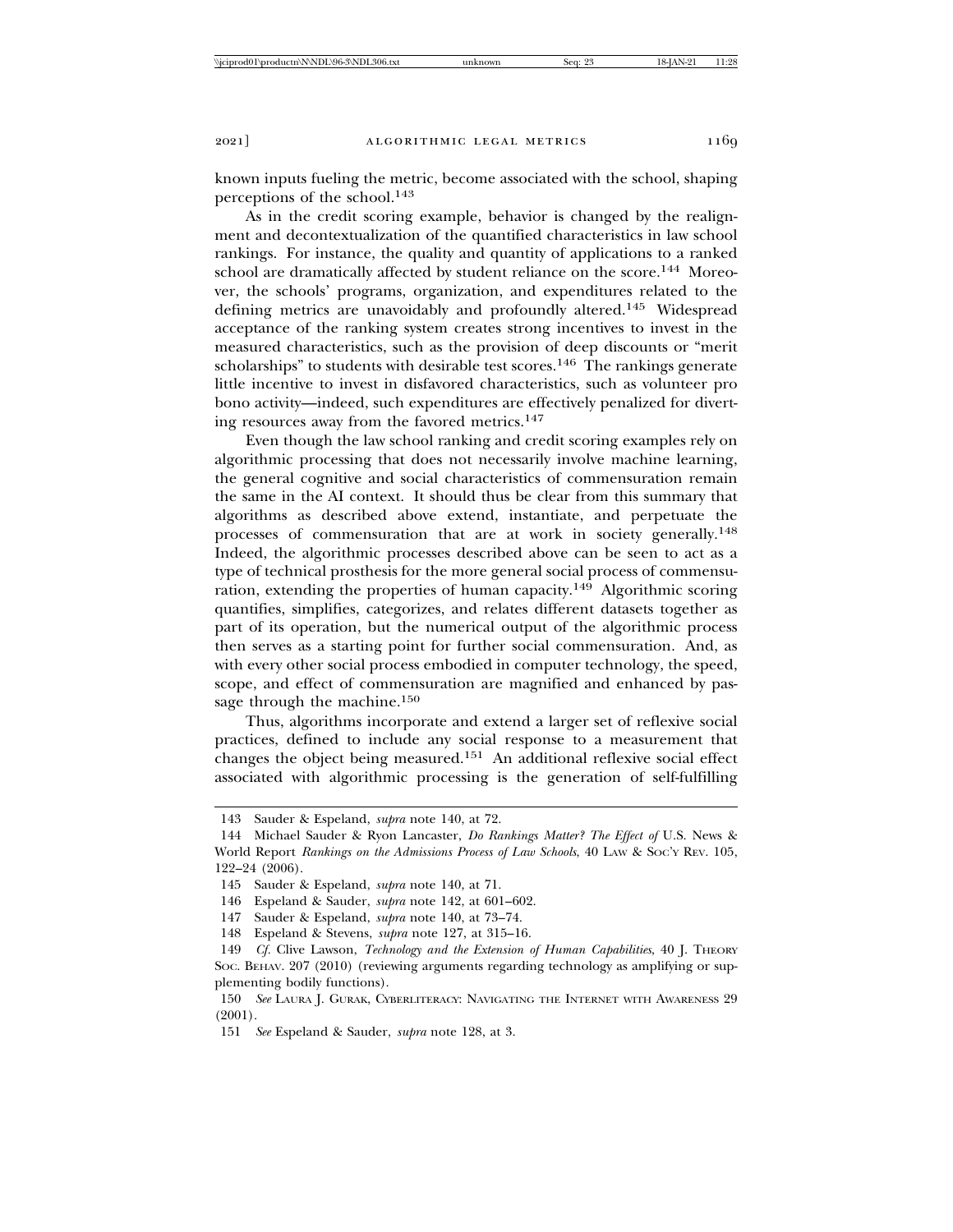prophecies. This occurs when the algorithm changes social activity and perceptions in a way that confirms its own analytical output or prediction by means of performative loops: the algorithm does not merely reinforce, but actually recreates existing social opportunities or liabilities.152 For example, algorithmic scoring is known not merely to correspond to, but to reinforce differences in wealth, class, education, and race.<sup>153</sup> Scored individuals become trapped in positive or negative feedback cycles as their scores prompt behaviors that validate the score.

As illustrations, I turn again to well-documented examples, such as that of American credit scoring. Impoverished or marginalized social groups who systematically receive lower credit scores are deemed by virtue of the score to constitute a greater credit risk, resulting in more stringent terms for credit, at higher interest rates. When imposed upon a population that is already impoverished, such lending strictures naturally contribute in a higher rate of default, substantiating the algorithm's prediction of credit risk.154 Thus credit scores do not merely predict default, but actually facilitate default.<sup>155</sup> The score does not simply indicate or reflect objective risk; rather, when actively employed as tool to mitigate risk, the scoring algorithm fulfills its own prediction.<sup>156</sup>

Similarly, so-called predictive policing analyzes inputs deemed relevant to criminal activity in order to optimize the deployment of law enforcement resources in neighborhoods that have been algorithmically calculated to offer the highest risk of future crime.157 But deployment of such resources according to the algorithm affects the incidence of crime encountered in the areas identified by the algorithm.158 This should not be surprising; the presence of more personnel and higher degrees of surveillance in the location naturally contributes to the detection and apprehension of misconduct, fulfilling the algorithm's prediction of heightened criminal activity.<sup>159</sup>

We might similarly expect, in the practice described above of predictive scoring for child protective services, $160$  that the algorithmic inspection, scrutiny, and judgment of parents predicted to place their children at risk would produce stressed and irritable parents who are more likely to become angry or make mistakes. This may in fact place their children at greater risk, prompting the need for intervention of protective state institutions. As in all of these examples, the algorithmic metric is not a detached or neutral evalua-

- 158 *See* Moses & Chan, *supra* note 7, at 810.
- 159 *Id.*; Selbst, *supra* note 157, at 141.
- 160 *See supra* note 5 and accompanying text.

<sup>152</sup> *See* Citron & Pasquale, *supra* note 100, at 18; Fourcade & Healy, *supra* note 100, at 570.

<sup>153</sup> *See* PASQUALE, *supra* note 3, at 15, 38; Haggerty & Ericson, *supra* note 33, at 618.

<sup>154</sup> Fourcade & Healy, *supra* note 100, at 567.

<sup>155</sup> *See* Akos Rona-Tas, *The Off-Label Use of Consumer Credit Ratings*, HIST. SOC. RSCH., no. 1, 2017, at 52, 62.

<sup>156</sup> *See* Citron & Pasquale, *supra* note 100, at 15.

<sup>157</sup> Moses & Chan, *supra* note 7, at 808; Andrew D. Selbst, *Disparate Impact in Big Data Policing*, 52 GA. L. REV. 109, 113–14 (2017).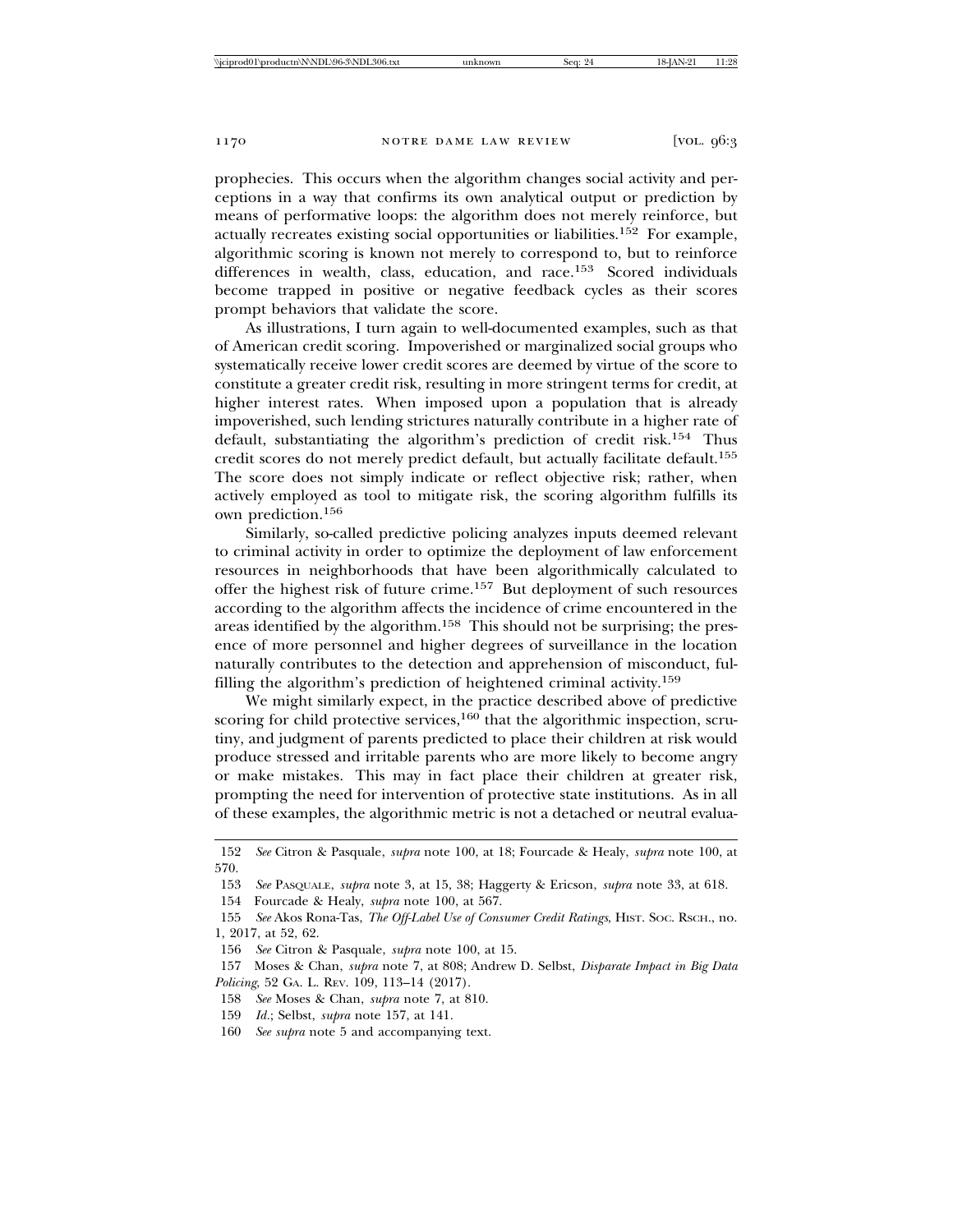tion system. The algorithmic system is instead embedded in the social systems it is deployed to predict or assess, and so will certainly perturb the function of those systems, just as those systems perturb it.

### III. ALGORITHMIC MARKETS

Although the reflexive characteristics of algorithmic profiling are dramatic, they are only one example among numerous known socially reflexive practices that facilitate behavior conforming to their own predictions.<sup>161</sup> Other commensurate practices are known for creating social outcomes that conform to the expectations embedded in the metrics intended to measure them.162 Perhaps the best-characterized examples of such effects are found in detailed studies of financial markets, where predictive algorithms alter not only behavior but in fact alter the social structures that produce such behaviors.163 In particular, due to characteristics such as numerical quantification and description, economic institutions display strongly commensurate and self-fulfilling prophetic qualities. These qualities are likely to be reinforced when coupled with algorithmic profiling; thus, the most notable displays of the recursive impact of predictive algorithms have been documented in these areas.164

The impact of predictive algorithms in finance offers not only a graphic illustration of recursive processes in action, but an illustration that is profoundly entangled with the problem of legal metrics because the logic of financial algorithms is carried directly over to legal algorithms. First, proposals for personalized legal metrics adopt the technology and techniques for market personalization in determining legal status, and carry with them the characteristics of market personalization.165 Indeed, many of the areas where algorithmic legal metrics have been proposed, such as contract, tort, or intellectual property law, are legal domains where private market ordering is typically part of the expected operational rationale, which animates the translation of market mechanism into legal institutions.166 Second and not coincidentally, because of decades of pervasive economic analysis of law in the United States, both theory and doctrine of American jurisprudence are thoroughly permeated with the assumptions that animate such economic analysis, so that even public ordering is typically conceived of under paradigms of economic rationality. And third, economic rationales share with machine learning certain problematic assumptions that reinforce one another when the two intersect.

<sup>161</sup> Espeland & Sauder, *supra* note 128, at 11.

<sup>162</sup> *Id.*

<sup>163</sup> *See* Mackenzie, *supra* note 1, at 442.

<sup>164</sup> *Id.*

<sup>165</sup> *See* Cohen, *supra* note 18, at 66; Yeung, *supra* note 18, at 264–65.

<sup>166</sup> *See* Cohen, *supra* note 18, at 66.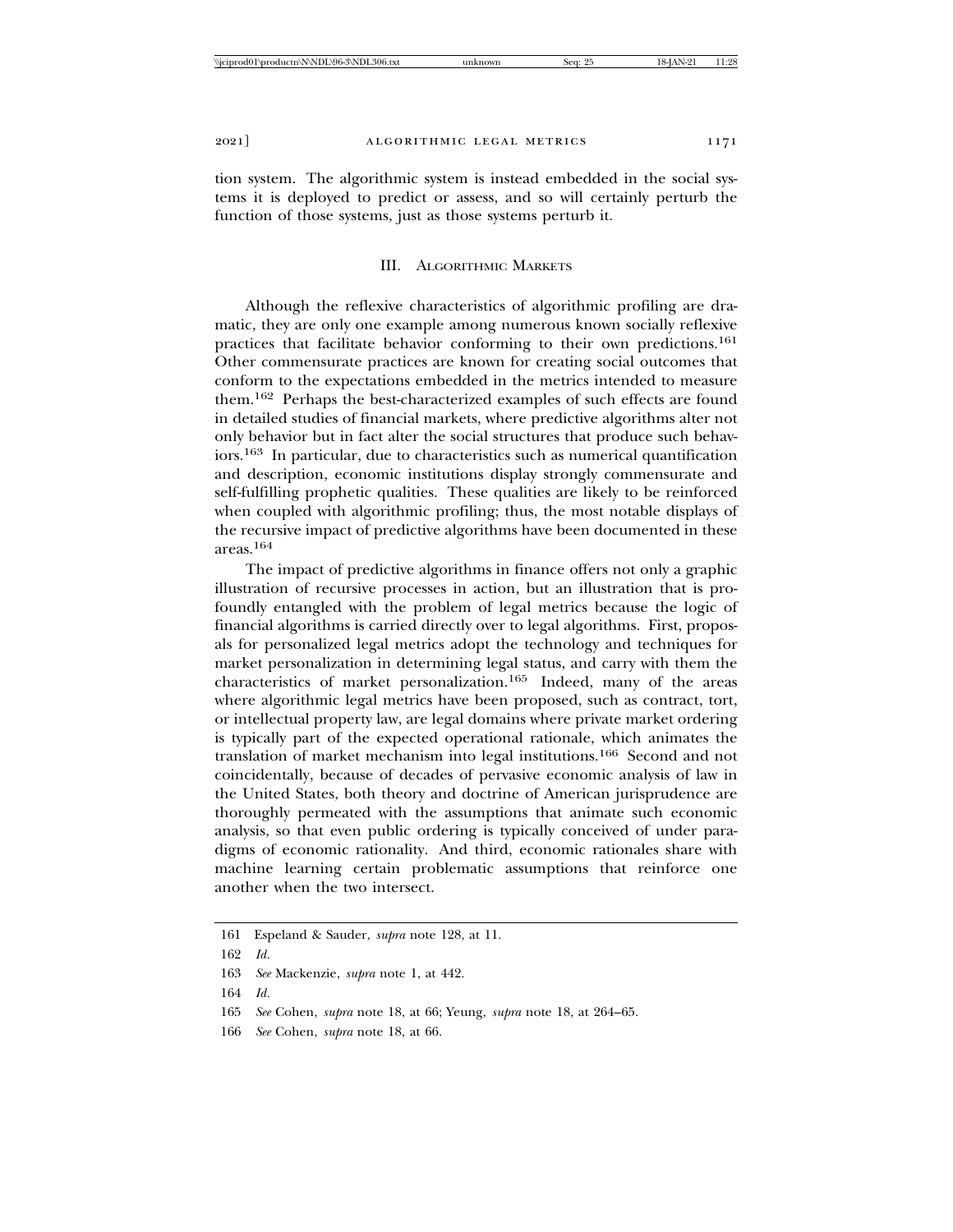#### *A. Algorithmic Performativity*

As an explanatory matter, it may be most helpful to expand on the third point first: the shared assumptions underlying both economic and predictive algorithmic modeling. In many senses, the juxtaposition of algorithmic scoring with neoclassical economic models seems a natural ideological match. As I have pointed out in previous work, the nascent literature on personalized law relies upon algorithmic technological intervention as *deus ex machina* both literally and figuratively—to instantiate the neoclassical pipe dream of zero transaction costs and perfect information.167 Ubiquitous surveillance systems are envisioned to provide boundless data inputs; transcendent machine learning is envisioned to predict optimal regulatory responses. Such prognostications vastly exceed the engineering capacity of any feasible future implementation,168 but are fairly typical of what has been termed a "magical worldview" that underestimates the costs and overpromises the results of AI implementation.<sup>169</sup>

But the algorithmic metric proposals considered here rest on an even deeper set of congruencies between economic and algorithmic practice. There is, as we shall see, considerable compatibility between the analytical abstraction entailed in algorithmic profiling and the economic abstraction of the rational actor on which personalized law proposals are premised.170 For example, algorithmic profiling seems "scientific" in the sense that it is expressed as numerical output that purports to objectively measure underlying patterns of social activity, in much the way that investigation of the physical world purports to objectively measure underlying patterns of material activity.171 Economics, too, has long relied on analogous (and dubious) assumptions of objective observation in developing its analytical apparatus, particularly those offshoots of economic analysis that have taken root within the legal academy.<sup>172</sup>

Similarly, the collection and integration of data profiles for predictive metrics relies upon the idea that they reflect an underlying rational, efficient, and knowable actor whose preferences can be forecast and manipulated in a defined and predictable fashion.<sup>173</sup> This postulated actor would be perfectly

<sup>167</sup> *See* Burk, *supra* note 26, at 288–89.

<sup>168</sup> *See* Cooper & Levy, *supra* note 20*.*

<sup>169</sup> *See* Elish & boyd, *supra* note 41, at 73–74; *see also* Malcolm Campbell-Verduyn, Marcel Goguen & Tony Porter, *Big Data and Algorithmic Governance: The Case of Financial Practices*, 22 NEW POL. ECON. 219, 220 (2017) (labeling as "techno-utopian" the optimistic view that algorithmic governance will "overcome the imperfections of politics and faulty forms of knowledge"); Mackenzie, *supra* note 1, at 436 (describing the romantic notion that machine learning will transcend unruly and chaotic data inputs).

<sup>170</sup> *See* Fourcade & Healy, *supra* note 41, at 20.

<sup>171</sup> *See* Mackenzie, *supra* note 1, at 433 (noting that machine learning processes assume the existence of stable and distinct external categories).

<sup>172</sup> *See* Jeanne L. Schroeder, *Rationality in Law and Economics Scholarship*, 79 OR. L. REV. 147, 149–50 (2000).

<sup>173</sup> Fourcade & Healy, *supra* note 41, at 20.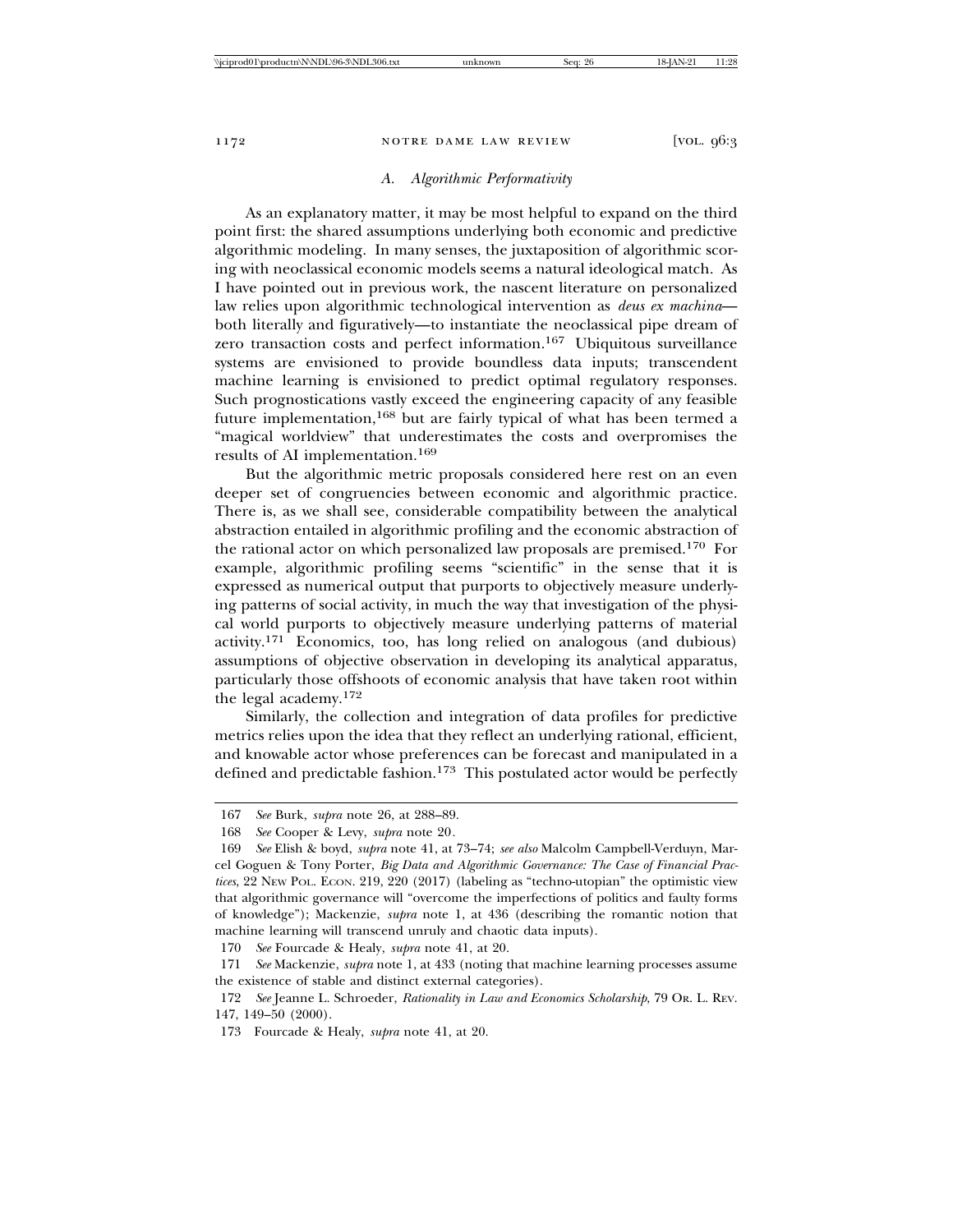at home in neoclassical economic modelling. The proposal that consumer profiling can be established via predictive data analysis assumes that there exists a static and fixed set of consumer preferences that can be derived from the data trails that individuals leave in their wake, much as within the structure of economic modelling, the neoclassical premise of the "rational actor" constitutes a parallel assumption regarding a defined subject with predictable, intrinsic categorical preferences. Deployment of algorithmic prediction assumes that there are intrinsic preferences present to be detected, as does the assignment of consumers to a position on the economists' demand curve.174

To some degree these synergies between economic rationales and algorithmic design may, when conjoined, amplify the most dubious features of each. The premise of algorithmic divination of intrinsic consumer preferences should already be at least suspect, if not entirely discredited; we have seen in the discussion to this point that algorithms cannot be said to discover or extract intrinsic quantitative properties. To the contrary, they reflexively shape the outcomes that they predict or report.<sup>175</sup> On the economic side, I will not belabor here the dubious premise of the rational actor—despite its surprising persistence, this has been shown repeatedly to constitute a serious deficiency in policy analysis and prescriptions drawn from economics.176 But as Yochai Benkler notes, the concept of exogenous, freestanding preferences has never been a reasonable assumption in contemplating consumer behavior, and this fiction reaches new levels of absurdity in the face of algorithmically profiled markets.177 Indeed, the absurdity is enormously amplified when the electronic speed and reach of algorithmic systems is engaged.

However, having already outlined above the reflexivity effects attending algorithmic profiling, I need now to underscore the parallel reflexivity problems attending neoclassical economic premises that to a significant degree animate the proliferation of automated algorithmic metrics. As Stephanie Bair has pointed out in some detail, rationality and the rational satisfaction of preferences show problematic signs of behavioral reflexivity.<sup>178</sup> What we deem rationality is neither fixed nor immutable, but rather changes with the circumstances in which an individual finds him or herself.179 Preferences are not static, but dynamic. It is not simply that the individual may gain access to better or worse information on which personal preferences depend, nor that the individual's attitude may change depending on the situ-

<sup>174</sup> *Id.* at 23.

<sup>175</sup> *See supra* notes 148–53 and accompanying text.

<sup>176</sup> *See, e.g.*, Geoffrey M. Hodgson, *On the Limits of Rational Choice Theory*, ECON. THOUGHT, no. 1, 2012, at 94, 94; Russell B. Korobkin & Thomas S. Ulen, *Law and Behavioral Science: Removing the Rationality Assumption from Law and Economics*, 88 CALIF. L. REV. 1051 (2000); Thomas S. Ulen, *Rational Choice Theory in Law and Economics*, *in* 1 ENCYCLOPE-DIA OF LAW AND ECONOMICS 790 (Boudewijn Bouckaert & Gerrit De Geest eds., 2000).

<sup>177</sup> Yochai Benkler, *Degrees of Freedom, Dimensions of Power*, DAEDALUS, Winter 2016, at 18, 23–24.

<sup>178</sup> Stephanie Plamondon Bair, *Malleable Rationality*, 79 OHIO ST. L.J. 17, 19–20 (2018).

<sup>179</sup> *Id.* at 20.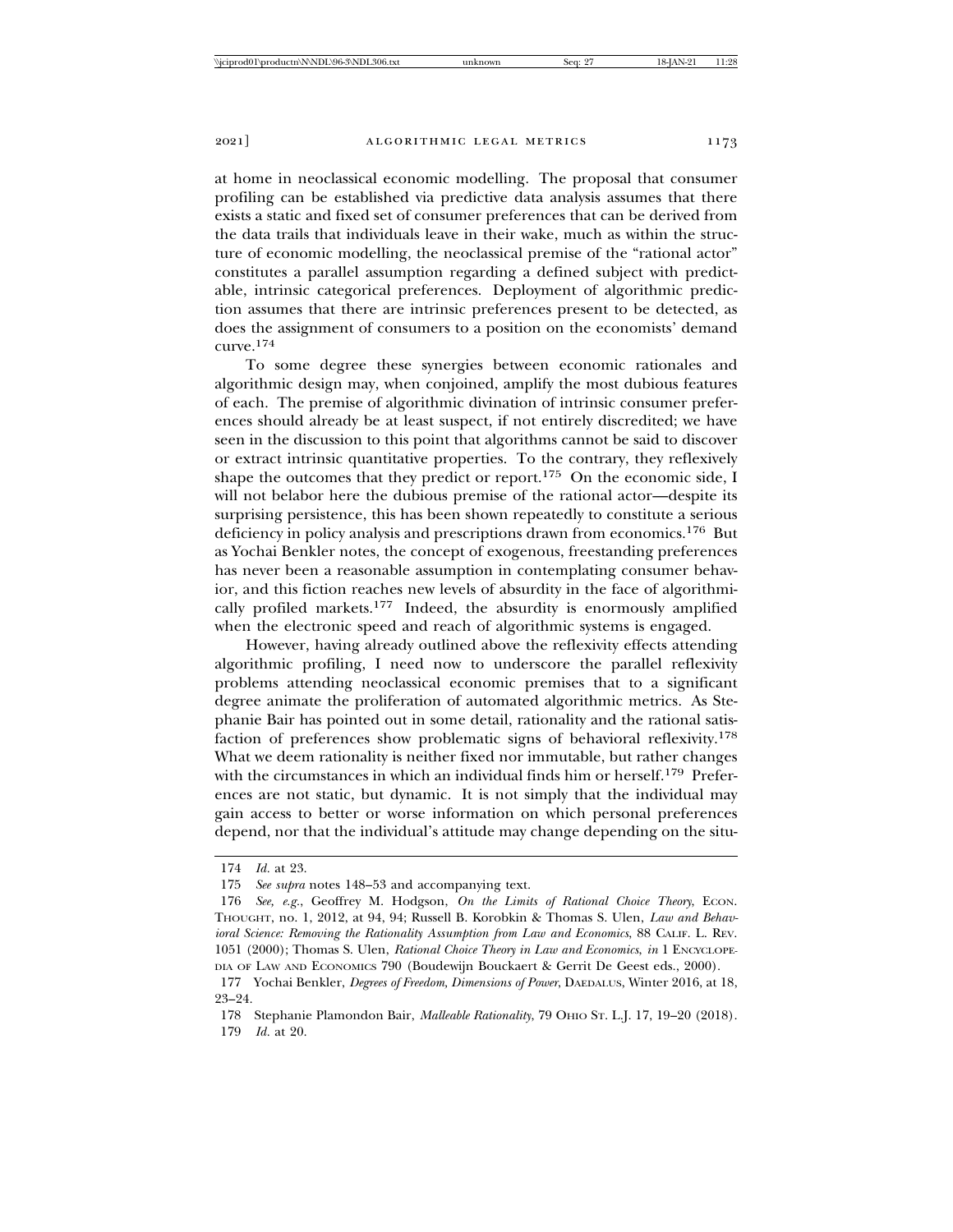ation: the brain actually rewires its neural pathways depending upon environmental stresses and experiences.180 "Rationality" is thus the product of social circumstances that we create; law and policy shape our attitudes and preferences at a biological level. When we base social policy on "rational" preferences we may be dynamically altering or cementing the preferences on which the policy supposedly depends in a mutable feedback mechanism.<sup>181</sup>

On a broader scale, such recursive effects are even more troublesome with regard to the concept of the economic "market." Because of its distinctive character, economics may display some of the strongest reflexive social effects entailing both commensuration and self-fulfilling prophecies.182 Economics routinely reduces social relations to quantified numerical and acontextual representations. Unlike physical phenomena, which to be studied must be instrumentally quantified, the subject matter of economic analysis is *inherently* quantified, in the form of numerical data drawn directly from the phenomena studied—corporate profit, net income, or market surplus entail numerical representations that are intrinsic to the activities of corporations, income, or markets.183 These commensurate concepts are highly portable because of their numerical representation; because they have been rendered context-free and appear authoritative, such quantified representations can be quickly redeployed into new contexts and may quickly become adopted outside their initial circumstance.<sup>184</sup>

These numerical representations are in turn the quantities that are affected and manipulated by the economic models that process them. As a consequence, there is evidence that, far from describing preexistent or immanent phenomena, economic models serve to induce and engender the phenomena that they purport to describe.185 This *performativity* thesis, as articulated by Callon and advanced by subsequent researchers, postulates that the formal models and techniques developed in economics are responsible for the market characteristics they compose.186 Economic models, like

<sup>180</sup> *See* Richard J. Davidson, Katherine M. Putnam & Christine L. Larson, *Dysfunction in the Neural Circuitry of Emotion Regulation—A Possible Prelude to Violence*, 289 SCI. 591, 594 (2000). *See generally* Todd A. Hare, Colin F. Camerer & Antonio Rangel, *Self-Control in Decision-Making Involves Modulation of the vmPFC Valuation System*, 324 SCI. 646 (2009); Todd F. Heatherton & Dylan D. Wagner, *Cognitive Neuroscience of Self-Regulation Failure*, 15 TRENDS COGNITIVE SCIS. 132 (2011).

<sup>181</sup> *See* Bair, *supra* note 178, at 33–34.

<sup>182</sup> *Cf.* Espeland & Sauder, *supra* note 128, at 11–12, 16.

<sup>183</sup> Duncan K. Foley, *The Strange History of the Economic Agent*, 1 NEW SCH. ECON. REV. 82, 82 (2004).

<sup>184</sup> Kear, *supra* note 100, at 347.

<sup>185</sup> Donald MacKenzie, Fabian Muniesa & Lucia Siu, *Introduction*, *in* DO ECONOMISTS MAKE MARKETS? ON THE PERFORMATIVITY OF ECONOMICS 1, 4–5 (Donald MacKenzie, Fabian Muniesa & Lucia Siu eds., 2007); Kieran Healy, *The Performativity of Networks*, 56 EUR. J. SOCIOLOGY 175, 177-78 (2015).

<sup>186</sup> Michel Callon, *Introduction: The Embeddedness of Economic Markets in Economics*, *in* THE LAWS OF THE MARKETS 1, 2 (Michel Callon ed., 1998); DONALD MACKENZIE, AN ENGINE, NOT A CAMERA: HOW FINANCIAL MODELS SHAPE MARKETS 12–20 (2006); Donald MacKenzie &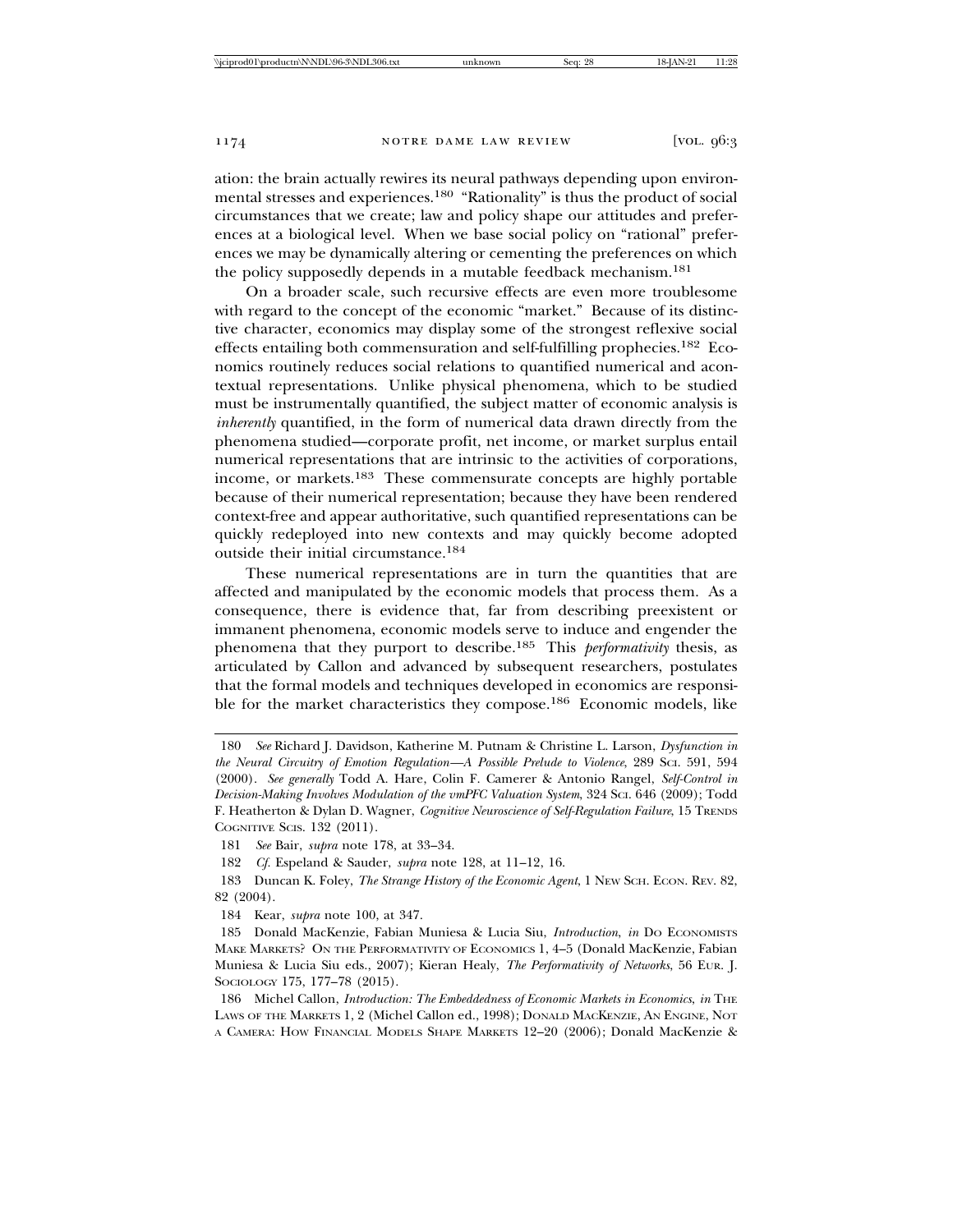other human technologies—whether wheels, or lenses, or amplifiers, or transmitters, or antibiotics that serve as prosthetics to extend and enhance endowed human capabilities—appear to serve as "cognitive prosthetics" allowing their users to engage in calculative techniques demanded *by* the models.<sup>187</sup> Thus, in at least some cases, and possibly with some frequency, economic models in fact *perform* the theories they articulate, creating rather than discovering the characteristics of the market relationships that are the focus of disciplinary study.

Such performativity has been tied to a range of effects in the marketplace, from merely conceptual changes to complete restructuring of markets.188 At the most modest level, dubbed generic performativity, economic theories or concepts are adopted by market actors other than economists, changing those actors' views on market policy and activity. Economic concepts that have a more substantial impact on the market by altering practices may be labeled as effective performativity. The very strongest performativity effects, known as Barnesian performativity,189 creates a type of self-fulfilling prophecy or substantive feedback loop in which the application of the theory produces its own predictions.<sup>190</sup>

In this strongest, Barnesian form, performativity effects are not merely behavioral changes arising from the ideological indoctrination into the assumptions embedded in the models, although certainly this may occur.<sup>191</sup> For example, behavioral economics has shown that individuals who are exposed to undergraduate economics theories become more selfish, or "rational," in line with the expectations of those theories to which they are exposed.192 Certainly the implementation of predictive economic models changes the behavior of market participants in such ways.193 But Barnesian performativity effects are not merely generic or effective changes in attitude or behavior; rather, they alter social market practices on a wide scale. Thus, when transported into financial practice, the capabilities arising from economic models can cause markets to increasingly resemble the assumptions, behaviors, and predictions embedded in the models.<sup>194</sup>

Yuval Millo, *Constructing a Market, Performing Theory: The Historical Sociology of a Financial Derivatives Exchange*, 109 AM. J. SOCIO. 107, 107–108 (2003).

<sup>187</sup> Michel Callon & Fabian Muniesa, *Economic Markets as Calculative Collective Devices*, 26 ORG. STUD. 1229, 1238 (2005). *See* Lawson, *supra* note 149 (discussing technology as extending or supplementing bodily capabilities).

<sup>188</sup> MACKENZIE, *supra* note 186, at 18–19.

<sup>189</sup> *Id.* at 165–66.

<sup>190</sup> Barry Barnes, *Social Life as Bootstrapped Induction*, 17 SOCIO. 524, 536–38 (1983).

<sup>191</sup> *See* MACKENZIE, *supra* note 186, at 19.

<sup>192</sup> Healy, *supra* note 185, at 194.

<sup>193</sup> *See* Mackenzie, *supra* note 1, at 442.

<sup>194</sup> *See* MacKenzie et al., *supra* note 185, at 6–7.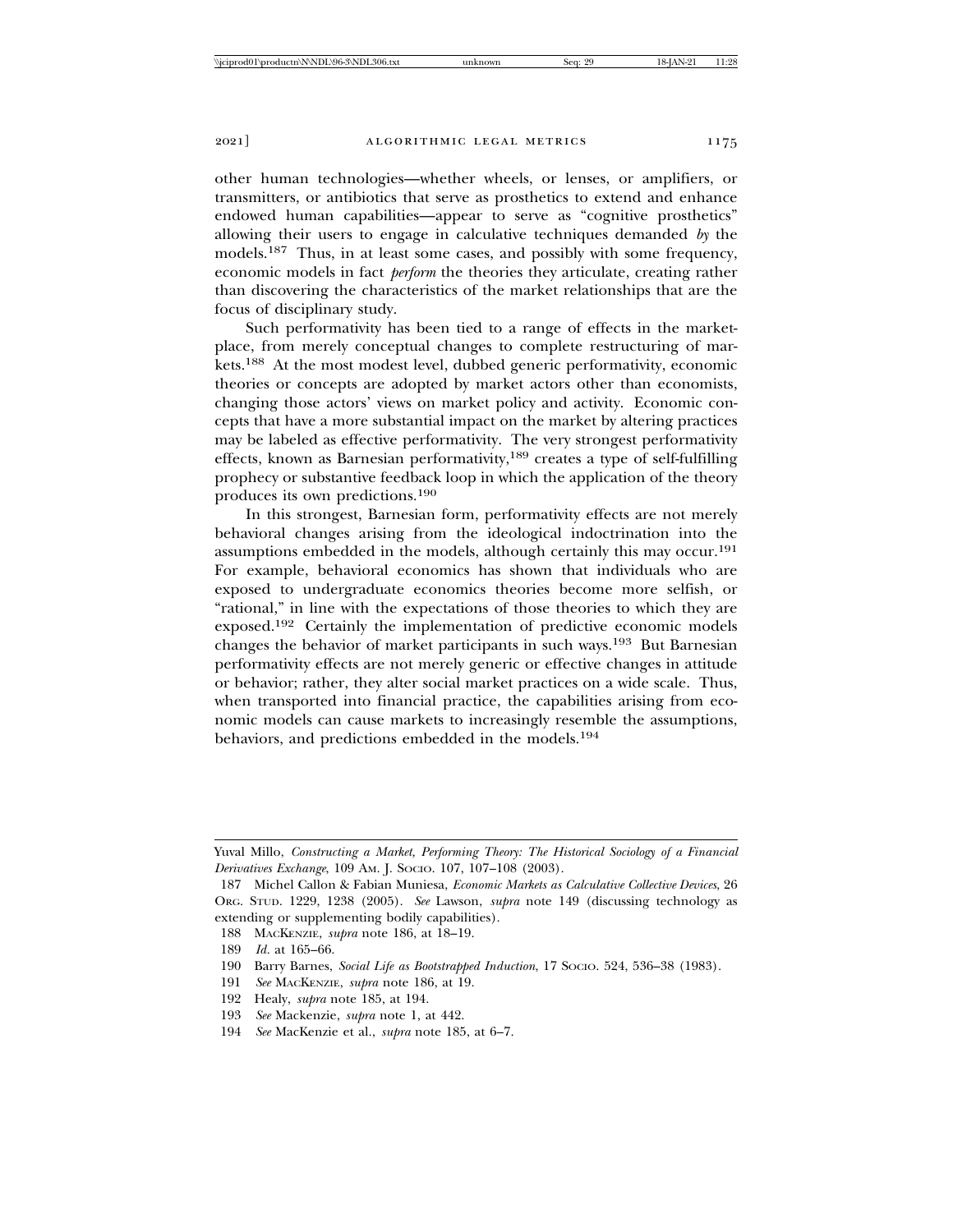### *B. Calculated Consumers*

What I have described above regarding the performativity of markets, and the numerical models that drive such performativity, bears directly on our understanding of the effects of algorithmic legal metrics. The numerical models on which each are based are not merely value-laden, but value-implementing. The introduction of numerical models alters and shapes the social contexts in which they operate. Such effects constitute a clear contradiction to the assumptions under which numerical models are adopted in economic conception of the market, and under which such models are carried into legal or regulatory practices.

Like the general corpus of neoclassical economic work on which American law and economics is founded, proposals for algorithmic determinations are based upon the supposition that markets are neutral fora in which participants exchange whatever capital endowments they happen to possess: property, skills, or other assets.195 Within this idealized, immanent, and spontaneous forum, participants are assumed to exchange goods according to their innate or inherent preferences. The corollary to this axiom is the assumption that, to the extent market exchanges may be biased, they reflect biases carried over from historical legacies, social attitudes, or inequalities derived from nonmarket structures.<sup>196</sup> To the extent that neoclassical models recognize that markets entail social relations, it tends to assume away such relations, either ignoring them entirely, or, on the rare occasions when they are acknowledged, treating them as a "transaction cost" or impediment to the otherwise ideal and frictionless operation.<sup>197</sup>

But on more careful consideration, it is to the contrary clear that what is deemed "the market" is actually a complex social system comprised of a conglomeration of equally complex social mechanisms for commodifying, valuing, and characterizing goods so that they can be associated and reassociated with different participants. Markets, whether digital or physical, are reliant for their function on elaborate systems of calculative practices. This is true whether the market in question is a grocery store, an open-air bazaar, an electronic trading exchange, or an internet platform. There is nothing neutral, immanent, or impassive about such practices.

For example, the characteristics of goods, which allow the good to be traded on the market, are neither inherently present nor externally

<sup>195</sup> *See* 2 MAX WEBER, ECONOMY AND SOCIETY: AN OUTLINE OF INTERPRETIVE SOCIOLOGY 927–28 (Guenther Roth & Claus Wittich eds., 1978); *cf.* Richard A. Posner, *An Economic Analysis of Sex Discrimination Laws*, 56 U. CHI. L. REV. 1311, 1315 (1989) (explaining gender wage gaps on the argument that "[t]he average woman will therefore [due to family and childbearing] invest less in her human capital, causing her wage to be lower than the average man's, since a part of every wage is repayment of the worker's investment in human capital").

<sup>196</sup> Fourcade & Healy, *supra* note 100, at 560.

<sup>197</sup> Mark Granovetter, *Economic Action and Social Structure: The Problem of Embeddedness*, 91 AM. J. SOCIO. 481, 484 (1985).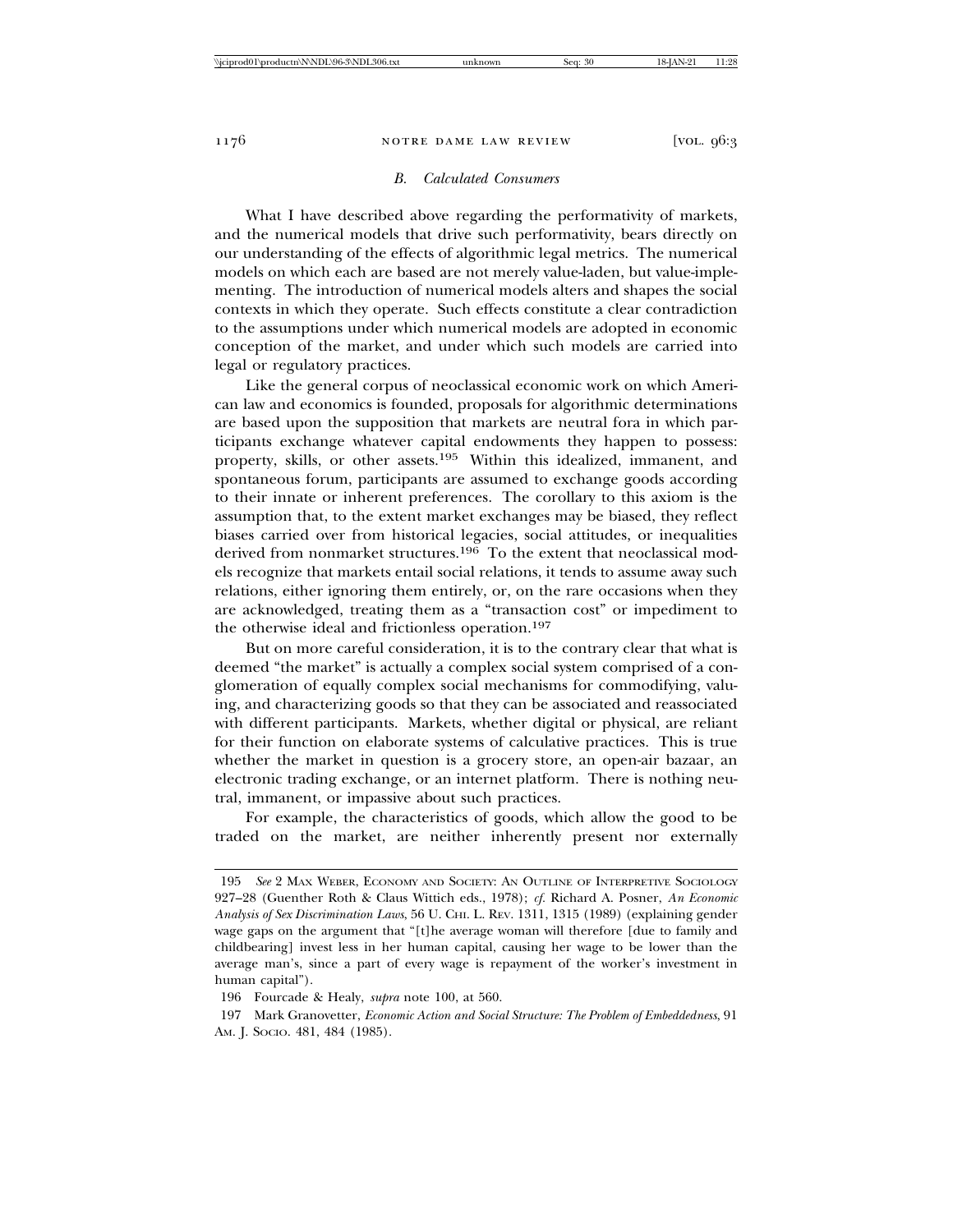attached.198 They are rather constructed by the interaction of market entities via processes that render the good subject to calculation. "Calculation" in this sense has little to do with mathematics, but rather to do with the process of qualifying social relationships so as to render a given entity the object of market exchange.199 Calculability is a fundamental characteristic of products and services in the marketplace, but since it is not an intrinsic characteristic it is must be created by the action of interconnected forces that make up the market. Objects are transformed into marketable goods by a social process of definition that imbues them with the perceived characteristics necessary for transfer from the seller's context to the buyer's context.<sup>200</sup>

Thus, as Callon and Muniesa have shown in a series of pathbreaking studies, markets accomplish calculation by elaborate processes of isolation, classification, and association— removing goods from one context, grouping them with other objects or persons, and associating them with a different context in order to achieve a transfer from one social situation to another.<sup>201</sup> Calculability includes stabilization of the goods' perceived qualities and relationships, rendering them definite and fixed so that property rights can be applied and transferred to the discrete object.<sup>202</sup> Objects must be rendered "calculable" in this sense in order to be transferred through the social mechanisms that comprise the market. Market processes entail a complex network of calculative agencies—labels, shopping baskets, salespeople, displays, packaging, advertisements, receipts, bar codes, wallets, debit cards, warranties, cash registers, and far more—that are engaged in rendering objects as calculable goods.<sup>203</sup>

Commensurate processes are fundamental to enabling such calculation. In particular, the kind of predictive analytical scores we have been considering here facilitate the determination and calculation of risky market entities. The score provides as a common reference point, a number offering the illusion of stable objective verity for an unknown quantity—future results.<sup>204</sup> The flattening of heterologous data creates the expectation that everything that can be reduced to bits is calculable, and the illusion that future uncertainty has been transformed to predictability.205 This permits stable and determinative negotiation among market participants, allowing markets to function as if the future were in fact knowable.206 Allocation of risk is then based on the existence of an entity that purports to predict risks, allowing the

202 *Id.* at 1233.

- 204 Kear, *supra* note 100, at 352.
- 205 Amoore & Piotukh, *supra* note 54, at 361.
- 206 Kear, *supra* note 100, at 352.

<sup>198</sup> Callon & Muniesa, *supra* note 187, at 1234.

<sup>199</sup> *Id.* at 1231; *see also* Paolo Totaro & Domenico Ninno, *The Concept of Algorithm as an Interpretive Key of Modern Rationality*, THEORY CULTURE & SOC'Y, July 2014, at 29, 30 ("[T]he concept of calculation is very general and does not necessarily imply the manipulation of numerical symbols.").

<sup>200</sup> Callon & Muniesa, *supra* note 187, at 1233–34.

<sup>201</sup> *Id.* at 1231–32.

<sup>203</sup> *Id.* at 1238.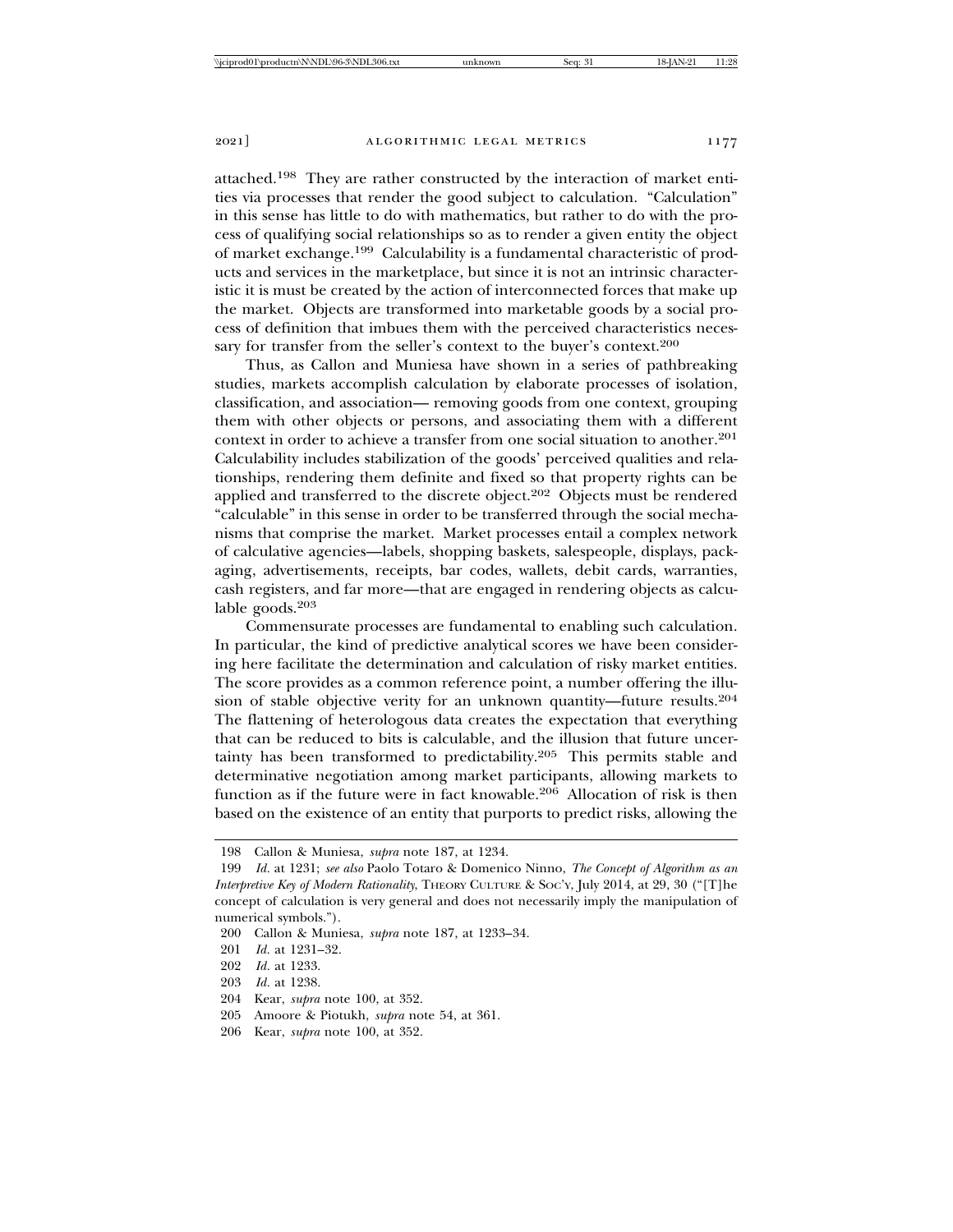social relation of risk to become attached to a technical object—the algorithm.207 In this fashion the algorithmic system becomes a technical prosthesis performing a calculative task—risk prognostication—that could otherwise not occur.

Thus, it has become increasingly clear that algorithmic data profiling has an intimate relationship with the partitioning, classifying, and associative social functions of markets.<sup>208</sup> Computer algorithms characterize, isolate, classify, aggregate, and enumerate representations of goods, including representations of human individuals, which are then framed and reframed in social spaces in accordance with the rules established by such algorithms.<sup>209</sup> Surveillant algorithms thus constitute calculative devices in this sense; they organize and govern processes by which market entities are rendered calculable, integrating the actions of a discrete set of calculative agencies.<sup>210</sup> And this effect is not separate or discrete from surveillant algorithmic processes in other contexts: the proposals to algorithmically quantify legal status propose the same systems, to the same end, which is to produce a calculable citizenry.

Understanding the functioning of algorithms in the market, and the prospect for parallel functions in the legal system, necessarily brings us to examination of the assumptions underlying algorithmic markets, which will be embedded in proposed algorithmic legal metrics. We have seen in the discussion above that although neoclassical economics assumes that markets are neutral and immanent, and that market actors are rational with endogenous preferences, in fact, both markets and the preferences of their participants are structured by social forces. Increasingly, such forces include the effects we have identified from algorithmic profiling. Profiling flattens and decontextualizes the information it processes, creating rather than simply measuring the metrics it reports. The resulting reflexive characteristics of algorithmic profiling create an environment of calculated self-surveillance that fills in the vacuum left by ostensibly neutral economic assumptions.

It is thus possible to draw a straight line from the accumulation of surveillant data through the reflexive effects of algorithmic scoring to the selfdiscipline of the emerging digital market structure. Given that the production of algorithmic scores reinforces self-surveillance, we may ask what this means for market behavior.211 A serious concern is whether businesses may intentionally exploit the reflexivity effects described here in order to strategically restructure consumer preferences so as to shunt behavior into the businesses' preferred consumption pattern.<sup>212</sup> There is some evidence that this

209 Callon & Muniesa, *supra* note 187, at 1242.

<sup>207</sup> *See id.* at 353.

<sup>208</sup> *See* Julie E. Cohen, *The Biopolitical Public Domain: The Legal Construction of the Surveillance Economy*, 31 PHIL. & TECH. 213, 214 (2018); Fourcade & Healy, *supra* note 41, at 10.

<sup>210</sup> *See id.*

<sup>211</sup> Fourcade & Healy, *supra* note 100, at 568.

<sup>212</sup> *See* Gerhard Wagner & Horst Eidenmüller, *Down by Algorithms? Siphoning Rents*, *Exploiting Biases, and Shaping Preferences: Regulating the Dark Side of Personalized Transactions*, 86 U. CHI. L. REV. 581, 597–603 (2019); Yeung, *supra* note 18, at 263; Karen Yeung,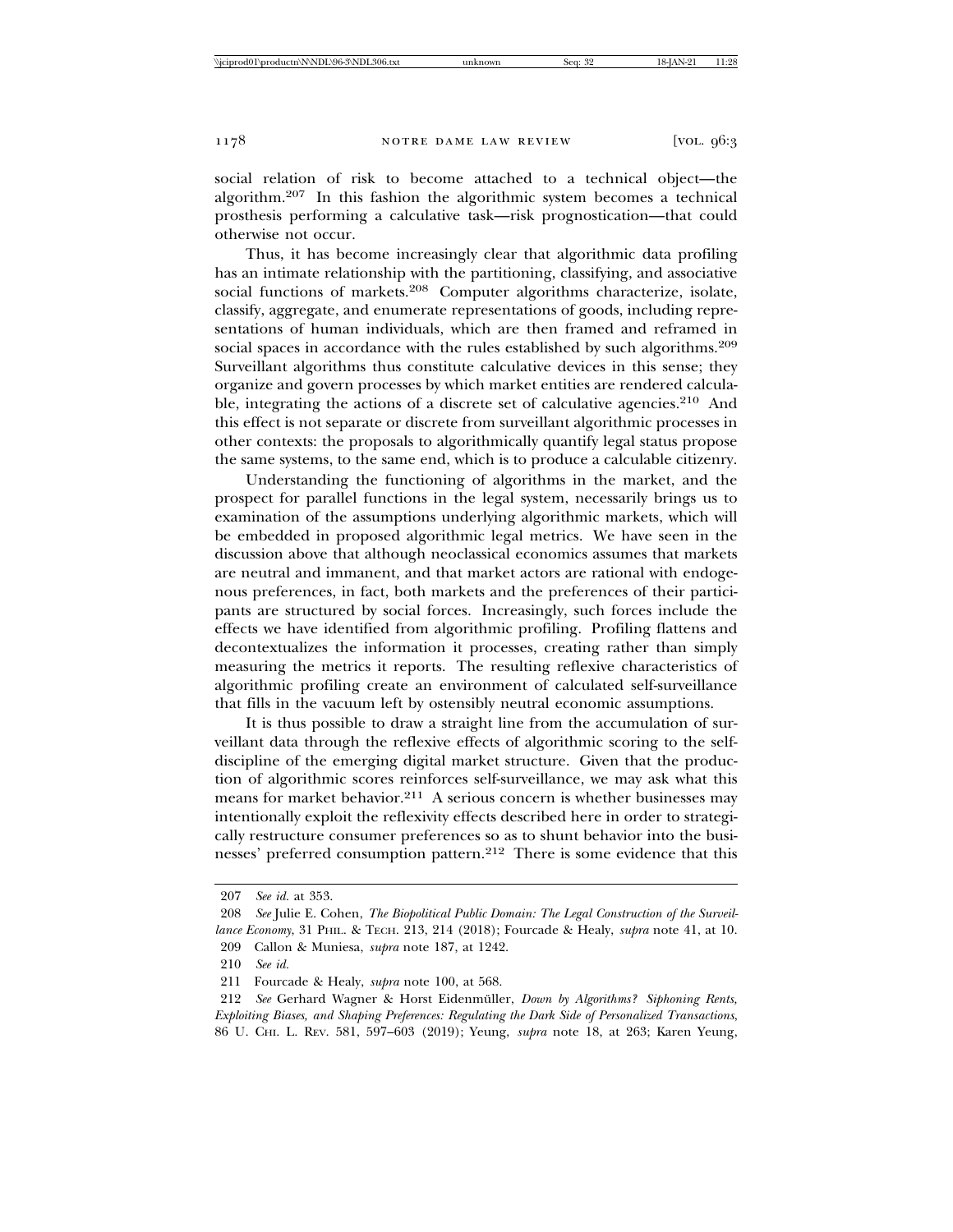is occurring.213 Of course, the algorithmic effects I have described here are expected to occur whether or not they are intended, merely by the deployment of algorithmic ranking systems, whether for wise or nefarious or entirely unanticipated purposes. But it is increasingly clear that these effects are increasingly intentional, anticipated, and largely nefarious.<sup>214</sup>

Thus, the current data-driven "platform economy" thrives within the surveillant assemblage, extracting value from surplus or collateral information generated by routine activities.<sup>215</sup> The aggregation, processing, and extraction of collateral data is enabled through situation of consumer activity within the surveillant assemblage.<sup>216</sup> Certain other business models, such as the fitness tracking Fitbit data device, rely even more explicitly on such selfsurveillance incentives to sell devices and services.<sup>217</sup> These businesses deliberately leverage the reflexive nature of algorithmic quantification to induce voluntary, deliberate self-surveillance as a proxy for self-improvement, generating ongoing tracking metrics for health, learning, or other user activity. The devices or services offer commensurate scoring for the user's accomplishments, in effect creating a dynamic "accomplishment double" as a standin for the actual user activity.

On either such business model, the goal is to condition users to data tracking, commensuration, and reflexive response, to produce calculated consumers from which value can be extracted in the marketplace—value both in the form of payment for the self-surveillance service, and in the form of the data that can be repurposed for the benefit of the service supplier.<sup>218</sup> The induced pursuit of algorithmic metrics thus becomes a site for self-investment along the parameters dictated by the algorithm.219 Classified individu-

214 *See* Shoshana Zuboff, *Big Other: Surveillance Capitalism and the Prospects of an Information Civilization*, 30 J. INFO. TECH. 75 (2015).

215 *See* Julie E. Cohen, *Law for the Platform Economy*, 51 U.C. DAVIS L. REV. 133, 140–43 (2017); Fourcade & Healy, *supra* note 41, at 11.

216 Haggerty & Ericson, *supra* note 33, at 615–16.

218 Aristea Fotopoulou & Kate O'Riordan, *Training to Self-Care: Fitness Tracking, Biopedagogy and the Healthy Consumer*, 26 HEALTH SOCIO. REV. 54 (2017).

219 *See* Fourcade & Healy, *supra* note 41, at 20.

*<sup>&#</sup>x27;Hypernudge': Big Data as a Mode of Regulation by Design*, 20 INFO. COMMC'N & SOC'Y 118, 119 (2017).

<sup>213</sup> *See* Ryan Calo, *Digital Market Manipulation*, 82 GEO. WASH. L. REV. 995, 1003–18 (2014); Daniel Susser, Beate Roessler & Helen Nissenbaum, *Online Manipulation: Hidden Influences in a Digital World*, 4 GEO. L. TECH. REV. 1, 4–7 (2019); *see also* Abbey Stemler, Joshua E. Perry & Todd Haugh, *The Code of the Platform*, 54 GA. L. REV. 605, 633–38 (2020) (describing behavioral manipulation by platform businesses). Much of the documented user manipulation in platform business models involves behavioral "nudges" designed into platform architecture. *See, e.g.*, *id.* The algorithmic effects I consider here are to the contrary constitutive and pervasive.

<sup>217</sup> *See* Katelyn Esmonde & Shannon Jette, *Assembling the 'Fitbit Subject': A Foucauldian-Sociomaterialist Examination of Social Class, Gender and Self-Surveillance on Fitbit Community Message Boards*, 24 HEALTH 299 (2020).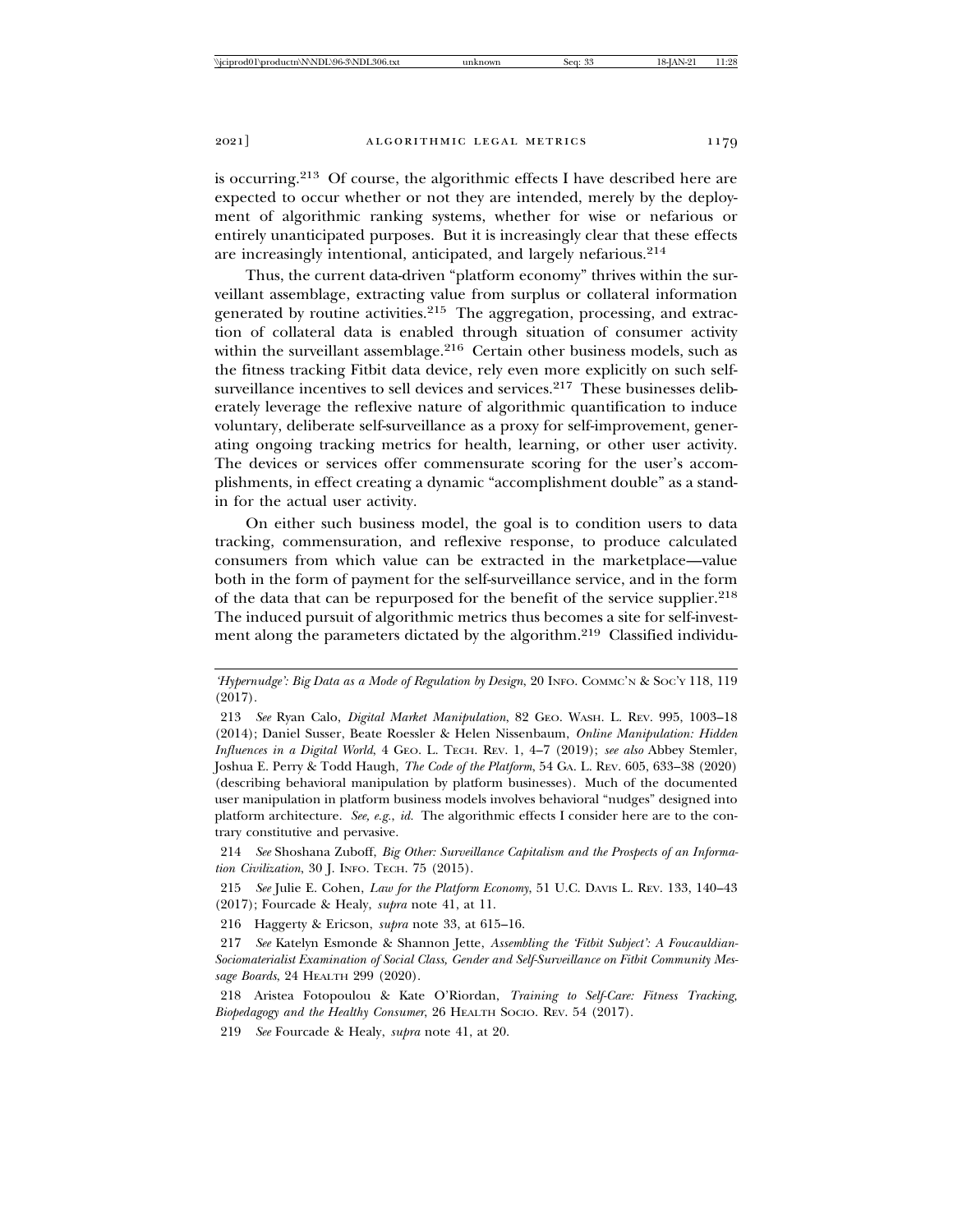als are trained to become entrepreneurs of themselves<sup>220</sup> by absorption into the surveillant network.

The algorithmic outputs around which the market is constructed are both market derived and market oriented.<sup>221</sup> They create classifications, which in turn are the basis for new classes, new social divisions with life chances tied to each particular classification.222 As an integral part of their operations, markets generate boundary classifications, where a particular individual or group of individuals is included or excluded from certain types of transactions.223 Such processes appear to be endemic to the market, which competitively measures and sorts participants, separating and recombining them into market categories to which different economic rewards or punishments are attached, and from which profits can be most efficiently extracted.224 Rather than reflecting or echoing social class, such processes may actually serve to create social classes.<sup>225</sup>

Although market mechanisms have long imposed such classification on participants, algorithmic self-surveillance accelerates and leverages such processes. Sociological analysis of market functions provides compelling evidence that markets increasingly are intentionally structured so as to stratify and create social differences by means of what have been called *classification situations*, that is, by the imposition of strategic class differentiation in a manner that alters the opportunities of those on whom the classifications are imposed, including affecting their access to markets.226 Comparative scoring produces graduated or continuous classifications in which individuals are placed on a scale with metrics tied to ranked transaction levels: higher or lower insurance premiums, favorable or unfavorable interest rates, better or worse levels of privilege or service. These two types of classifications are never entirely separate; graduated classifications have cutoff or threshold points that demarcate categories of transactions, including complete exclusion from transactions.<sup>227</sup> Such profiles affect the life chances of the individuals whom they categorize, resulting in loans approved or refused, employment offered or denied, differential terms of service allowed or disallowed, access permitted or restricted, prices presented at favorable or unfavorable rates.<sup>228</sup>

224 *Id.* at 560–61.

- 226 *Id.* at 560.
- 227 *Id.* at 564–65.
- 228 *See* Fourcade & Healy, *supra* note 41, at 22.

<sup>220</sup> *See* MICHEL FOUCAULT, THE BIRTH OF BIOPOLITICS: LECTURES AT THE COLLEGE DE ` FRANCE, 1978–79, at 226 (Michel Senellart ed., Graham Burchell trans., 2008); *see also* Dorthe Brogard Kristensen & Minna Ruckenstein, *Co-Evolving with Self-Tracking Technologies*, 20 NEW MEDIA & SOC'Y 3624, 3625–26 (2018) (examining the characteristics of the "Quantified Self" improvement community).

<sup>221</sup> Fourcade & Healy, *supra* note 41, at 22.

<sup>222</sup> *Id.*

<sup>223</sup> *See* Fourcade & Healy, *supra* note 100, at 564.

<sup>225</sup> *Id.* at 561.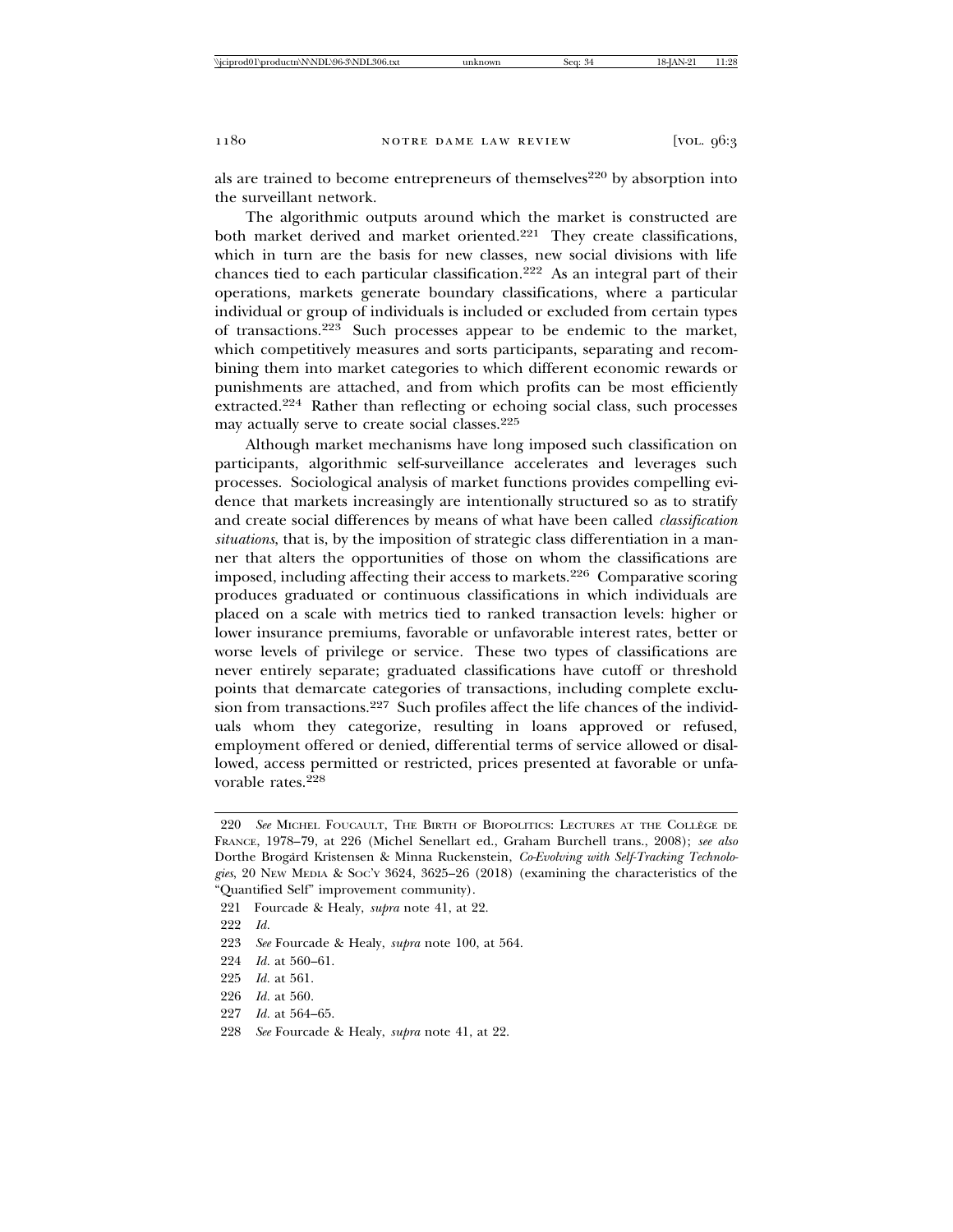The power of such market stratification has been enormously amplified by the availability of massively pervasive data gathering and analysis systems indeed, by precisely the kind of systems that would form the basis for any of the proposed schemes for predicting or personalizing legal status, and the implications for algorithmic personalized law are manifest in the current digital marketplace. The purpose of private-sector surveillance and algorithmic profiling is to develop systems of categories that will maximize profit extraction from the individuals profiled.229 These categories are constructed according to the logic of extraction, and the opportunities made available to those slotted into the categories will be configured on the same basis.<sup>230</sup> Consumer data, which is to say consumer data doubles, and ultimately con-

sumer activity, is rendered calculable via such classification.<sup>231</sup> Rather than surveilling consumers to guess at their preferences from their point of view, predictive analytics now surveils them in order to classify them according to the producer's point of view.<sup>232</sup>

Thus, much of the use of surveillant algorithmic scoring in the marketplace is oriented toward the creation of self-monitoring calculative selves.<sup>233</sup> Rather than the state discipline described by Foucault, this is a market discipline.234 Rather than being oriented toward the imposition of social ordering, the internalized redefinition imposed by private predictive market surveillance is oriented toward exploitation and extraction.<sup>235</sup> Some previous commentators have recognized that the data gathered by private surveillance may differ in quality and purpose from that gathered by the state.<sup>236</sup> But within the current surveillant assemblage, there is little division between data profiling by the market or by the state; public and private sources are combined for algorithmic processing. And the disciplinary effect internalized by the subjects of algorithmic commensuration is common to public or private profiling.

## IV. BIAS AND REFLEXIVITY

This brings us back to the problem of bias, or more properly, to the problem of inequity. The impact of calculative algorithmic self-surveillance has fallen and will continue to fall unevenly across different population segments. We have already seen that algorithmic processing cannot produce neutral profiles or objective scores, but is unavoidably biased, often in unpredictable ways. A number of thoughtful previous commentators have put sub-

<sup>229</sup> *See id.*

<sup>230</sup> *Id.* at 14.

<sup>231</sup> Cohen, *supra* note 208, at 228.

<sup>232</sup> Fourcade & Healy, *supra* note 41, at 23.

<sup>233</sup> Fourcade & Healy, *supra* note 100, at 564.

<sup>234</sup> *Cf. supra* note 39 and accompanying text.

<sup>235</sup> Julie E. Cohen, *What Privacy Is For*, 126 HARV. L. REV. 1904, 1916 (2013); Fourcade & Healy, *supra* note 41, at 25.

<sup>236</sup> Niva Elkin-Koren & Michal S. Gal, *The Chilling Effect of Governance-by-Data on Data Markets*, 86 U. CHI. L. REV. 403, 407–08 (2019).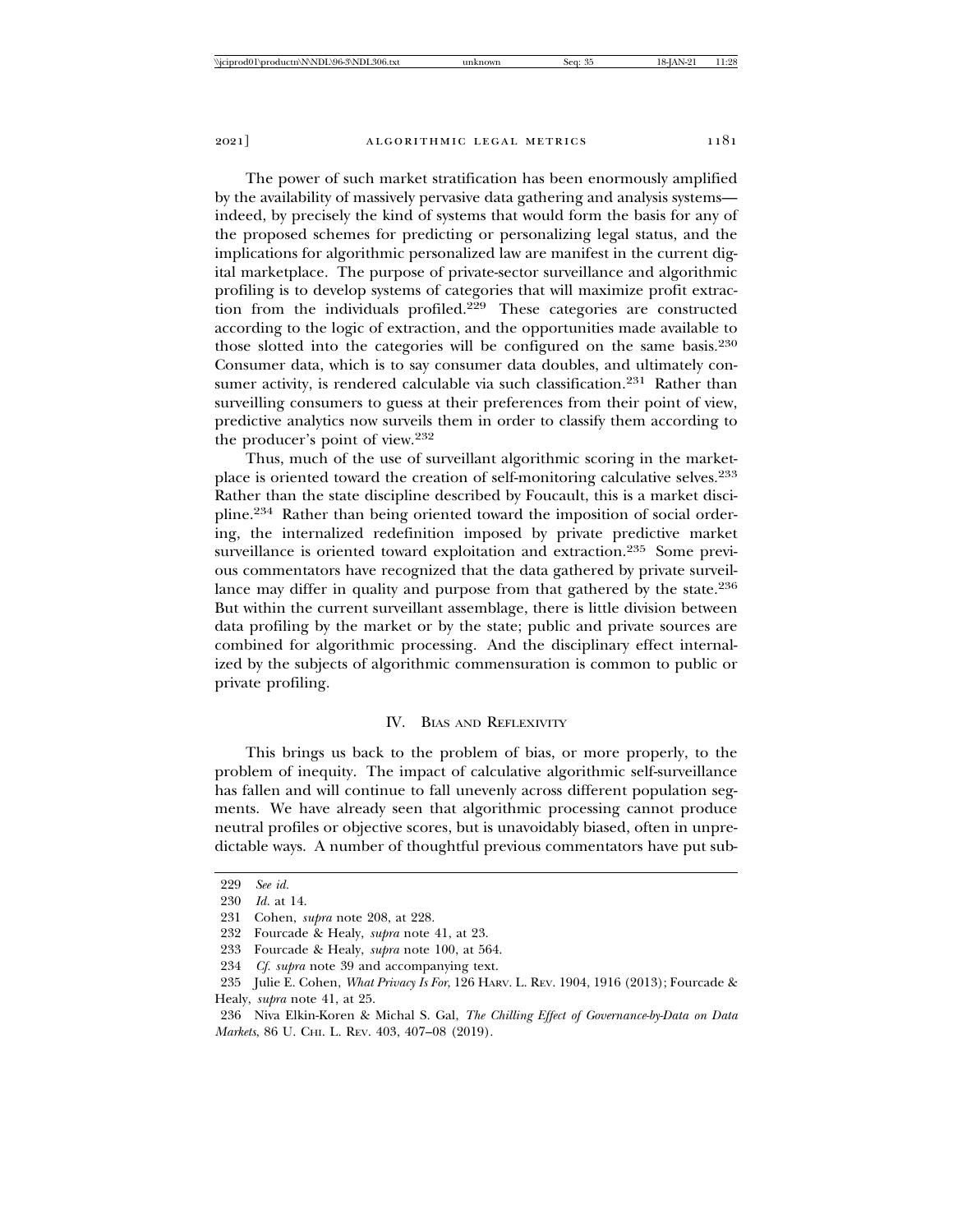stantial consideration into certain aspects of such algorithmic bias.<sup>237</sup> These critiques have employed the term "bias" in a variety of ways, addressing a variety of potentially discriminatory influences in algorithmic processing.<sup>238</sup> Oscar Gandy catalogs several such sources of bias in automated systems, ranging from imperfect data and erroneous data processing to the disparate impact of rational data processing outputs.<sup>239</sup>

One recurring, prominent, key concern in the existing literature on algorithmic systems is whether machine learning may reproduce social biases due to tainted or incomplete data inputs; as the old data processing maxim says, garbage in, garbage out.<sup>240</sup> Such bias could occur in the data used to train the system, or in the data actually analyzed through the system. Of course, data are always biased in some fashion; as Bowker famously observed, data are never raw, but are always collected and adapted to some purpose.<sup>241</sup> It is possible that the training or processed data might be intentionally "cooked" so as to produce socially biased results. But probably such intentional data discrimination would be rare. Rather, the primary common concern found in existing critiques of algorithmic data processing revolves around the inadvertent production of "inaccurate" profiles of its subjects.

Thus, on this view of bias, the question is whether the predictive system is "fit for purpose," that is, whether the outputs are accurate with regard to the intent or "fit" with the phenomena that the algorithm is attempting to predict. I have already discussed in this Article at least three types of algorithmic processing problems that might contribute to the accuracy concern. First, as I have shown above, data collection is never uniform or comprehensive. The sprawling expanse of the surveillant assemblage is uneven and selective, differentially harvesting information according to the caprice of class, race, geography, profession, age, and activity. Entire populations may be visible, invisible, or distorted by data perception.

Second, algorithmic scoring might be unintentionally skewed by the necessary "cooking" that Bowker identifies. The process of joining, sorting, categorizing, and analyzing ingested data as described above is unavoidably biased. By necessity the processing algorithm discards or subordinates information deemed unimportant. Critically, because machine learning systems develop and execute their own analytical criteria, whether supervised or unsupervised, it may be impossible to know exactly what information is dis-

<sup>237</sup> Gernot Rieder & Judith Simon, *Big Data: A New Empiricism and Its Epistemic and Socio-Political Consequences*, *in* BERECHENBARKEIT DER WELT? PHILOSOPHIE UND WISSENSCHAFT IM ZEITALTER VON BIG DATA 85, 92 (Wolfgang Pietsch, Jörg Wernecke & Maximillian Ott eds., 2017) (summarizing critiques of data analytics).

<sup>238</sup> *See* David Danks & Alex John London, *Algorithmic Bias in Autonomous Systems*, 26 INT'L JOINT CONF. ON A.I. 4691 (2017).

<sup>239</sup> Oscar H. Gandy Jr., *Engaging Rational Discrimination: Exploring Reasons for Placing Regulatory Constraints on Decision Support Systems*, 12 ETHICS & INFO. TECH. 29 (2010).

<sup>240</sup> Solon Barocas & Andrew D. Selbst, *Big Data's Disparate Impact*, 104 CALIF. L. REV. 671, 683–84 (2016).

<sup>241</sup> *See* GEOFFREY C. BOWKER, MEMORY PRACTICES IN THE SCIENCES 184 (2005) ("Raw data is both an oxymoron and a bad idea; to the contrary, data should be cooked with care.").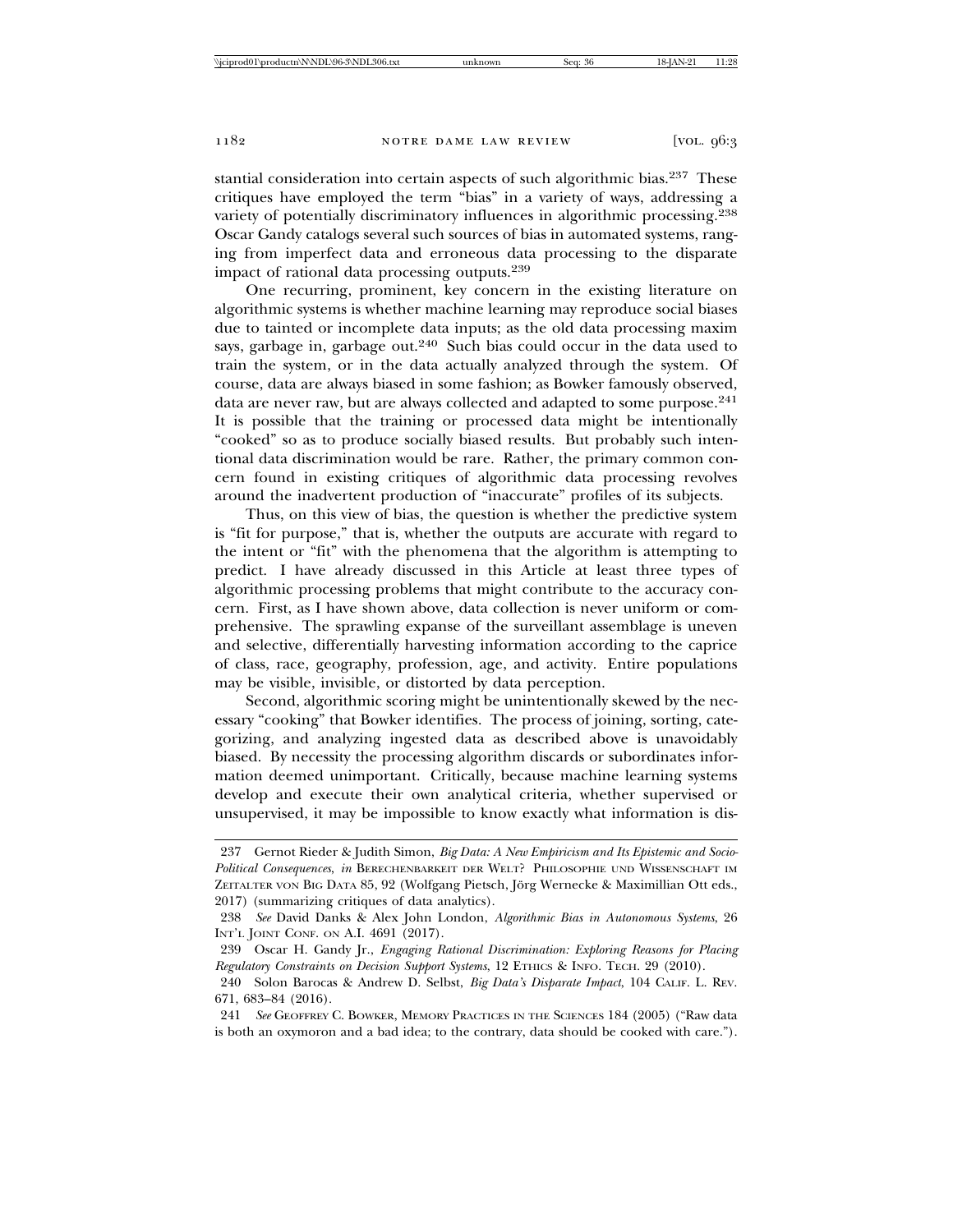carded or decontextualized, or exactly how the resulting output is biased as a result.242

These forms of bias are simply unavoidable, and the second may be humanly incomprehensible. This inevitability is to a greater or lesser extent recognized by previous commentators, who anticipate some inherent data discrimination, but who then assume that the bias problem could be fixed if the system is fit for purpose, if it accurately predicts the intended target behaviors.243 One palliative measure frequently suggested is a kind of due process standard that would allow subjects to contest and correct their profiles so as to make the data fairer or more accurate.<sup>244</sup> A related suggestion is to implement a kind of "algorithmic affirmative action" that would proactively ameliorate whatever socially detrimental effects occur due to biased algorithmic outputs.<sup>245</sup>

Such suggestions, as indicated at the outset of this Article, are intended to address problems of governance by algorithms.246 But they do not engage the third source of algorithmic bias identified here: the reflexive and performative nature of algorithmic metrics. In the process of machine learning, information is selected, ranked, matched, reconfigured, and evaluated according to its *social use*, and predictive algorithms then recursively look for social use correlations among decontextualized inputs.<sup>247</sup> The algorithmically derived rules generated by the machine learning process are ultimately determined by the social practices that generate the processed data.<sup>248</sup> Thus, obtaining unbiased algorithmic predictions is not a question of "cleaning up the data" or somehow filtering either training or analytical data for social biases. This insight is key: *the very notion of predicting social behaviors from correlations to past social behaviors necessarily captures whatever biases are incorporated into past social behaviors*, *reinscribing them into predictions about future behaviors*.

Thus, the inescapable bias in predictive algorithms stems not from inaccuracies in the data or in the data processing—although they are surely there—but from the distortions inherent in the *entire project* of predictive social correlations. Certainly, the accuracy of data profiling may be a serious and legitimate concern that must be taken into account in assessing proposals such as reliance on algorithmically generated legal metrics. But this is for the most part not my concern in this Article. To the contrary, I fear that the vilification of data profiling due to potentially mistaken or inaccurate profiles

- 247 *See* Parisi, *supra* note 27, at 102.
- 248 *See id.* at 109.

<sup>242</sup> *See* Jenna Burrell, *How the Machine 'Thinks': Understanding Opacity in Machine Learning Algorithms*, BIG DATA & SOC'Y, Jan.–June 2016, at 6–7.

<sup>243</sup> *See, e.g.*, Citron & Pasquale, *supra* note 100, at 24; Zalnieriute et al., *supra* note 1, at 453–54.

<sup>244</sup> Citron, *supra* note 90, at 1301–13; Citron & Pasquale, *supra* note 100, at 19; Kate Crawford & Jason Schultz, *Big Data and Due Process: Toward a Framework to Redress Predictive Privacy Harms*, 55 B.C. L. REV. 93, 109–28 (2014).

<sup>245</sup> *See* Chander, *supra* note 45, at 1039–41.

<sup>246</sup> *See supra* notes 25–30 and accompanying text.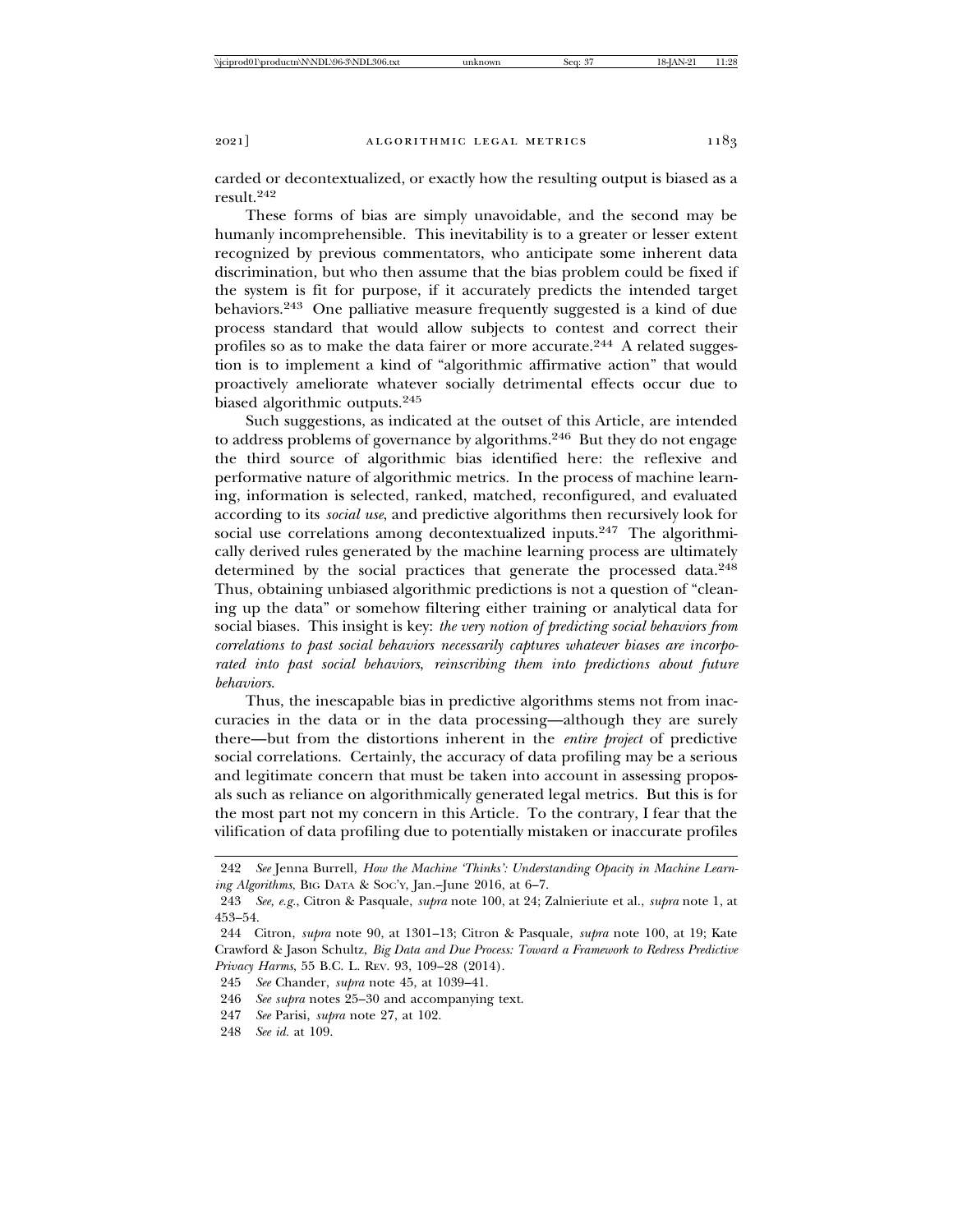largely misses the point: algorithmic determinations are socially mediated, embedded in and determined by the social meanings attributed to their underlying processes.<sup>249</sup>

Consequently, I am primarily concerned here with a distinct, intractable, and inevitable set of costs in the operation of algorithmic data processing, which is that it engages a set of social mechanisms leading to reflexive quantification, manipulative self-discipline, and ultimately to calculated publics. These effects are fed by the accuracy problems identified by previous commentators, but concerns regarding reflexive effects are not necessarily concerns regarding accuracy. To the contrary, *all profiling systems, even if considered "accurate" for the purpose of their design, will produce the type of detrimental internalization feedback effects that I describe here*. Even if data profiles can be "fixed" or improved for accuracy, this does not address the set of issues I ultimately engage with in this Article.

Consider as a specific example the development of "personalized" algorithmic negligence scoring as described above.250 Some commentators have argued that data profiling might be used to tailor tort incentives to the individual, using algorithmic scoring to adjust the standard of care required for negligence liability.251 They argue, for example, that some data profiling research suggests an ability to algorithmically predict risky behavior, such that profiles might be considered in setting an individualized standard of care.<sup>252</sup> The assumption in the "personalized tort" analysis seems to be that such risk assessments measure static and inherent behavioral qualities of the individual.

Yet such a project occurs within an inescapable social framework. Recall the discussion above regarding the malleable nature of rationality and preference.253 There is a growing body of empirical evidence supporting the conclusion that poverty changes cognitive functions, leading to suboptimal or antisocial behaviors.254 Impoverishment narrows the cognitive focus of its victims, inhibiting long-term planning and prompting objectively imprudent activity.255 Impoverished people perceive options and circumstances radically differently than would a wealthier person facing similar choices.256 Substantial evidence suggests that these effects are biologically rooted, that the

<sup>249</sup> *Id.* at 92.

<sup>250</sup> *See supra* note 15 and accompanying text.

<sup>251</sup> *See* Ben-Shahar & Porat, *supra* note 13, at 679–80.

<sup>252</sup> *Id.* at 682–83.

<sup>253</sup> *See supra* notes 178–84 and accompanying text.

<sup>254</sup> *See* SENDHIL MULLAINATHAN & ELDAR SHAFIR, SCARCITY: WHY HAVING TOO LITTLE MEANS SO MUCH 41–42 (2013); Anandi Mani, Sendhil Mullainathan, Eldar Shafir & Jiaying Zhao, *Poverty Impedes Cognitive Function*, 341 SCI. 976, 976 (2013); Anuj K. Shah, Sendhil Mullainathan & Eldar Shafir, *Some Consequences of Having Too Little*, 338 SCI. 682, 682 (2012).

<sup>255</sup> Shah et al., *supra* note 254, at 684.

<sup>256</sup> *See* Anuj K. Shah, Jiaying Zhao, Sendhil Mullainathan & Eldar Shafir, *Money in the Mental Lives of the Poor*, 36 Soc. COGNITION 4, 5 (2018).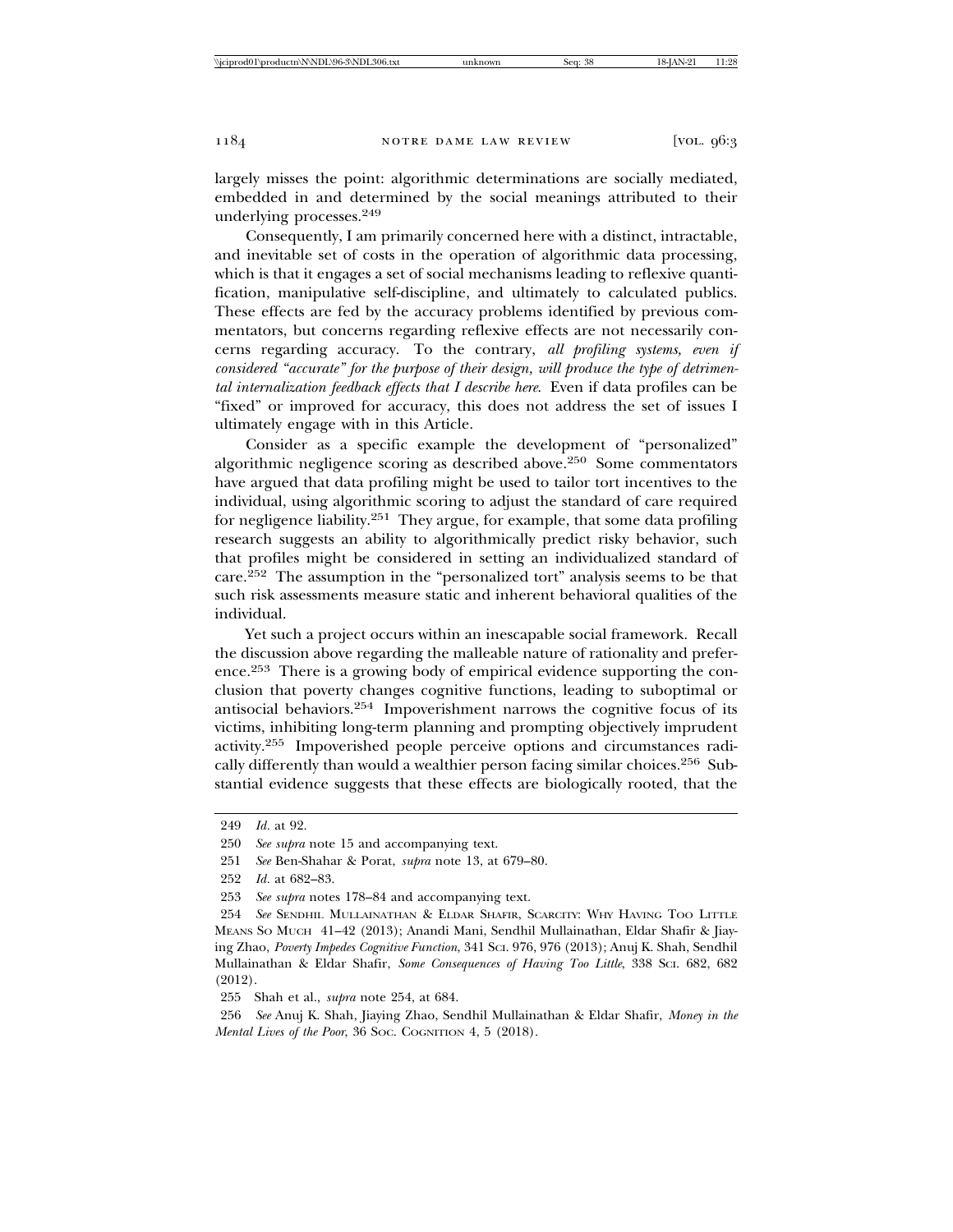brain chemistry and neural pathways of those subjected to severe resource limitations change in response to such stresses.<sup>257</sup>

Thus we would expect that the classic "reasonably prudent person standard" from negligence law will be experienced differently across different social strata. What is reasonable to a person with abundant resources will be different than what is reasonable to a person with impoverished or constrained resources. The individual who has experienced severe resource scarcity may be more likely to behave carelessly, to make mistakes, to ignore or overlook precautionary measures. Taking such differences into account might be advanced as a goal of "personalized" negligence law. However, explicitly embedding personalized scoring in the imposition of tort liability can be expected to reinforce and recreate such social differences. Just as credit scoring produces "personalized" interest rates and loan terms, tailored to the algorithmic identity of the consumer,<sup>258</sup> so "personalized" tort remedies may be expected in a similar fashion to be distributed differentially across social classes, with different impacts on impoverished or subordinated groups.

Further, as seen in the case of existing calculative metrics such as credit scoring, we can anticipate that algorithmic legal scoring will inevitably obscure or discard certain types of information in favor of other types. Given the stark differences in data profiling across differently situated social classes, and in particular the differences in profiling according to wealth, it would undoubtedly be the case that any algorithmically generated legal metric score will entail gaps in its dataset. The poorest are the most likely to fall into such datafication blind spots, meaning for example that those least able to pay for the imposition of algorithmically determined negligence liability are those most likely to be flagged—accurately or inaccurately—by an algorithmic negligence profile.

Thus, even if an individual is "correctly" flagged as potentially negligent, reflexivity creates a strong likelihood that a data-matching score for negligence would tend to cement someone labeled with such a score into the category of "imprudent" persons. Being treated as a negligent or risky subject will reinforce and exacerbate the social stresses that led to the classification in the first place. The impoverished subject who matches the negligence profile is likely to remain impoverished due to increased financial stress stemming from the algorithmic determination itself. We might for example

<sup>257</sup> *See supra* note 180 and accompanying text. Perhaps not surprisingly, children who grow up in impoverished circumstances show altered brain development. *See* Martha J. Farah et al*.*, *Childhood Poverty: Specific Associations with Neurocognitive Development*, 1110 BRAIN RSCH. 166, 168 (2006); Daniel A. Hackman & Martha J. Farah, *Socioeconomic Status and the Developing Brain*, 13 TRENDS COGNITIVE SCIS. 65, 65 (2009); Kimberly G. Noble et al., *Family Income, Parental Education and Brain Structure in Children and Adolescents*, 18 NATURE NEUROS-CIENCE 773, 775 (2015); Kimberly G. Noble et al., *Socioeconomic Disparities in Neurocognitive Development in the First Two Years of Life*, 57 DEVELOPMENTAL PSYCHOBIOLOGY 535, 545 (2015).

<sup>258</sup> *See* DONNCHA MARRON, CONSUMER CREDIT IN THE UNITED STATES: A SOCIOLOGICAL PERSPECTIVE FROM THE 19TH CENTURY TO THE PRESENT 151 (2009).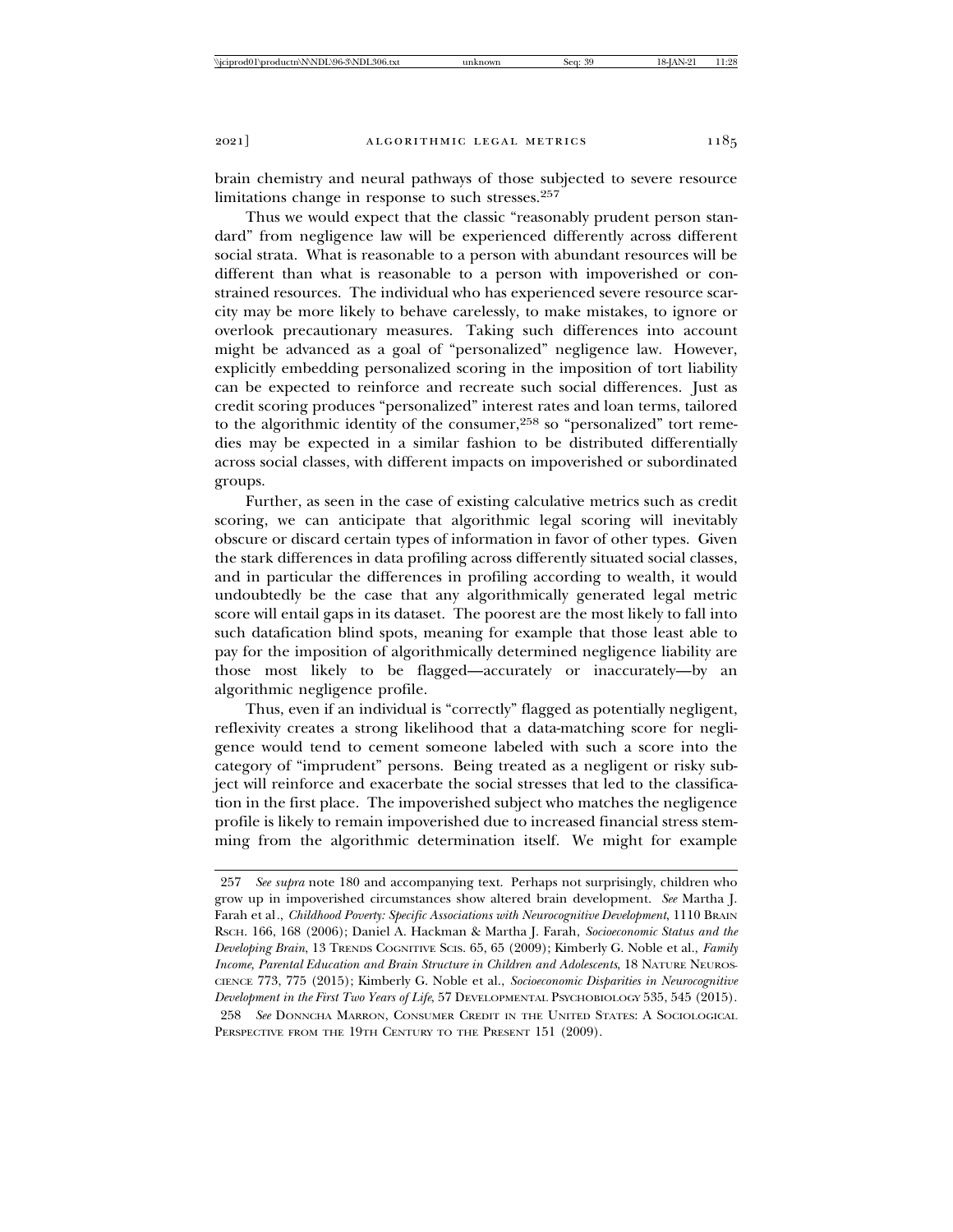expect that the individual with an unfavorable algorithmic negligence score could quickly find herself subject to higher insurance premiums (or perhaps stripped of insurance), or subject to higher civil or criminal liability for posing a social risk. While this would in some sense validate the prediction of the algorithm, the algorithm becomes a contributing factor to its own prediction.

And because commensurate rankings are highly portable, they tend to quickly migrate to contexts outside of their original setting. The unintended proliferation of algorithmic scores is apparent, for example, in the increasing incidence of "off-label" uses of credit scores outside of credit decisions, extending to employment vetting, security screening, and even dating.<sup>259</sup> Thus, we might anticipate that the individual with an adverse algorithmic negligence score might also be vetted more stringently for a driver's license (if not denied a license altogether), subject to enhanced police scrutiny, and otherwise carefully observed for anticipated careless behavior. The same pattern holds for other status predictions; we would expect similar effects for persons whose score predicted a need for social services, for child-protective observation, or other anticipated misbehavior. What we know about the social operation of algorithmic scoring suggests that even if personalized behavioral-valuation scores did not begin as an explicit social differential, they would rapidly become such.

# *A. Perfidious Transparency*

We have now established that the bias in algorithmic systems lies not so much in their fidelity or infidelity to some objective state of the world, but rather in the feedback loop constituting social shaping of algorithmic input and the corresponding shaping of social perceptions by algorithmic output. Much of the critical literature to date addressing commensurate algorithmic practice has called for greater transparency: for open examination of the data or the mechanics involved in automated decision-making systems.<sup>260</sup> This argument, as we have seen above, is aimed at the problem of governance of algorithms,<sup>261</sup> and is similar to those typically applied to democratizing or inhibiting powerful institutional actors; the underlying supposition is that social damage will be lessened if a governance mechanism's use is acknowledged and its functioning is understood.262 On this view, biases, omissions, and disparate representation could perhaps be corrected if exposed and identified in the data or data processing of automated systems.

Despite their salutary prospects, the feasibility of such transparency proposals is doubtful, as the technical and social positioning of algorithmic

261 *See supra* notes 25–30 and accompanying text.

<sup>259</sup> *See* Rona-Tas, *supra* note 155, at 52–53.

<sup>260</sup> *See* Robert Brauneis & Ellen P. Goodman, *Algorithmic Transparency for the Smart City*, 20 YALE J.L. & TECH. 103, 107–08 (2018); Citron & Pasquale, *supra* note 100, at 8, 10–11; Sonia K. Katyal, *Private Accountability in the Age of Artificial Intelligence*, 66 UCLA L. Rev. 54, 58–59 (2019); Tal Z. Zarsky, *Transparent Predictions*, 2013 U. ILL. L. REV. 1503, 1568.

<sup>262</sup> *See* Coglianese & Lehr, *Transparency*, *supra* note 2, at 3.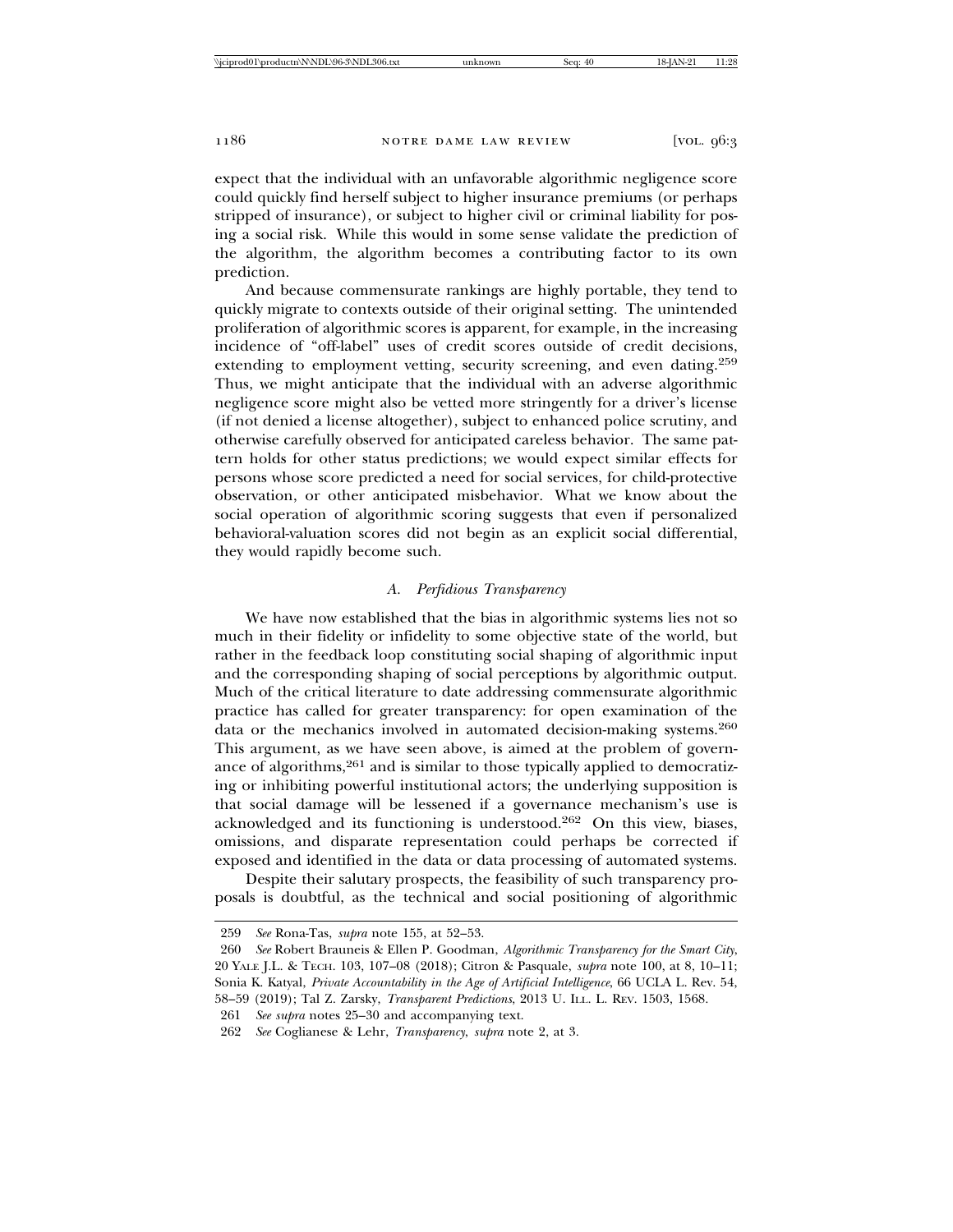processes obstinately resists such transparency.263 First, there are powerful market incentives for the owners or employers of such algorithms to keep the workings of their system proprietary and confidential, in order to maintain market advantage.264 The design of algorithmic systems, the training data and methods of training, and the databases on which the systems operate are all likely to constitute valuable trade secrets, entailing substantial investment of time, capital, and resources, but easily copied by competitors if disclosed. Thus, private entities in particular are likely to resist requirements for disclosure.

However, a subsequent, second layer of impediment is likely to be more important: even when disclosure is conceded or mandated, the disclosed code is unlikely to be understood by legislators, judges, and policymakers, let alone the average citizen. Disclosure of incomprehensible technical details will not empower either the average citizen or institutional decisionmakers to make autonomous choices about algorithmic systems. Rather, those empowered to make social choices regarding such algorithms must likely rely on the understanding communicated by experts who are in a position to make firsthand assessment of the disclosed algorithmic details.<sup>265</sup> This situation is not altogether unusual where decisions about technical subjects must be made, but unquestionably imposes additional costs, delays, and impediments that may negate many benefits of disclosure.

Finally and most significantly is the problem of algorithmic processing inscrutability: as described above, metrics generated via machine learning are typically based on functions developed without explicit human direction or oversight.266 Even if the process of data extraction and evaluation is disclosed, and even if experts are available to interpret it for lay decisionmakers, those experts will generally not know why automated systems develop the abductive rules that they do.<sup>267</sup> As described above, machine learning systems develop their own criteria and determine their own results. This is generally considered to be an advantage of the system, but the disadvantage is that it is frequently impossible to understand exactly how the system reached the particular output it did, even if its functional mechanism is understood.268 Some version of the first two impediments attend almost any new technological development, but this third impediment in particular offers

<sup>263</sup> Burrell, *supra* note 242, at 10; *see also* Mike Ananny & Kate Crawford, *Seeing Without Knowing: Limitations of the Transparency Ideal and Its Application to Algorithmic Accountability*, 20 NEW MEDIA & SOC'Y 973, 978, 981–83 (2018) (explaining why transparency is inadequate for oversight of algorithms).

<sup>264</sup> Joshua A. Kroll et al., *Accountable Algorithms*, 165 U. PA. L. REV. 633, 658 (2017).

<sup>265</sup> Anton Vedder & Laurens Naudts, *Accountability for the Use of Algorithms in a Big Data Environment*, 31 INT'L REV. L. COMPUTS. & TECH. 206, 208 (2017).

<sup>266</sup> *See supra* notes 41–55 and accompanying text.

<sup>267</sup> *See* Burrell, *supra* note 242, at 5; Andrew D. Selbst & Solon Barocas, *The Intuitive Appeal of Explainable Machines*, 87 FORDHAM L. REV. 1085, 1094 (2018).

<sup>268</sup> *See* Mackenzie, *supra* note 1, at 436 (noting that rendering predictive processes visible is a central challenge for machine learning).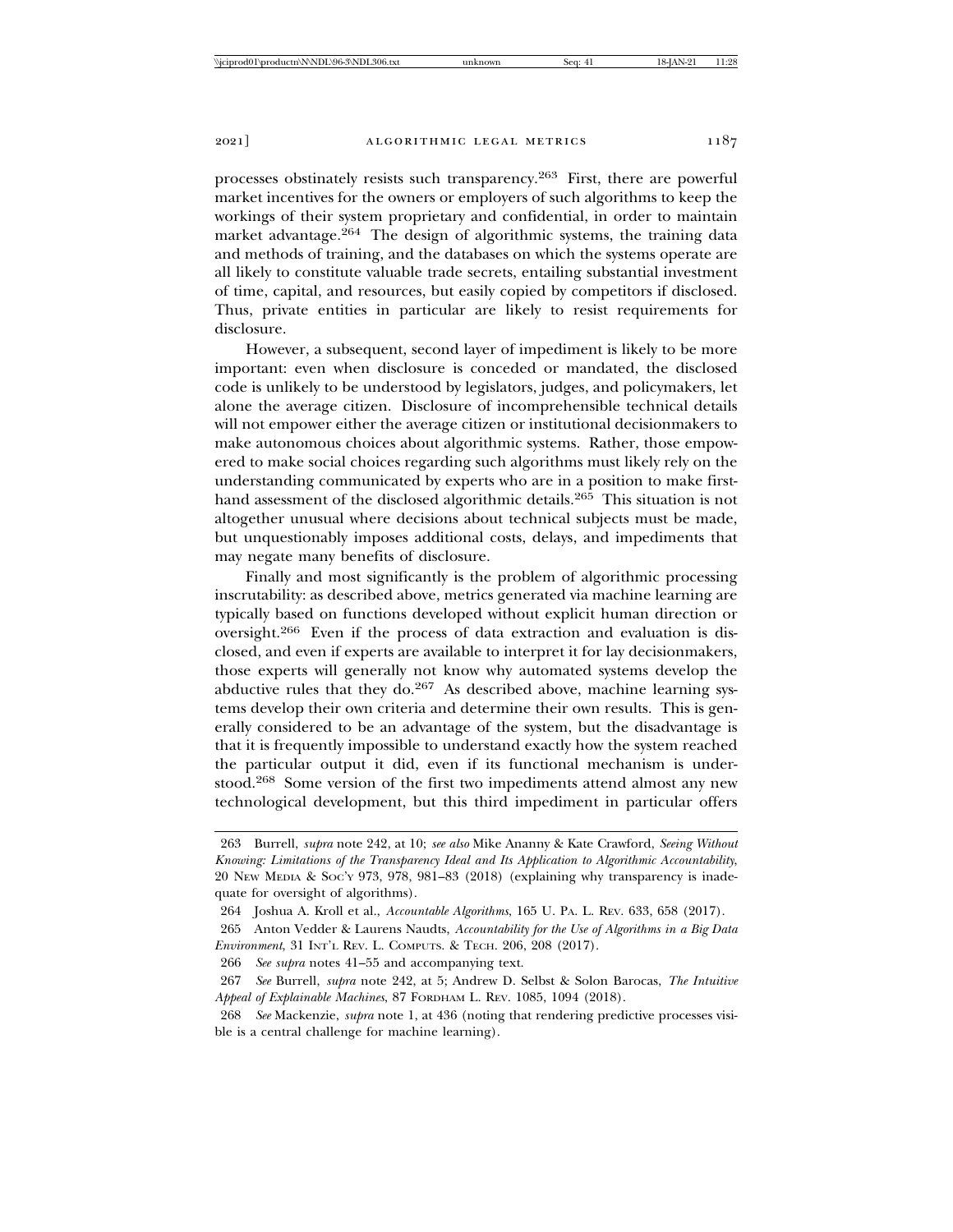significant reasons for skepticism about any degree of meaningful algorithmic transparency.<sup>269</sup>

But set such impediments aside for the moment, recalling that the purpose here is to interrogate the problem of algorithmic governmentality.<sup>270</sup> Assuming that transparency is even achievable, my analysis here raises a different set of questions, indicating that the proffered solution of algorithmic transparency may lend itself to highly problematic, even negative social effects. Transparency is touted as the palliative for the failure of algorithmic accuracy.271 But algorithmic transparency can be conceived as *compromising* scoring accuracy—if the subjects of algorithmic scrutiny are aware of the factors considered by the algorithm, they may be able to alter the outcome of the scrutiny in predictable ways, so as to manipulate or "game" the outcome.272 The algorithmic score may then be viewed as inaccurate or prejudiced by the subject's deliberate alteration of data inputs.<sup>273</sup>

As a consequence of the potential for such algorithmic "gaming," some commentators have cautioned against transparency of algorithmic processes, at least in some instances and perhaps in all, warning that consumers who are aware of the parameters for algorithmic scoring might alter their behavior to "game" the system and produce desirable metrics.<sup>274</sup> In some instances an advantageous manipulation might constitute a favorable algorithmic assessment; in other cases an advantageous manipulation might constitute avoidance of the algorithm altogether.<sup>275</sup> The parade of algorithmic gaming horribles that are recited to support this view is led by potential manipulation or evasion of algorithms intended to monitor safety, national security, or other ostensibly compelling protective purposes.<sup>276</sup>

Other commentators in response have discounted the likelihood of such consumer gaming, arguing that even if consumers know the components of an algorithmic output, advantageously affecting those outcomes is difficult, so that the benefits of transparency outweigh the occasional manipulation of

<sup>269</sup> *Cf.* Cynthia Dwork & Deirdre K. Mulligan, *It's Not Privacy, and It's Not Fair*, 66 STAN. L. REV. ONLINE 35, 37 (2013) (observing that the complexity of algorithmic systems will preclude transparency alone from eliminating bias).

<sup>270</sup> *See supra* notes 25–30 and accompanying text.

<sup>271</sup> *See, e.g.*, Coglianese & Lehr, *Transparency*, *supra* note 2, at 16 (discussing tradeoffs between transparency and accuracy).

<sup>272</sup> Citron & Pasquale, *supra* note 100, at 30; Kroll et al., *supra* note 264, at 658.

<sup>273</sup> *See* Kroll et al., *supra* note 264, at 658; Zarsky, *supra* note 260, at 1554.

<sup>274</sup> Jane Bambauer & Tal Zarsky, *The Algorithm Game*, 94 NOTRE DAME L. REV. 1, 22 (2018); Kroll et al., *supra* note 264, at 657–58.

<sup>275</sup> The gaming of algorithmic metrics thus partakes of what Leo Katz dubs "avoision," a legal and moral gray area between legitimate avoidance and illegitimate evasion. *See* LEO KATZ, ILL-GOTTEN GAINS: EVASION, BLACKMAIL, FRAUD, AND KINDRED PUZZLES OF THE LAW, at ix–x (1996).

<sup>276</sup> *See* Bambauer & Zarsky, *supra* note 274, at 33; Neil M. Richards & Jonathan H. King, *Three Paradoxes of Big Data*, 66 STAN. L. REV. ONLINE 41, 43 (2013); Zarsky, *supra* note 260, at 1554.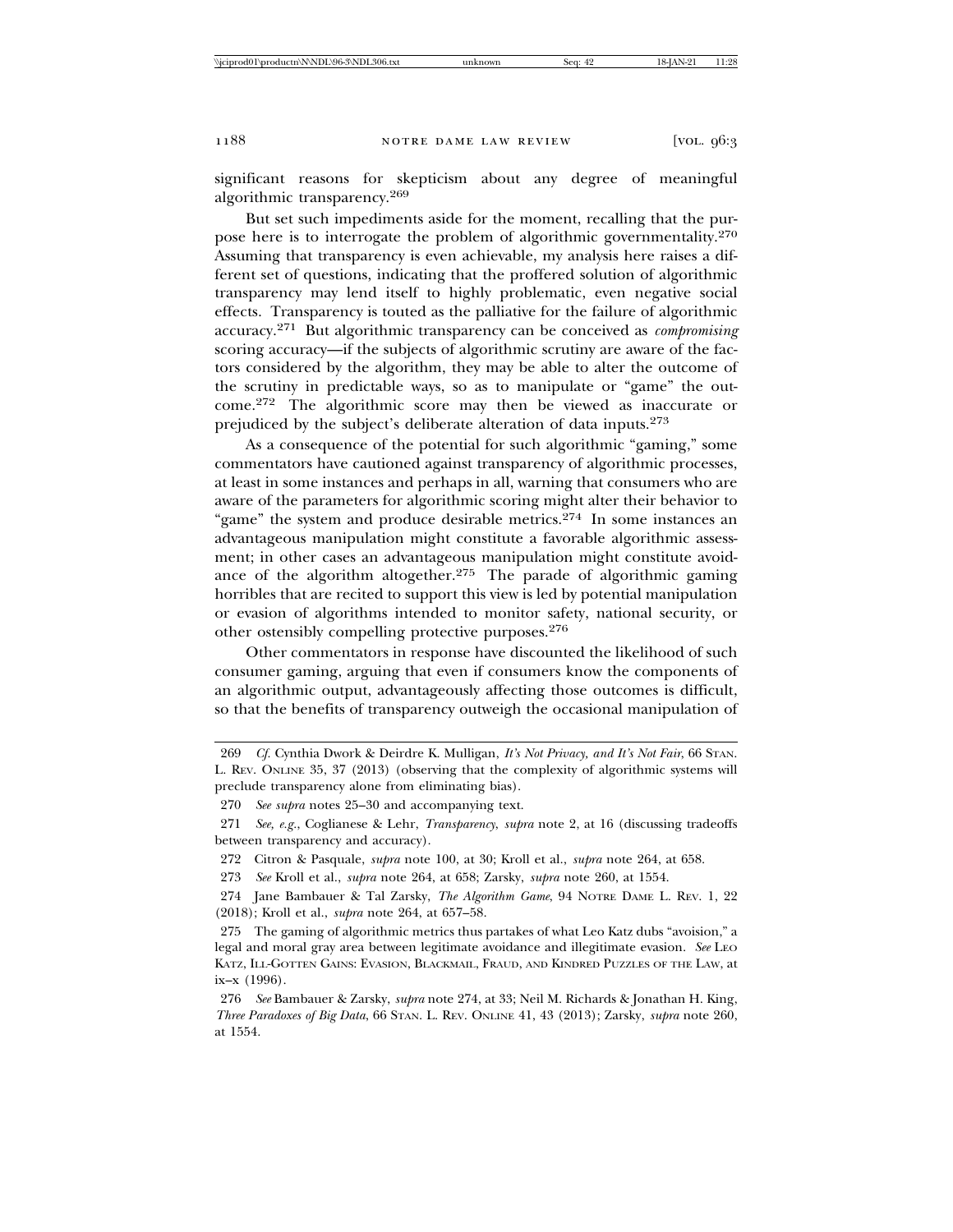algorithmic outcomes.277 But each of these views overlooks the effects described here. Both the gaming concern and its response are couched primarily in terms of algorithmic accuracy, that is to say, they revolve around the ability or inability of the measured subject to skew the algorithm away from an accurate metric. This largely misses the critical characteristics of algorithmic scoring as deployed in the private sector, and as practiced in the public sector, which is to strategically reshape the meaning of metric produced.

Consequently, my concern here is the alternative and contrasting view that such algorithmic manipulation might be advanced as a *useful feature* rather than as a flaw. Allowing or encouraging the surveilled subject to rework the factors affecting algorithmic output is a strategy that can be represented as a tool for real or perceived personal achievement. Knowing the factors that are calculated in the algorithm allows the subject to deliberately alter those factors, thus producing a more favorable score. To the extent one believes that the algorithmic output reflects actual status, improving the score may be correlated with personal improvement. The paradigm business model for such personalized algorithmic discipline is the Fitbit device, by which users voluntarily submit to digital monitoring in order to track and improve algorithmic scores regarding their health and physical fitness.<sup>278</sup> But other examples of deliberate encouragement of score alternation, such as "improvements" in personal credit scores, or in *U.S. News and World Report* law school rankings, are plentiful.

Some commentators have excluded such algorithmic self-discipline from the problem of "gaming," naively assuming that such self-improvement tracking poses no threat because it confers social benefits, such as better health, or better personal finances, that result from greater scoring accuracy. This view ignores the social construction of the algorithmic process and its output, assuming that algorithmic scoring in fact reflects some cognate state in the real world. But whether or not this assumption is correct in any given instance, all such personalized behavioral conformation constitutes forms of panoptic self-discipline, altering personal behaviors due to algorithmic surveillance. And in examples such as the Fitbit device, we also unquestionably see instances of market discipline, in which consumers are induced to rely upon and change their behavior according to a particular algorithmic business model.<sup>279</sup>

These two approaches, of algorithmic gaming as inaccuracy and algorithmic gaming as a goal, entail radically different underlying assumptions regarding algorithmic quantification. The position that proper algorithmic metrics are threatened by reactive effects assumes that what is being measured by the algorithm is a static or inherent characteristic in the world. The alternate approach assumes that the algorithm measures a

<sup>277</sup> Ignacio N. Cofone & Katherine J. Strandburg, Strategic Games and Algorithmic Transparency (2020) (unpublished manuscript) (on file with author).

<sup>278</sup> *See* Esmonde & Jette, *supra* note 217, at 300.

<sup>279</sup> *See supra* notes 217–20 and accompanying text.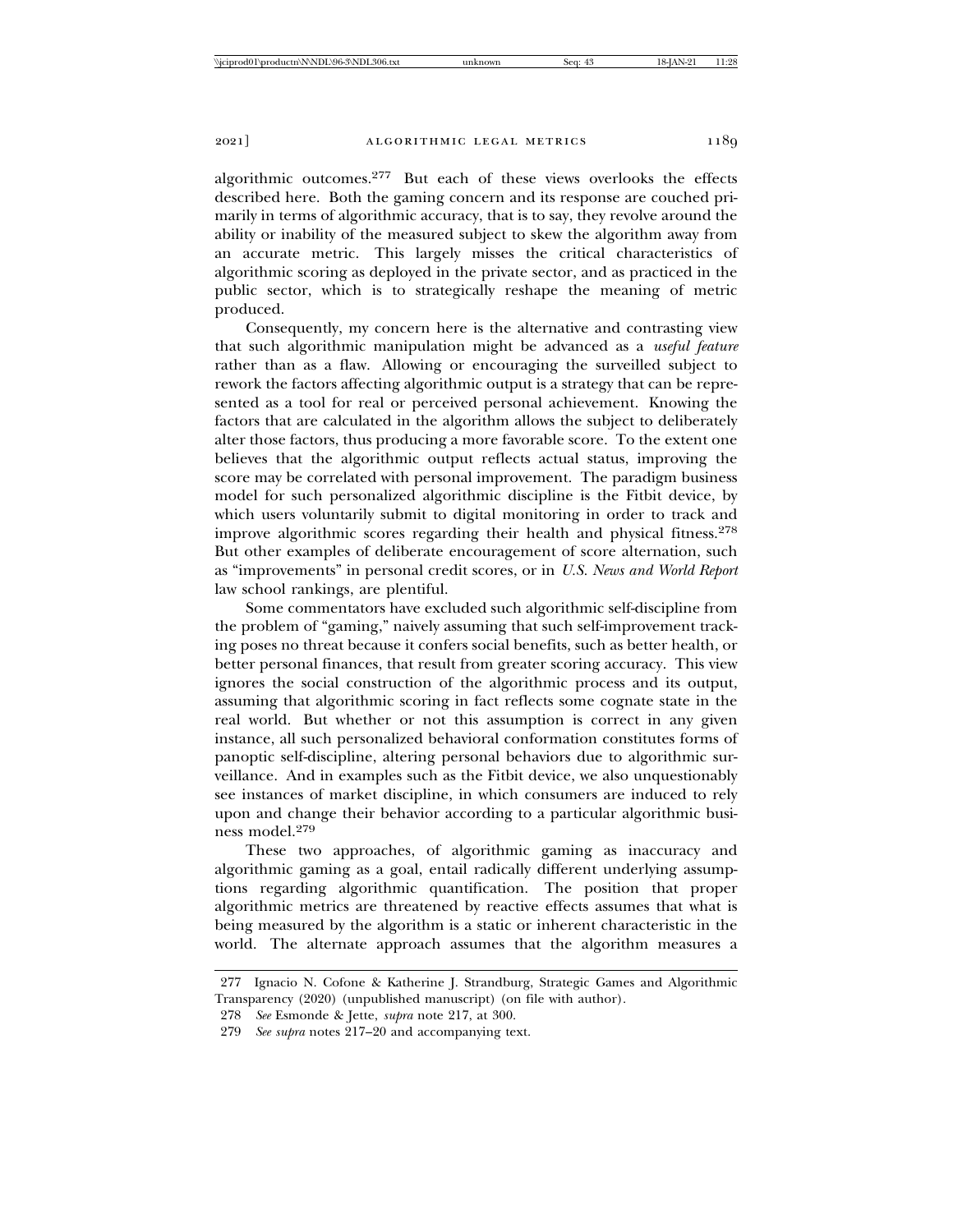changeable or dynamic property such that the measurement may be properly harnessed to change behavior.<sup>280</sup> This is a typical tension within socially reflexive, reactive practices: the conception of a given measurement as a neutral and inherent representation of the world, and the conception of that measurement as a vehicle for monitoring accountability and effecting desired performance.281

We can discern each of these positions, and their effects, in the example of American credit scoring. We have already said something about the biases and social stratification pervasive in the practice of credit scoring.282 Transparency of credit scoring criteria and credit scoring practices might be thought to offer a solution to combat such biases, or at a minimum to identify and understand them.283 The initial position of the financial services industry regarding such transparency as to the algorithm was that disclosure of the scoring criteria would compromise accuracy by allowing the subjects of the assessment to manipulate their own scores.284 Later, this position changed, and a measure of credit scoring transparency was embraced as a means to allow consumers to deliberately engage in market behaviors that would elevate their credit scores.<sup>285</sup> The altered consumer behavior was accepted as a way to achieve better credit access, and by improving consumers' histories of financial activity, allow them to gain enhanced access to financial products.<sup>286</sup>

It is worth noting that the shift in conception of credit scoring is unlikely to have occurred because of a sudden enlightenment or concern for consumers, either on the part of credit scoring agencies or on the part of their commercial-lending-institution subscribers, regarding the autonomy of the scored populace. One rather suspects that the change occurred in order to expand the market, either for the financial products of credit scoring subscribers, or perhaps the market for credit scores themselves. Allowing the subjects of credit scoring to improve their scores provides a greater number of customers eligible for the financial products on which the loans depend. And of course, in order to improve their scores, the subjects of scoring need to know and self-monitor those scores, which are typically provided for a fee.

This should make clear that transparency of algorithms may be a strategic move on the part of algorithmic decisionmakers, facilitating the deliberate employment of commensurate and self-fulfilling social processes to the advantage of the decisionmaker. Some previous commentary has recognized

286 Kear, *supra* note 100, at 361.

<sup>280</sup> Espeland & Sauder, *supra* note 128, at 7.

<sup>281</sup> *Id.*

<sup>282</sup> *See supra* notes 100–09 and accompanying text.

<sup>283</sup> *See* Citron & Pasquale, *supra* note 100, at 24 (advocating transparency as a curative to credit scoring inequities).

<sup>284</sup> *Cf.* Kear, *supra* note 100, at 361.

<sup>285</sup> *See* Fourcade & Healy, *supra* note 100, at 565; *see also* Donncha Marron, *Debt, Consumption and Freedom: Social Scientific Representations of Consumer Credit in Anglo-America*, HIST. HUM. SCIS., Oct. 2005, at 25–26 (describing the shift in social perception of personal debt from a moral problem to a financial tool to an individual entitlement).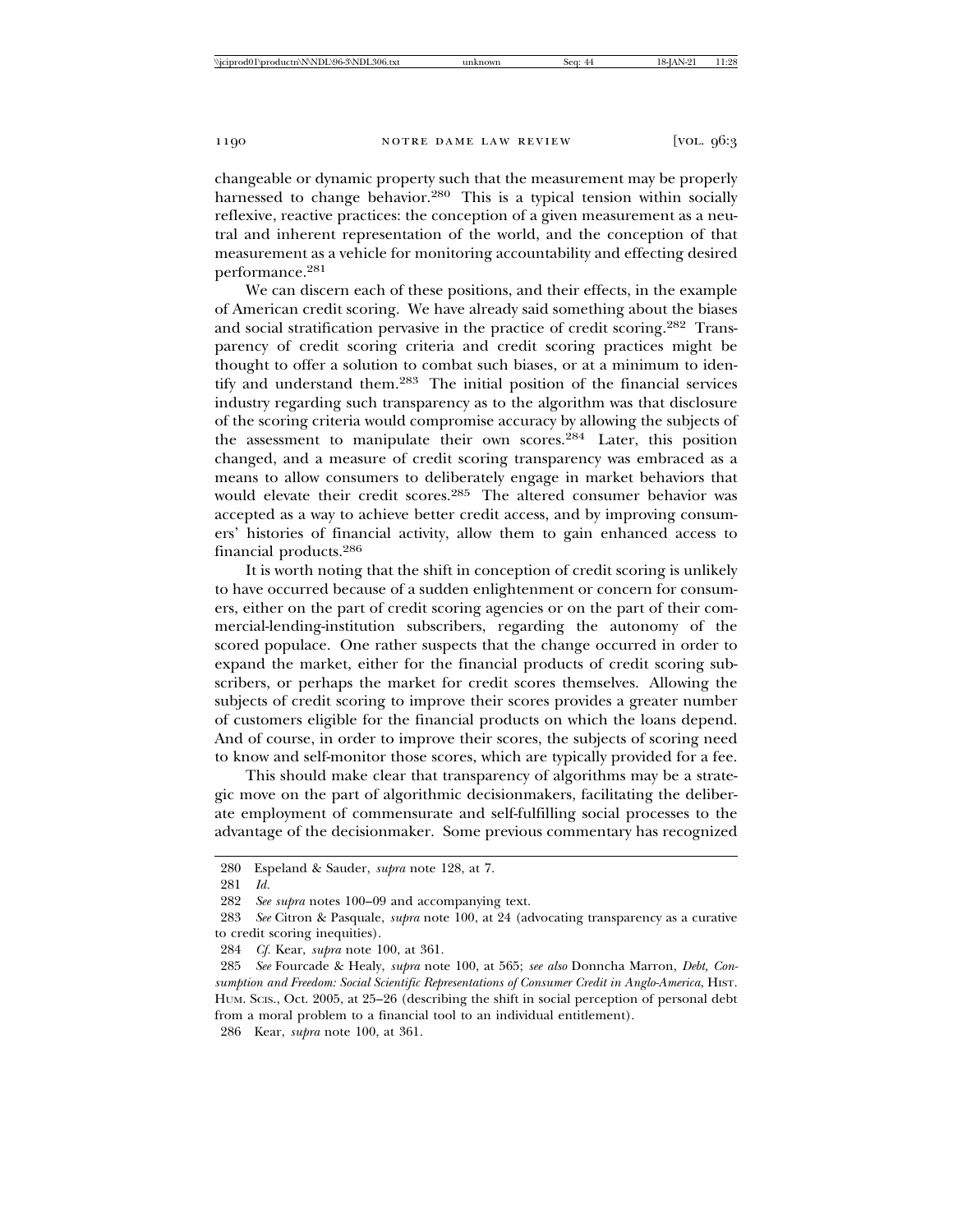that decisionmakers may behave strategically by hiding algorithmic bias in order to avoid accountability, or might disclose algorithmic features in order to deter gaming by subjects.<sup>287</sup> These concerns again relate to algorithmic accuracy. But I have shown here that disclosure may represent deliberate behavior in a "long game" by those deploying the algorithm: not to avoid responsibility for poor accuracy, nor to discourage input gaming by those subjected to algorithmic surveillance, but rather to purposely manipulate the behavior of algorithmic subjects toward some desired surveillant disciplinary outcome. Indeed, careful analysts of the new "data-driven" economy have observed precisely this type of disciplinary strategy.<sup>288</sup>

Algorithmic discipline is not merely a business strategy, although it may be exploited as such. To the extent that transparency in predictive algorithms is feasible, transparency as to inputs facilitates self-direction of algorithmic scoring, determining whether the score is positioned as dynamic or static, autonomous or destined, aspirational or conditional, normative or descriptive. Bias figures into the picture not as a matter of decisional accuracy, but primarily as it serves to create differential opportunities for the wealthy and the impoverished to deliberately shape their calculated "data doubles" by engaging in recorded behaviors intended to affect algorithmic scoring.<sup>289</sup> And to the extent that these effects may be exploited in the market, algorithmic transparency may actually facilitate such exploitation.

As a consequence, calls for algorithmic transparency in order to improve accuracy are to some extent orthogonal to the reflexive effects that I have outlined here; we must expect reflexivity costs to occur whether or not algorithms are transparent. But far from objectively describing or predicting social behavior, or even simply influencing social outcomes, algorithmic scoring constitutes a tool for deliberately manipulating self-determination. Transparency of algorithmic inputs results in algorithmic outputs such as the credit score, not to mention metrics such as the self-surveillant Fitbit output, becoming situated as dynamic self-improvement projects reflecting the moral fiber of the individual.290 When considered in the context of algorithmic legal scoring, transparency becomes a normative and moral consideration, and not necessarily in a beneficial way.<sup>291</sup>

# *B. Quantified Performance*

The reflexive biases described here lead inexorably to an additional set of issues arising from the proposed use of algorithmic scoring to determine legal status: the implications of such scoring for normative or moral expecta-

<sup>287</sup> *See* Cofone & Strandburg, *supra* note 277, at 3–5.

<sup>288</sup> *See* Cohen, *supra* note 215, at 148, 151; Marion Fourcade, *The Fly and the Cookie: Alignment and Unhingement in 21st-Century Capitalism*, 15 SOCIO-ECON. REV. 661, 672 (2017); Zuboff, *supra* note 214, at 75.

<sup>289</sup> Kear, *supra* note 100, at 363.

<sup>290</sup> MARRON*,* supra note 258, at 193.

<sup>291</sup> *See* Citron & Pasquale, *supra* note 100, at 18.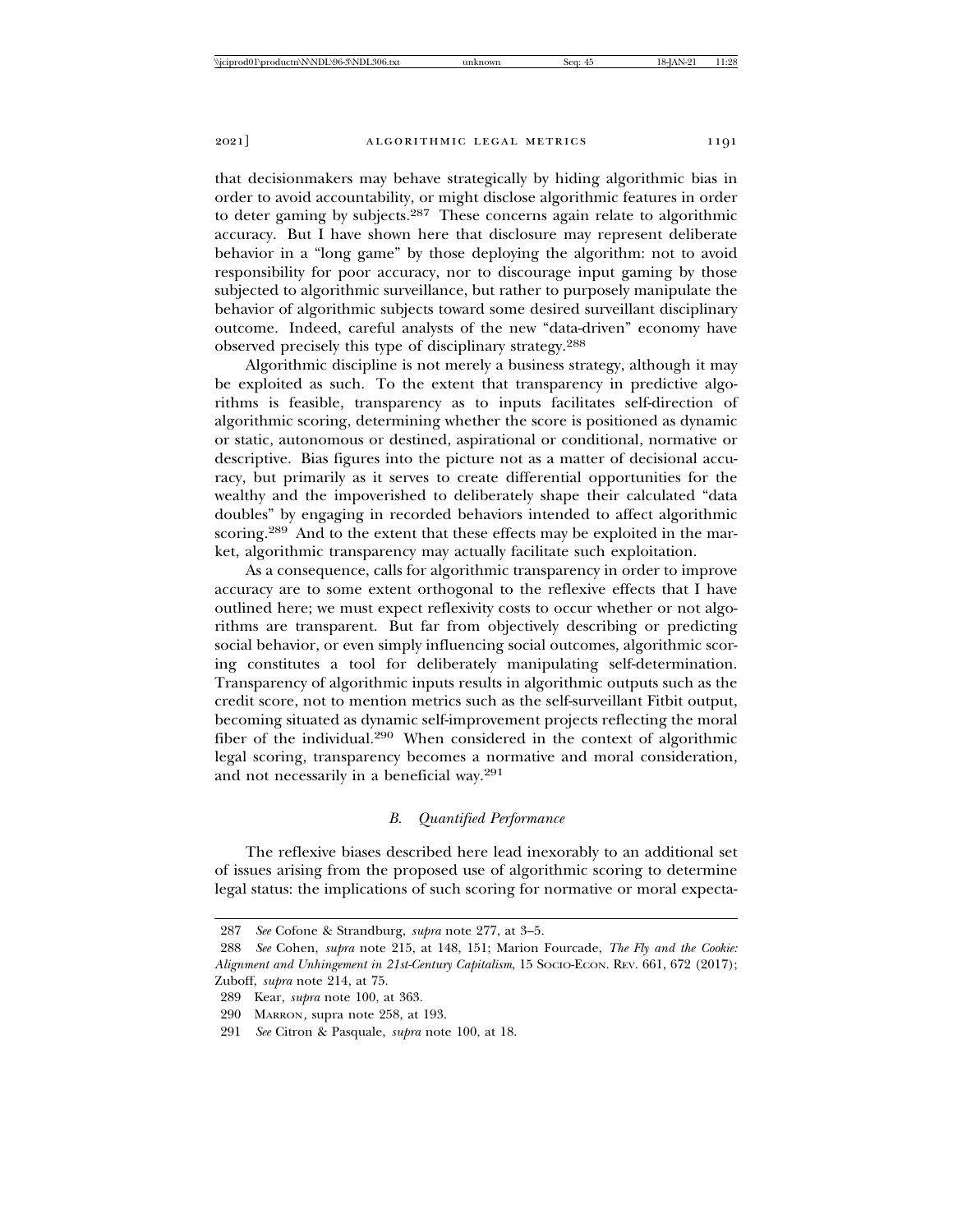tions.292 These issues proceed, again, directly from the known social and cognitive dynamics of quantification, but have particular importance for algorithmic calculations situated in a legal determination. Quantification, such as that undertaken by an algorithmic scoring system, always implies sorting or categorization.293 Algorithmically determining an individual's legal character, such as negligence or reasonable prudence—even assuming a credible determination were possible—would by definition require measurement and comparison of the consumer's predicted characteristics or behaviors against the those of other individuals. The entire project assumes that the profiled subject, and those against whom the subject is compared or from whom the subject is distinguished, fit into stable categories. As described above, machine learning assumes the presence of stable and distinct categories that can be detected by pattern analysis; the system learns to discern distinctions among the features of such fixed categories.<sup>294</sup>

Such an assignment of classification or categorization, although couched in seemingly objective numerical representation, is never a neutral or endogenous act; it is rather a value-laden imposition of a particular social order on its subjects.295 Such values are, as we have seen, embedded in the processes that produce numerical outputs.296 This is in part the concern articulated by many commentators regarding covert bias in the processing of surveillance data.297 But regularized measurements also acquire new meanings derived from the social roles that they inevitably take on. Such infusion of value judgments into metrics proceeds, again, by means of well-known social mechanisms. Imposition of any type of category, with its accompanying categorical standard, necessarily elevates some viewpoints and suppresses others.<sup>298</sup> Items that resemble one another may be categorized together, but what it means to "resemble" one another is the outcome of a contested social process.299 Indeed, the process may well be inverted, as items that are classified together become socially perceived as similar, and items that are classified apart from another become socially perceived as different.300 Such percep-

- 296 *See supra* notes 92–99 and accompanying text.
- 297 *See supra* notes 237–39 and accompanying text.

<sup>292</sup> In a recent commentary paralleling my critique here, Philip Bender has relatedly questioned the normative gaps in personalized law conjectures. *See* Bender, *supra* note 19, at 2.

<sup>293</sup> Fourcade & Healy, *supra* note 42, at 289.

<sup>294</sup> Mackenzie, *supra* note 1, at 433.

<sup>295</sup> *See supra* notes 83–91 and accompanying text.

<sup>298</sup> GEOFFREY C. BOWKER & SUSAN LEIGH STAR, SORTING THINGS OUT: CLASSIFICATION AND ITS CONSEQUENCES 5 (1999).

<sup>299</sup> *See* HARRIET RITVO, THE PLATYPUS AND THE MERMAID AND OTHER FIGMENTS OF THE CLASSIFYING IMAGINATION, at xii–xiii (1997).

<sup>300</sup> *See* EMILE DURKHEIM & MARCEL MAUSS, PRIMITIVE CLASSIFICATION 81-82 (Rodney Needham ed. & trans., 1963).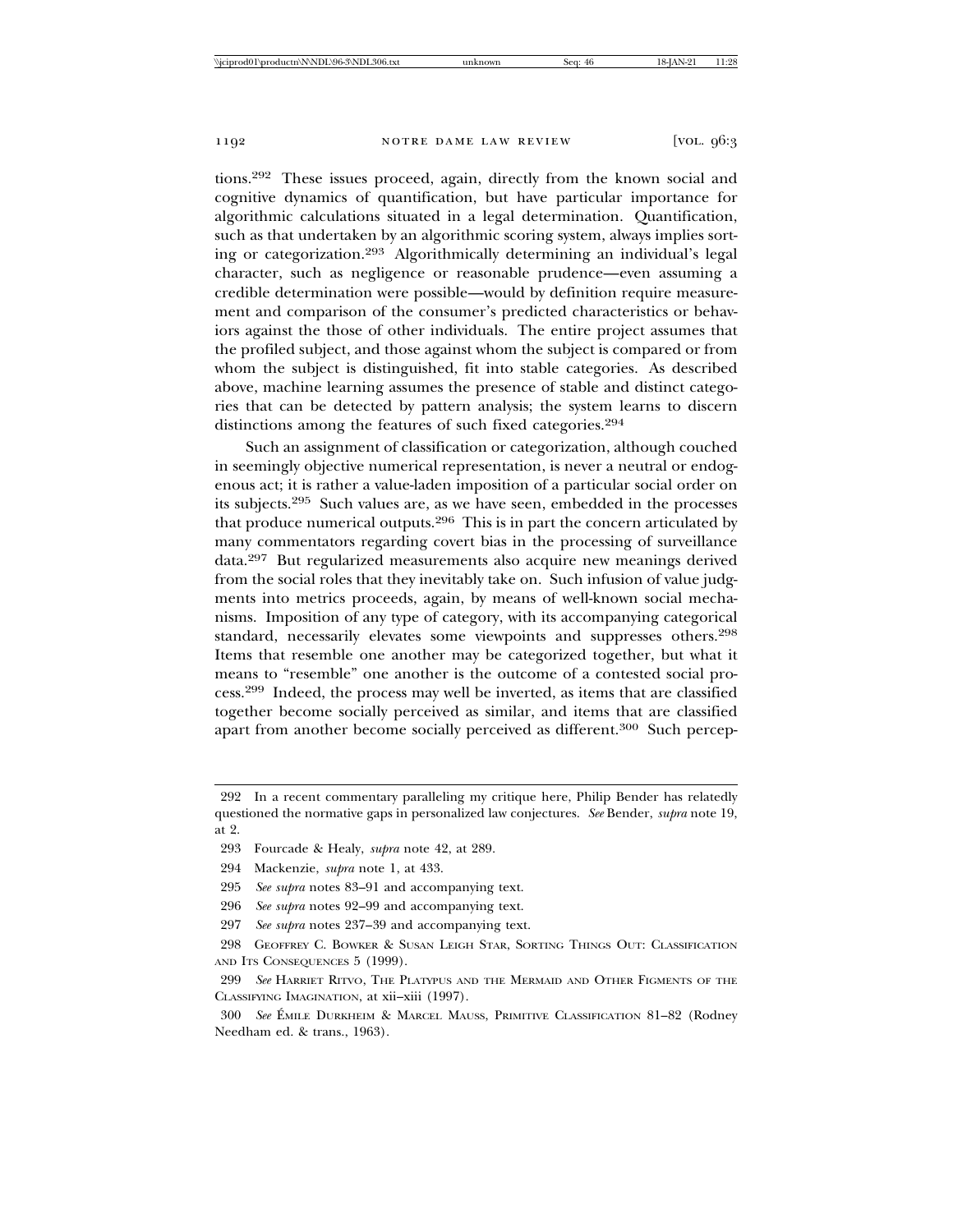tions eventually crystalize as "social facts" that perpetuate themselves and undergird broad networks of normative belief and behavior.<sup>301</sup>

Quantified categorization is a frequent social process, and the imposition of categories may occur pursuant to a number of different classificatory purposes. But even when directed to different ends, categories are volatile and to some degree interchangeable. To distinguish their epistemic and social functions, Marion Fourcade divides categorical ranking systems into three broad purposive goals: first, those rankings that are nominal, categorizing their subjects according to the characteristics of the item ranked; second, those that are cardinal, which categorize according to quantified metrics; and third, those that are ordinal, which rank objects relative to one another.302 These three systems rely on ostensibly different criteria, but despite their operational differences, there is considerable slippage at the intersection of these systemic types.

For example, ordinal rankings are relative rankings, but such rankings typically imply valuations by which subjects, including persons, are ranked relative to one another: performance, intelligence, quality, efficiency, and so on. Relative ordinal rankings thus imply nominal categorization according to subject characteristics and slip into becoming effective nominal rankings. Ordinal rankings also quickly become quantified into numerical hierarchies, and so morph into ostensibly cardinal rankings. And, just to complete the circle, the metrics associated with cardinal rankings frequently become perceived as characteristics of the items ranked, and so blur into a nominal ranking.

Thus, to illustrate, if I award a particular student the highest grade in the class, that cardinal ranking quickly slips into a relative ordinal ranking with respect to the other students—the ordinal ranking may be granular, such as ordering the students as first, second, third, and so on, or it may be more clustered, such as ordering the "A" students, the "B" students, and so on. Probably the ordinal ranking will be based on some cardinal ranking, such as grade point average or class "participation points." To the extent that either the ordinal or cardinal ranking is attributed to superior intelligence or effort, it rapidly becomes a nominal ranking for the "best" or "brightest" or "smartest" student in the class. And of course the lowest rankings quickly become nominalized as well, labeling such students as the dullest or laziest.

These effects are socially pervasive and can be expected to manifest themselves in proposed legal metrics, where slippage between different types of rankings is likely to occur due to the embedded assumptions undergirding assigned legal status. Consider again the example of personalized negligence prediction and the conceptual baggage that comes along with it. Negligence

<sup>301</sup> EMILE DURKHEIM, THE RULES OF SOCIOLOGICAL METHOD 50–51, 74 (Steven Lukes ed., W.D. Halls trans., 1982); *see also* ALAIN BADIOU, NUMBER AND NUMBERS 2–3 (Robin Mackay trans., 2008) (observing that "whatever produces number can be culturally located").

<sup>302</sup> Marion Fourcade, *Ordinalization: Lewis A. Coser Memorial Award for Theoretical Agenda Setting 2014*, 34 SOCIO. THEORY 175, 176–78 (2016).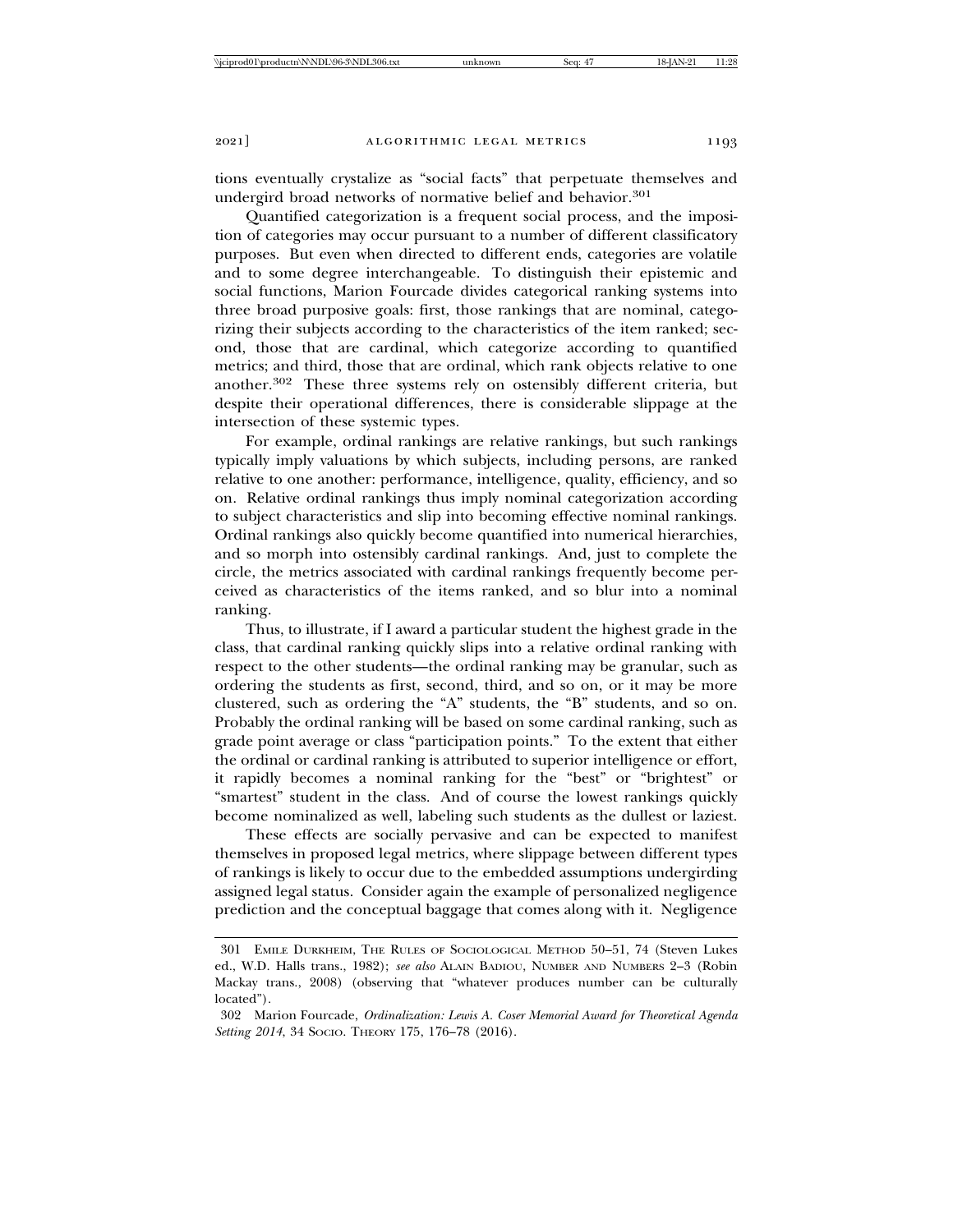is in the current era most often conceptualized in terms of utility, framed as economic efficiency.303 That framework is the dogma associated with the application of the famous "Learned Hand inequality" from *United States v. Carroll Towing*, which has become an iconic algebraic expression of optimization for the costs of spending on safety against the costs of accidents.<sup>304</sup> Within that framework, the market behavior of individuals, such as a given individual's propensity to carelessness, or willingness to pay for safety precautions, is typically treated as a nominal or essential quality that serves to order private exchanges as discussed above with regard to rationality and preferences.305

Under the neoclassical economic tort models on which negligence predictive proposals are ultimately based, an individual's willingness to invest time or resources in a given behavior is treated as an endogenous characteristic of that individual, and as such may be considered as an intrinsic nominal categorization. But to the extent that this categorization arises out of the numerical mastication of data profiles by an algorithm, it will be treated as a cardinal category, as simply an ordering of consumers along a demand curve as reflected by their assigned metrics.306 The quantification of the ranking may, however, additionally be seen as comparative, ordinally ranking one consumer relative to another. And such relative technological ranking of the individual lends itself ultimately to nominality, in which the algorithmic score becomes an indicator of self-management and "reasonably prudent" behavior, reflecting consumers' preferences and safety investment as manifest in the ordinal algorithmic score.<sup>307</sup>

Thus, categorical cognitive slippage across classifications means that there will inevitably be attribution of moral or normative meaning to algorithmic scoring. Because the algorithmic score, whether purporting to represent creditworthiness, intelligence, popularity, or trustworthiness, appears objective, any positive or negative change will be attributed to the character or actions of the individual being scored rather than to bias, feed-

<sup>303</sup> The literature characterizing tort law in this fashion is enormous; the most germinal work is likely GUIDO CALABRESI, THE COSTS OF ACCIDENTS: A LEGAL AND ECONOMIC ANALYSIS 24, 26–29 (1970). *See also* WILLIAM M. LANDES & RICHARD A. POSNER, THE ECONOMIC STRUCTURE OF TORT LAW 85–89 (1987) (explaining negligence law in terms of economic efficiency).

<sup>304</sup> *See* United States v. Carroll Towing Co., 159 F.2d 169, 173 (2d Cir. 1947) (expressing the conditions for tort liability as occurring where the burden of safety precautions is less than the magnitude of potential harm times the probability of harm, *B* < *PL*); *see also* LANDES & POSNER, *supra* note 303, at 85–89 (characterizing negligence law in terms of the Learned Hand inequality); RICHARD A. POSNER, ECONOMIC ANALYSIS OF LAW 163–66 (4th ed. 1992) (same).

<sup>305</sup> *See supra* notes 172–77 and accompanying text.

<sup>306</sup> *See* Christopher Townley, Eric Morrison & Karen Yeung, *Big Data and Personalized Price Discrimination in EU Competition Law*, 36 Y.B. EUR. L. 683, 684 (2017).

<sup>307</sup> *See* Fourcade, *supra* note 302, at 188–89; *see also* Lury & Day, *supra* note 77, at 29 (discussing the translation of ordinal ranking into personal optimization).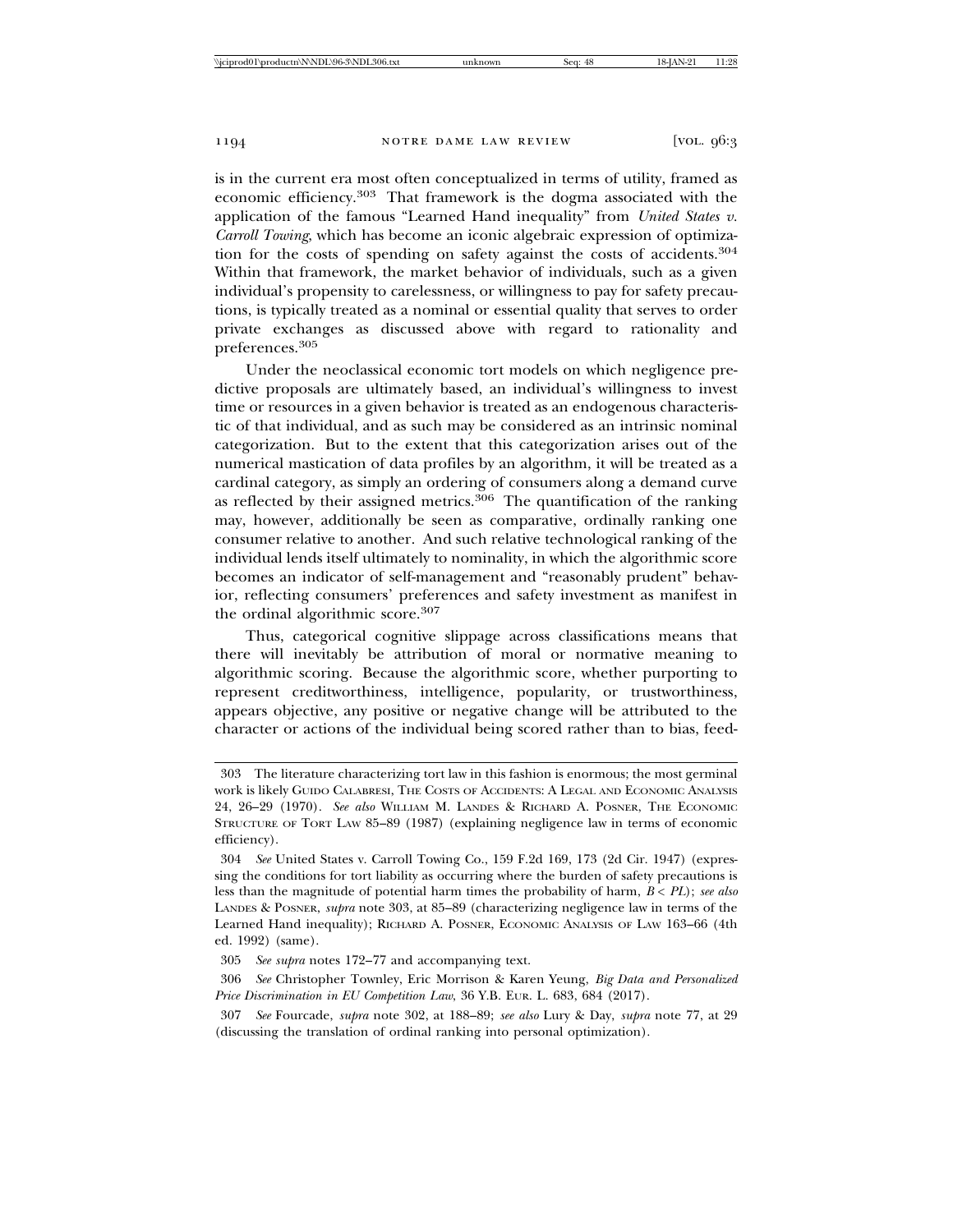back, or variance in the algorithm.<sup>308</sup> Algorithmic metrics appear to objectively reflect chosen behavior, and so become an ethically significant indicator of individual character.<sup>309</sup> Algorithmic calculation thus helps precipitate a shift from *measurement* to *judgment*. The algorithmic result comes to quantify individual performance, which is recorded and represented as a stream of autonomous choices.<sup>310</sup> Credit scores, fitness monitoring, and other algorithmic metrics come to imply the responsibility to control one's own providence, using algorithmic quantification as the measure of selfdetermination.311

These effects are accelerated by the deployment of algorithms intended for self-surveillance and algorithmic discipline, as illustrated by the examples above.312 And as should also be clear from the negligence example, coupling algorithmic quantification with the hollow premises of neoclassical economics reinforces this effect. We have seen that the ostensibly neutral assumptions of economic models are not blank slates, but instead are rapidly imbued with social meaning.<sup>313</sup> Once the assumption of plentiful, even perfect information supplied by Big Data is accepted, then under neoclassical models, behavior can no longer be ascribed to bounded rationality or imperfect information.314 Rather, any behavior must be considered to constitute informed choices reflecting manifest preferences, and the outcomes of the behaviors are deserved. Outcomes then become viewed as morally chosen and deserved consequences.315 Algorithmically quantified behaviors become viewed as indicators of autonomous decisions, individual merit, and social worth.

Thus, algorithmic scoring delivers something besides a neutral numerical metric. Returning again to the example of economic categorization, metrics such as the American credit score entail a moral dimension, assigning to the recipient an implicit level of trustworthiness, self-discipline, and social status that affects the recipient's economic and social opportunities, including employment, investment, and dating opportunities.<sup>316</sup> To the extent that these social valuations are considered to be based on measurements, they may be ascribed to ostensibly neutral cardinal rankings.317 But to the

311 Fourcade & Healy, *supra* note 41, at 24.

- 314 Fourcade & Healy, *supra* note 41, at 24.
- 315 *Id.*

<sup>308</sup> Fourcade & Healy, *supra* note 41, at 25.

<sup>309</sup> *Id.* at 24.

<sup>310</sup> Fourcade & Healy, *supra* note 100, at 565–66.

<sup>312</sup> *See supra* notes 229–36 and accompanying text.

<sup>313</sup> *See supra* notes 170–81 and accompanying text.

<sup>316</sup> *See, e.g.*, Michelle Singletary, *When It Comes to Dating, Where Might Bigger Really Be Better? Credit Scores*, WASH. POST, May 14, 2017, at G04; *see also* Jane Dokko, Geng Li & Jessica Hayes, *Credit Scores and Committed Relationships* 1 (Fed. Rsrv. Sys. Fin. and Econ. Discussion Series, Working Paper No. 081, 2015), https://www.federalreserve.gov/econresdata/feds/2015/files/2015081pap.pdf (exploring positive correlation between high credit scores and relationship longevity).

<sup>317</sup> Fourcade, *supra* note 302, at 178.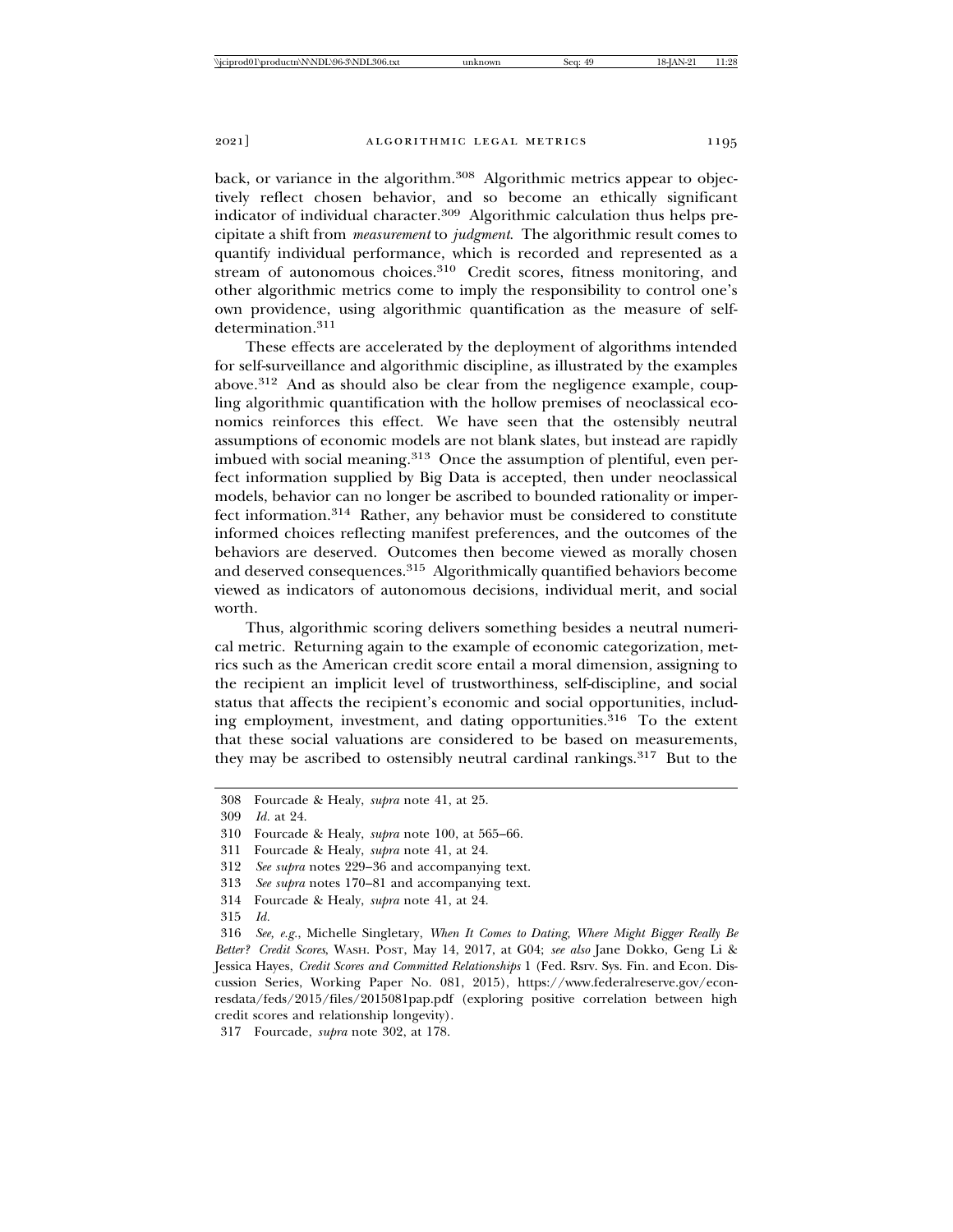extent that valuations are perceived as based on characteristics of the subject, they may be ultimately understood as objective or natural *nominal* rankings.318 We may expect that an algorithmic categorization for legal metric such as negligence, culpability, or reasonableness will similarly collapse under its own weight into a comparable moral singularity, even if the measurement is ostensibly neutral. And consequently, using such scores to affect legal status implicates the moral framework underlying such status.

### V. CALCULATED CULPABILITY

We turn then finally from normative judgments to legal judgments, to considering the intersection between algorithmic legal metrics and the moral framework undergirding legal decisionmaking. The known progression of cognitive slippage from quantification toward evaluation, expectation, and judgment has profound implications for both the proliferation of quantifying algorithmic systems and for proposed responses to such proliferation. If, as Fourcade and Healy argue, social processes transform algorithmic metrics into "moral injunctions,"319 then the use of algorithmic legal metrics must unavoidably alter the construction of juridical injunctions. Legal metrics provide a cardinal categorization of their subjects, but this will slip into ordinal, comparative categorization of their subjects. As this characterization in turn slips toward nominal categorization, becoming a moral characterization or judgment of the subject, it infects the moral or normative judgments made by legal decisionmakers.

The negligence liability example used above illustrates this intersection; we have already seen how algorithmic negligence metrics will eventually slide toward nominal categorization, implicating the inherent responsibility or irresponsibility of the subject.320 Yet because it is inextricably linked to *ordinal* or comparative ranking among citizens, the assumed preference for safety or risk spills into the public sphere, comparing the individual's quantified prudence to the normative expectations of other individuals.321 Negligence tort liability in particular is intended as private ordering in the service of public order, engaging privately initiated legal claims to redistribute the social costs of harmful activity. But categorization slippage means that reasonably prudent behavior will never be merely viewed as a matter of social efficiency, but rather also as a matter of personal qualities and accountability.

The slippage in treatment of legal metrics thus invokes a dichotomy fundamental to democratic society: liberal democracies simultaneously assert that the autonomy and individual worth of the person are to be respected, while at the same time asserting that no one is entitled to privileged treat-

<sup>318</sup> *Id.* at 179.

<sup>319</sup> Fourcade & Healy, *supra* note 41, at 24.

<sup>320</sup> *See supra* notes 303–310 and accompanying text.

<sup>321</sup> *See* Fourcade, *supra* note 302, at 180.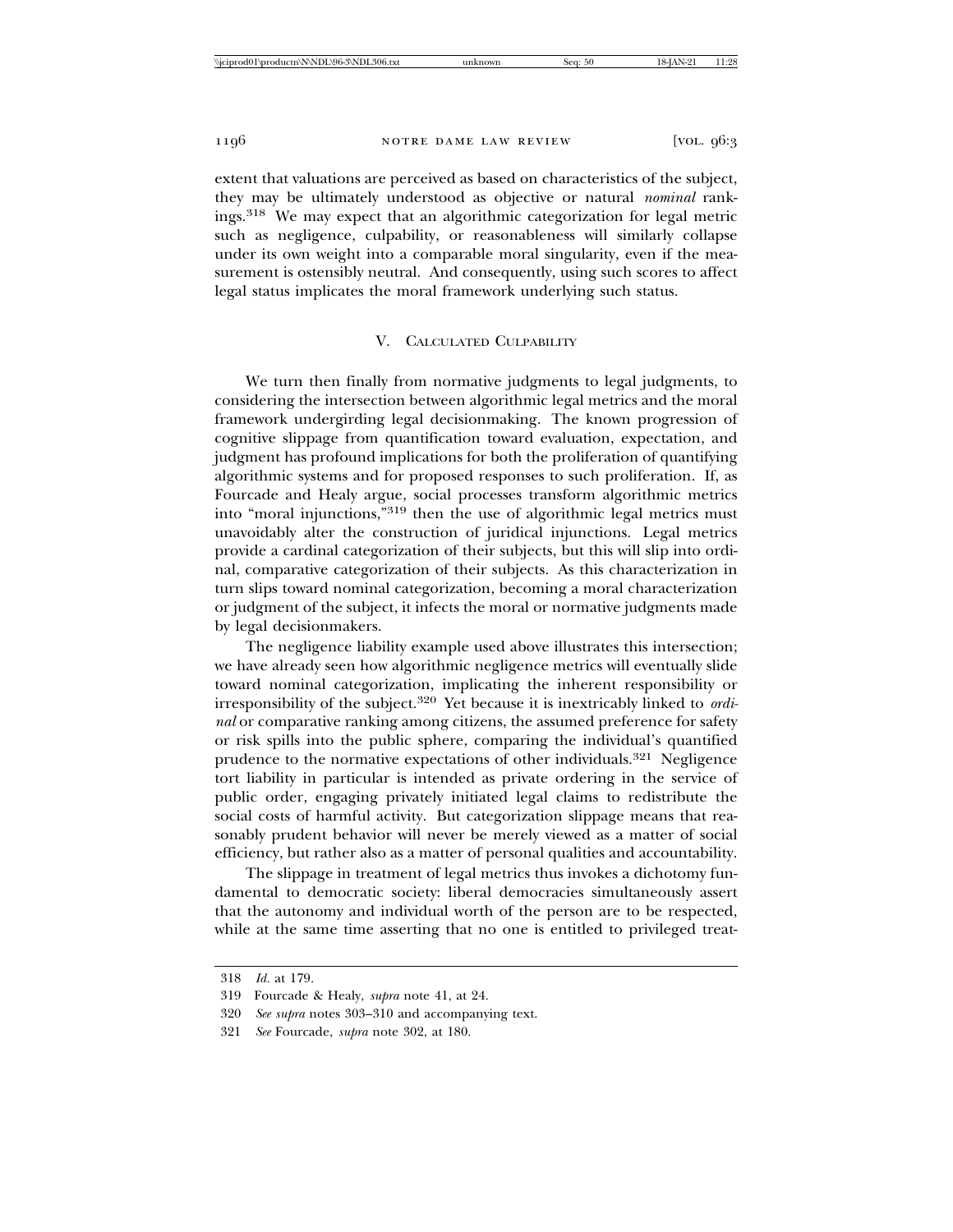ment under the law.322 Democratic regulation becomes illegitimate when it is arbitrary, but may be equally illegitimate when it is impersonal and calculated—too much personal variation violates democratic principles of equality, but too little violates liberal principles of autonomy.323 An "unjust" legal regime may mean a regime that undervalues either the former or the latter.

To maintain democratic legitimacy, the imposition of a "personalized" legal category must therefore accommodate both autonomy and social equality.324 From this standpoint*,* legal liability based on a nominally characterized "personalized" or "granular" negligence score may seem to depart from values of equality under which actors are all subject to uniform law. At the same time, ordinal treatment of the score may seem to depart from values of autonomy, under which the individual is autonomously valued. Significantly, the judgment of liability quite separately carries with it a strong deontological sense of culpability or blameworthiness. As Herbert Morris observed in the criminal context, a finding of guilt or liability is in some sense a backhanded recognition of a defendant's autonomy—this is denied to minor children or those lacking autonomous mental capacity, who are deemed unable to exercise the self-determination necessary to enter into contracts or to commit crimes.325

This raises a familiar question as to the purposes of legal liability: whether a judgment of such legal status constitutes a statement of blameworthiness or merely a utilitarian tool of deterrence. The former role for legal determination assumes a particular type of moral responsibility and implies that the subject could and should have made different choices, might feel remorse, might make better future choices, might improve himself. The latter role for legal determination does not necessarily preclude any of those concepts, but is largely indifferent to guilt so long as infringement is deterred, either specifically or generally. On an economic version of utilitarianism, the imposition of a particular judgment should create and reinforce incentives that will most efficiently distribute social resources.

The issue of culpability may be especially problematic when the decision regarding the defendant's liability is based on an algorithmically scored metric. I have shown above that algorithmic scoring is anything but neutral or objective, even though the bland numerical appearance of a score lends itself to objective characterization.326 However, the characteristics of algorithmic scoring that I have reviewed above—including, ironically, their ostensible neutrality—tend toward moral inferences regarding the autonomy of the scored individual.<sup>327</sup> There is considerable evidence that sorting and classifi-

327 *See supra* notes 306–09 and accompanying text.

<sup>322</sup> *See* Andrew Abbott, *The Future of the Social Sciences: Between Empiricism and Normativity*, 71 ANNALES HSS 343, 352 (2016); Wendy Brown, *Wounded Attachments*, 21 POL. THEORY 390, 400 (1993).

<sup>323</sup> *See* Bender, *supra* note 19, at 62.

<sup>324</sup> *See id.* at 54, 62.

<sup>325</sup> *See* Herbert Morris, *Persons and Punishment*, 52 MONIST 475, 485, 493 (1968).

<sup>326</sup> *See supra* notes 92–99 and accompanying text.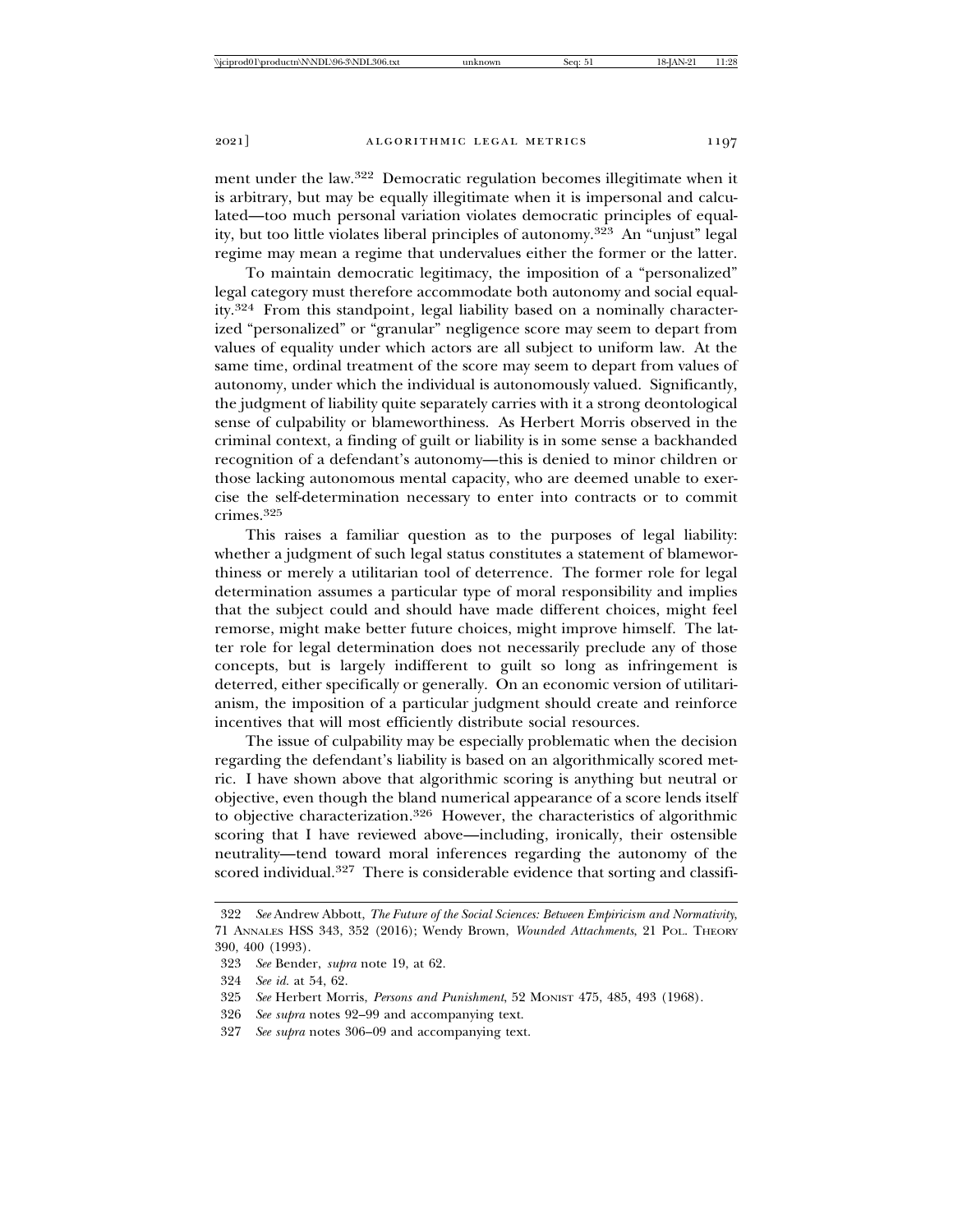cation schemes never confine themselves to objective application, no matter how neutral their intent.<sup>328</sup> Rather, the nature of classification and ranking systems lends itself to moral labelling, and such labelling is a commonplace and well-studied characteristic of the emerging algorithmic society.<sup>329</sup>

We should therefore fully expect that this type of labeling will occur should we embark on negligence or other liability rankings, especially since not only algorithmic judgments, but a system of legal judgment, would have been engaged in such a process. Indeed, we should expect that the moral valence of the legal judgment will be quickly infected by the imputed morality of quantification, described above.<sup>330</sup> To the extent that a judgment of legal liability entails a finding of blameworthiness, tying such liability to a standard generated by quantified behavior poses both practical and jurisprudential conundra: Is the "personalized" metric on which legal status would be based intended as a representation of the consumer's intrinsic character or as a target for self-surveillant adjustment?

We have seen that either view may be sustained by algorithmic scoring. The score itself, although value-laden, does not dictate the purposes to which those values are put when introduced into legal processes. Take again the example of the algorithmically personalized negligence score. Assuming that we treat the score's metric of expected carelessness as a stable and inherent quantity, what policy should guide the assignment of legal status arising out of the algorithmic metric? For example, should a score indicating a lack of prudence mean that the subject's negligence liability should be ratcheted up, in order to increase that person's incentives to take care, so as to bring him closer to the average social expectation for safety? Or should the standard in fact be "personalized" in light of the score, in effect lowering the expectation for prudent behavior, on the theory that the person should simply take the degree of care that *he* reasonably can, given his inherent disability for prudence?

One might of course fabricate the pretense of an answer to this dichotomy by draping it in the rhetoric of costs and benefits; advocates of personalized negligence law have to some extent done exactly this.<sup>331</sup> But set aside the elaborate ruminations of economic analysts as to whether tort law should or should not encourage improvement of those truly prone to negligence, because their improvement might inefficiently cost more than the value of gains to safety.332 Consider instead the normative expectations embedded in the existing legal system and the known and knowable practices of the society in which that system operates. Either of the diametrically opposite outcomes that I have identified is doctrinally plausible: the former approach effectuates the liberal value of equality; the latter approach effectuates the liberal value of individuality.

<sup>328</sup> *See supra* notes 292–301 and accompanying text.

<sup>329</sup> *See supra* notes 305–09 and accompanying text.

<sup>330</sup> *See supra* notes 313–19 and accompanying text.

<sup>331</sup> *See, e.g.*, Ben-Shahar & Porat, *supra* note 13, at 655.

<sup>332</sup> *See id.* at 652–655.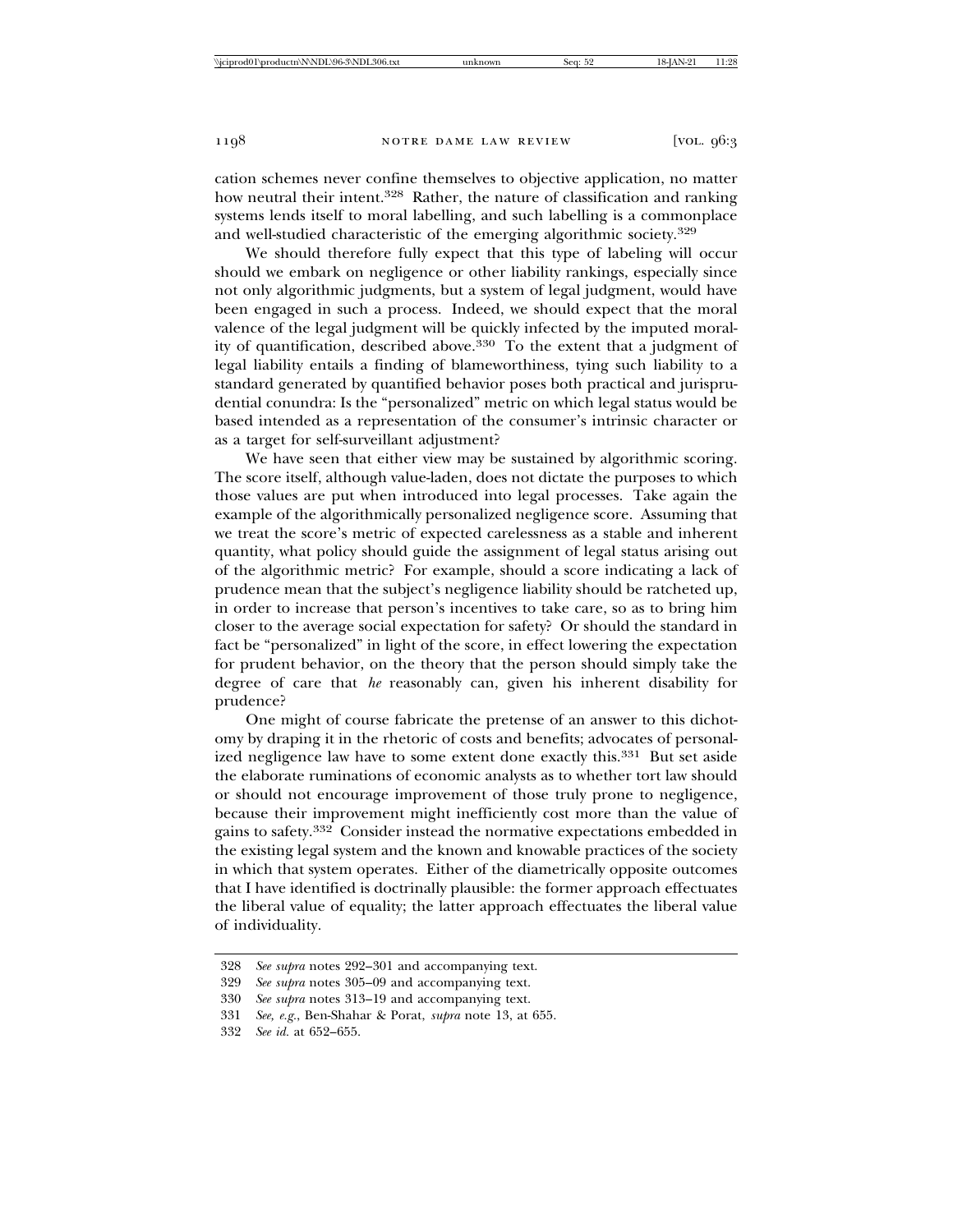And, given what I have shown here regarding the portability of numerical commensurates, and the known social slippage of other algorithmic metrics such as credit scores, we might imagine that an adverse negligence score will migrate to other settings, taken as an indicator that the individual is literally an accident waiting to happen. Certainly we should expect that it would quickly become the subject of pretrial discovery and evidentiary consideration as an indicator of the defendant's propensity toward negligence. It would not be implausible to anticipate that a sufficiently adverse score could become the trigger for some type of presumption or evidentiary burden-shifting along the lines of tort law's current res ipsa loquitur doctrine, on the theory that "the score speaks for itself."

Assume now that we do not treat the score as measuring a static or constant property, and instead adopt the view that whatever measurable tendency toward carelessness an individual may possess is not an immutable quality, but subject to personalized improvement. If an algorithmic legal score is considered dynamic rather than static, subject to alteration by the person represented, in the manner of improved credit scoring, or "quantified self" calculative development, then consumers could presumably work to achieve a "better" score. As we have seen, this type of shift trades a view of static, endogenous character for a cybernetic view that elevates assumptions of autonomy—and here I use "cybernetic" in its original context, to designate a system of control or governance.<sup>333</sup>

But it is unclear what this would mean for quantified individuals caught in the dilemma of algorithmic measurement. For example, in constructing a personalized duty of care, is the individual permitted to know the algorithmic methods and factors that go into his negligence score? Would doing so "compromise" the tort score, or is the individual afforded the chance to improve his algorithmic negligence prediction?334 If we view the score as a changeable metric, might we expect the emergence of a class of "prudent care coaches," devoted to helping potential tortfeasors elevate their scores?335 To the extent that the tort system is intended to foster prudent and careful behavior, would such dynamic scoring achieve a goal of the system, or might it prompt inefficient overinvestment in score manipulation rather than efficient spending on safety?

These concerns are by no means limited to the problem of negligence scoring, but rather present themselves wherever algorithmic scoring and legal status meet. Consider the example raised above of the individual who is algorithmically identified as a proper target for social welfare services.<sup>336</sup>

<sup>333</sup> *See* NORBERT WIENER, CYBERNETICS: OR CONTROL AND COMMUNICATION IN THE ANIMAL AND THE MACHINE 11–12 (2d ed. 1961); *see also* Yeung, *supra* note 3, at 507 (noting that the roots of algorithmic regulation lie in cybernetics).

<sup>334</sup> *Cf. supra* notes 282–84 and accompanying text (discussing the now-defunct concern that transparent credits scoring could be manipulated).

<sup>335</sup> *Cf. supra* notes 138–39 and accompanying text (discussing the emergence of credit score repair businesses).

<sup>336</sup> *See supra* note 8 and accompanying text.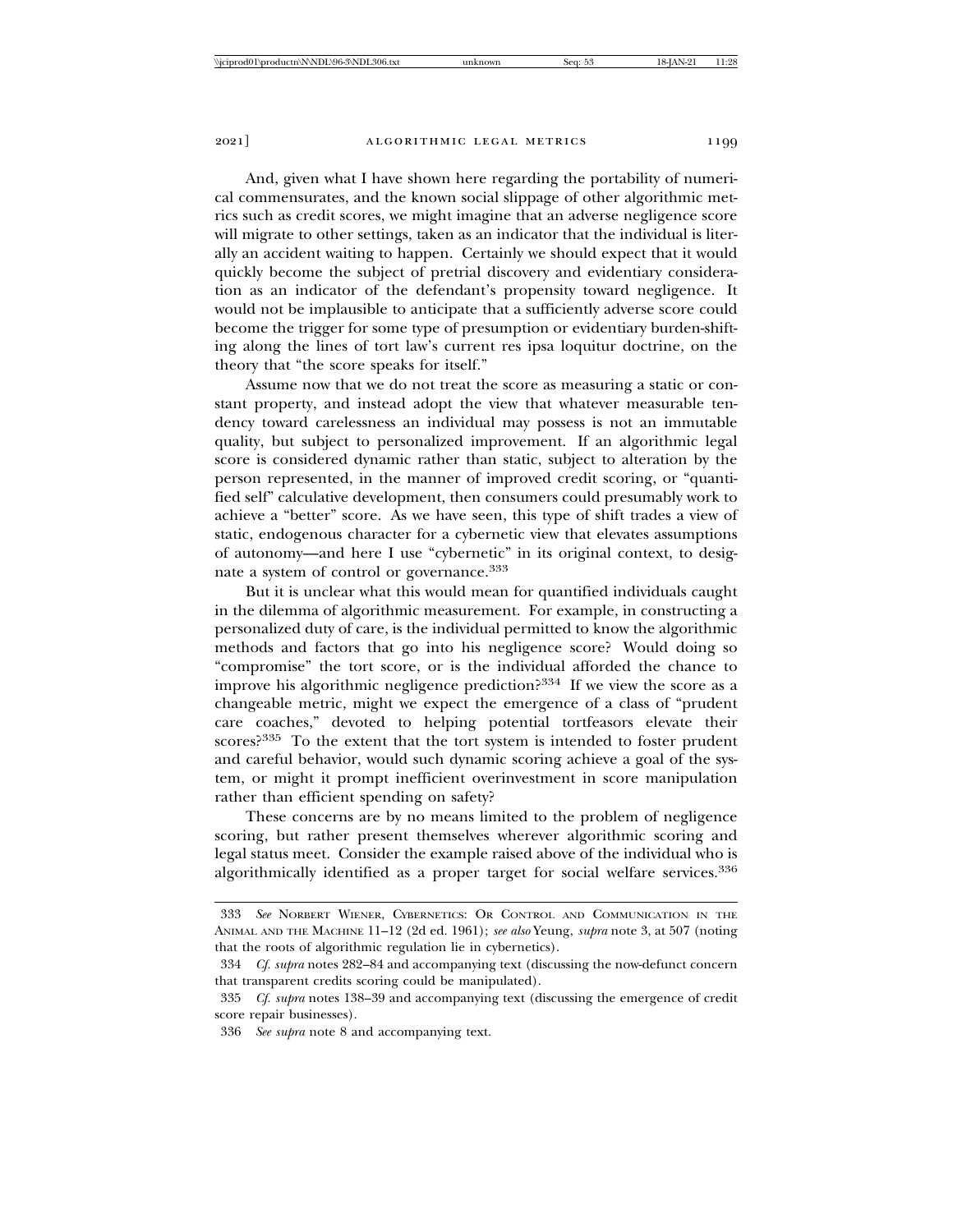The provision of public assistance has perennially been associated with a morass of social judgments regarding self-sufficiency, personal competence, responsibility, and autonomy. The predictive score generated for such a person might be taken as a measurement of the individual's extrinsic circumstances indicating a need for assistance—or it might be taken as a measurement of the individual's intrinsic character indicating a need for assistance. In either instance, the intrinsic biases and distortions of the metric become the pattern for the self, certified by the public administrative system that generates and adopts the score.

Thus, would a "better" or more desirable welfare score be the score that qualifies the subject for public assistance and welfare services, or would it be the score that allows the subject to avoid qualifying for such assistance? A qualifying score would ensure the availability of assistance that might be desperately needed, but might also be perceived as a badge of personal failure or irresponsibility. Should the criterion for such scoring be made "transparent" to facilitate accuracy and governmental oversight, or would this allow recipients to "game" the distribution of services? Or should the algorithmic metric be made transparent so as to be used as a "self-improvement" metric to guide or encourage welfare recipients toward self-sufficiency? Might a transparent score be manipulated instead to embezzle public services—or more likely, might it be *perceived* by fiscal watchdogs as being used in such nefarious ways?

Consider as well a third example from current algorithmic governance: Should the parent whose children are algorithmically deemed at risk be transparently informed of the criteria and parameters for her administrative profile?337 Should she be warned of the threshold calculation that will trigger state intervention to remove the children from danger? Would doing so perhaps allow her to "game" the calculation so as to avoid the intervention, placing the children at greater, surreptitious risk? Or would disclosure, alternatively, provide a metric for self-improvement, quantifying her risky behaviors so as to prompt mitigation and conscious minimization of those behaviors? Should she perhaps be coached by social workers or private advisors on how to obtain a better "abuse score" through behavioral modification? Determining such status on the basis of an algorithmic metric effectively entails a policy choice between autonomy and determinism, shifting the individual's performance of self *and* legal institutional endorsement of that performance.

We are then left to wonder: What incentives would be created by reliance on algorithmic scoring? Our understanding of human-algorithm interactions tells us that algorithmic scoring of the tort defendant, the welfare recipient, or the troubled parent would mark a change in agency, from quantified subject to quantified object.<sup>338</sup> Algorithmically determined legal scoring might be intended to quantify a static and intrinsic metric. But common

<sup>337</sup> *See supra* note 5 and accompanying text.

<sup>338</sup> *See* Espeland & Sauder, *supra* note 128, at 7.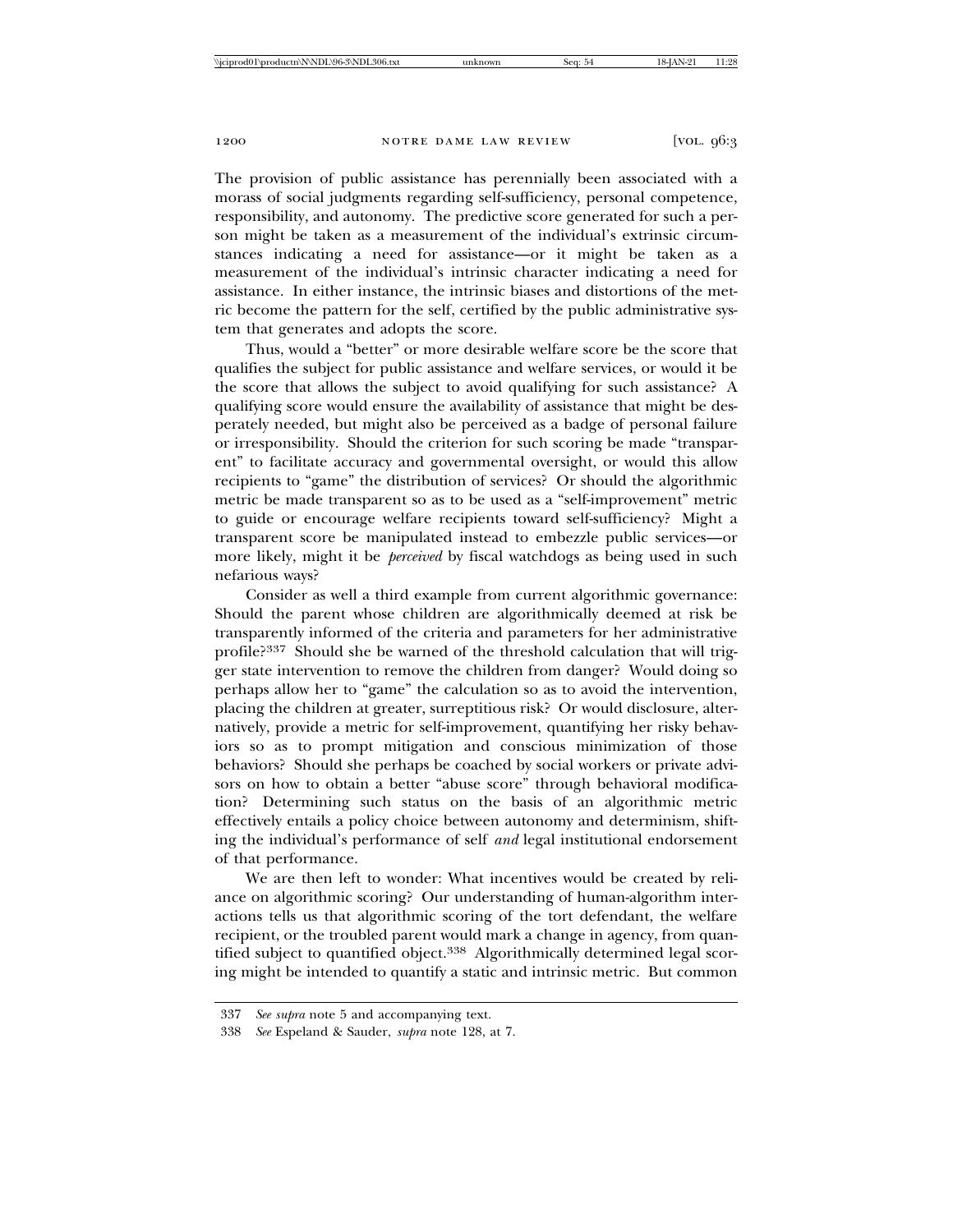experience tells us that human character is not static and that preferences change, and we now understand that they will do so in part because of reactivity to the algorithms themselves. This does not merely present the problem of picking a particular point in time to assess a given data double, as tricky as that determination might be. A more serious anomaly is that the classifications into which data doubles are slotted are dynamic, and the subjects of legal metrics will begin to perform the classifications assigned by the algorithms. As Jonathan Simon once noted, such actuarial practices substitute governance of moral agents for predictive analysis of risk, altering the perception of self and community.<sup>339</sup>

Reflexive effects will occur on both sides of the evaluation, and indeed within the structure of legal institutions themselves.<sup>340</sup> Thus, although algorithmic legal metrics might be intended to simply assist or enhance the judgmental capability of the existing legal order, what we know of their operation indicates that they inevitably alter or entirely displace the normative structures they are intended to quantify. In either case the criteria and operation of the algorithm, as well as its mere presence in the network of legal metric functions, serves to restructure decisionmaking and to restructure its subjects into calculated citizens, to respond to their own quantification. Deployment of algorithmic legal metrics threatens to supplant the underlying assumptions of law, norms, and reason of neoliberal governance with recursive behavioral protocols and performative algorithmic functions.<sup>341</sup>

#### **CONCLUSION**

The job of unpacking the intricate, concatenated effects of algorithmic profiling is a complex and daunting task. In this Article I have traced one set of troublesome strands in the tangled skein: algorithmic processes, like economic modeling, engage reflexive social processes to create their own social facts. When deployed in combination, these numerical modeling systems reinforce one another to induce disciplinary behaviors in the social worlds where they operate. This will occur regardless of intent, but is increasingly the basis for purposive restructuring of markets and market participants in the service of what Shoshana Zuboff has termed "surveillance capitalism."<sup>342</sup> When deployed in a legal setting, we should similarly expect algorithmic discipline to intersect with the normative judgments of the legal system to produce perverse outcomes that will not be ameliorated by the most liberal application of transparency, due process, or similar institutional palliatives.

In some senses, the reflexive outcomes I have detailed here are nothing new; commensuration and related processes are ubiquitous social mechanisms, operating in both automated and conventional social settings. The

<sup>339</sup> Simon, *supra* note 116, at 773; *see also* Yeung, *supra* note 18, at 266–68 (articulating risks of algorithmic profiling to communal norms).

<sup>340</sup> *See* Burk, *supra* note 26, at 305.

<sup>341</sup> Parisi, *supra* note 27, at 94.

<sup>342</sup> *See* Zuboff, *supra* note 214, at 75.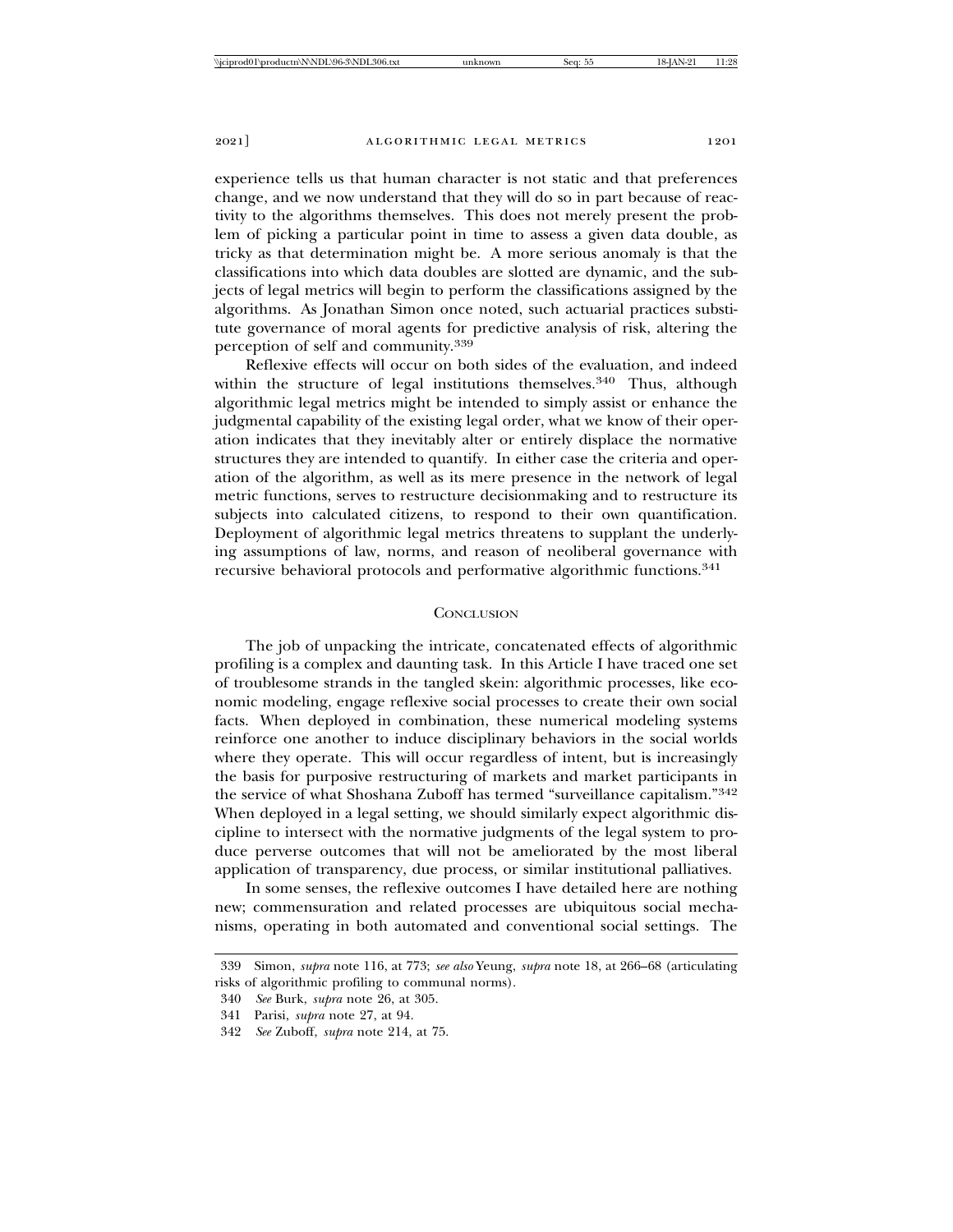corrosive effects associated with algorithmic metrics have always been present in social processes, but these have been previously tolerable in the quantities and frequency experienced at the scale and scope encountered via normal human interaction. The worst effects of past social metrics could even be kept in check by a known institutional mechanism of the sort commentators are now invoking, such as due process, notice, and transparency. Indeed, many of the illustrations I have used, such as university ranking or credit scoring, antedate automated quantification.

But this familiarity makes the absence of any consideration of such effects in the deployment of algorithmic legal metrics all the more shocking. And it makes all the more worrisome the panoply of effects that attend automation of reflexive processes, the features of automated decisionmaking that are indeed new: the scope, reach, and speed of automated systems; their pervasive illusion of objective numerosity; the heightened opportunity for slippage between judgment and measurement; the shifting of political and social accountability to the machine; and the potential abdication of value judgments to technical design choices.

Previous commentators have noted some of these features in commercial settings and have expressed the concern that algorithms and related information technology may allow the clandestine manipulation of the users; they worry that such manipulation violates or subsumes autonomy, and so erodes certain fundamentals of liberal democracy.<sup>343</sup> This is a credible concern with extremely serious implications, closely related to the construction of "calculated publics" that I discuss above.<sup>344</sup> But my concern here goes much farther: in the context of legal metrics, algorithmic systems, whether deemed manipulative or not, will inevitably have caustic effects in the context of legal determinations, which entail certain theories about autonomy, and which are subverted by the operation of algorithmic scoring systems.

Absent recognition of such dangers, the prospect of employing predictive algorithms to determine legal status carries a superficial appeal. The promise of anticipating socially harmful behaviors before they occur seems a progressive and alluring aspiration. Similarly, the promise of "personalizing" law so that regulation better fits the circumstances of a given individual seems instinctively an equitable and attractive proposition. Yet when one carefully unpacks the technical, social, and epistemic baggage that such proposals bring to the legal system, it quickly becomes apparent that the plausibility of such proposals is indeed superficial. In particular, such proposals evince little awareness that algorithmic processes, far from providing a magical respite from troublesome information costs, implicate a shift in regulatory commensuration from description to discipline. $345$ 

Recognizing the deleterious potential of legal metrics does not necessarily preclude any role in democratic society for the use of predictive algorithms. It is one thing for a municipality to use a predictive algorithm to

<sup>343</sup> *See, e.g.*, Susser et al., *supra* note 213, at 34–44; Yeung, *supra* note 18, at 267–68.

<sup>344</sup> *See supra* notes 218–19 and accompanying text.

<sup>345</sup> *See* FOUCAULT, *supra* note 30, at 183–84.